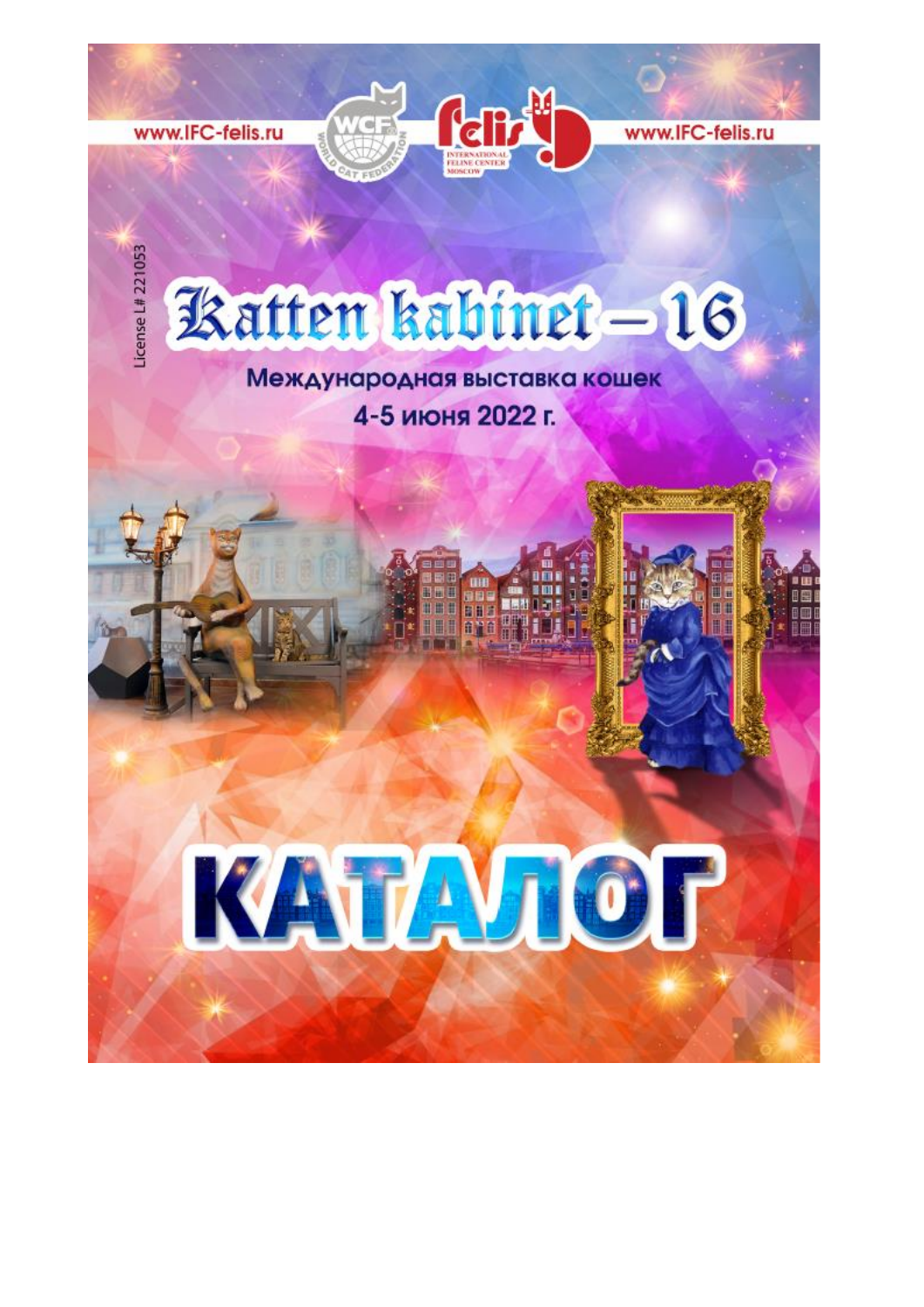### **THE BOARD**

The Board of WCF consists of the president, the secretary general and the treasurer. The Extended Board consists of the two vice-presidents. The WCF has various Commissions.

### **Executive board**

![](_page_1_Picture_3.jpeg)

### **President**

Anneliese Hackmann Geisbergstr. 2 D-45139 Essen Germany Phone: +49-(0)-201-555 724 Email: [wcf@wcf-online.de](mailto:)

## **Honorary President**

![](_page_1_Picture_7.jpeg)

### **Secretary General**

Tatjana Cernova LV-1005 Riga Latvia Mobile: +371-291 234 30 Email: [wcf.secretarygeneral@inbox.lv](mailto:wcf.secretarygeneral@inbox.lv)

![](_page_1_Picture_10.jpeg)

### **Treasurer**

Cornelia Hungerecker (Advisor) D-45141 Essen Germany Mobile: +49-(0)177-732 82 98 Email: [treasurer@wcf-online.de](mailto:treasurer@wcf-online.de)

![](_page_1_Picture_13.jpeg)

Paulo S. Ruschi New York / USA Mobile: +1-718-721 09 39 Email: [psruschi@gmail.com](mailto:psruschi@gmail.com)

## **Extended Board**

![](_page_1_Picture_16.jpeg)

### **1. Vice President**

Anna Rudakova 440031 Penza Russia Phone: +7 8412 66 0130 Mobile: +7 902 352 7153 Email: [1.vice-president@wcf-online.de](mailto:1.vice-president@wcf-online.de)

![](_page_1_Picture_19.jpeg)

### **2. Vice President**

Wojciech-Albert Kurkowski (Advisor)

Zakowice / Poland Phone: +48-602 227 328 Email: [2.vice-president@wcf-online.de](mailto:2.vice-president@wcf-online.de)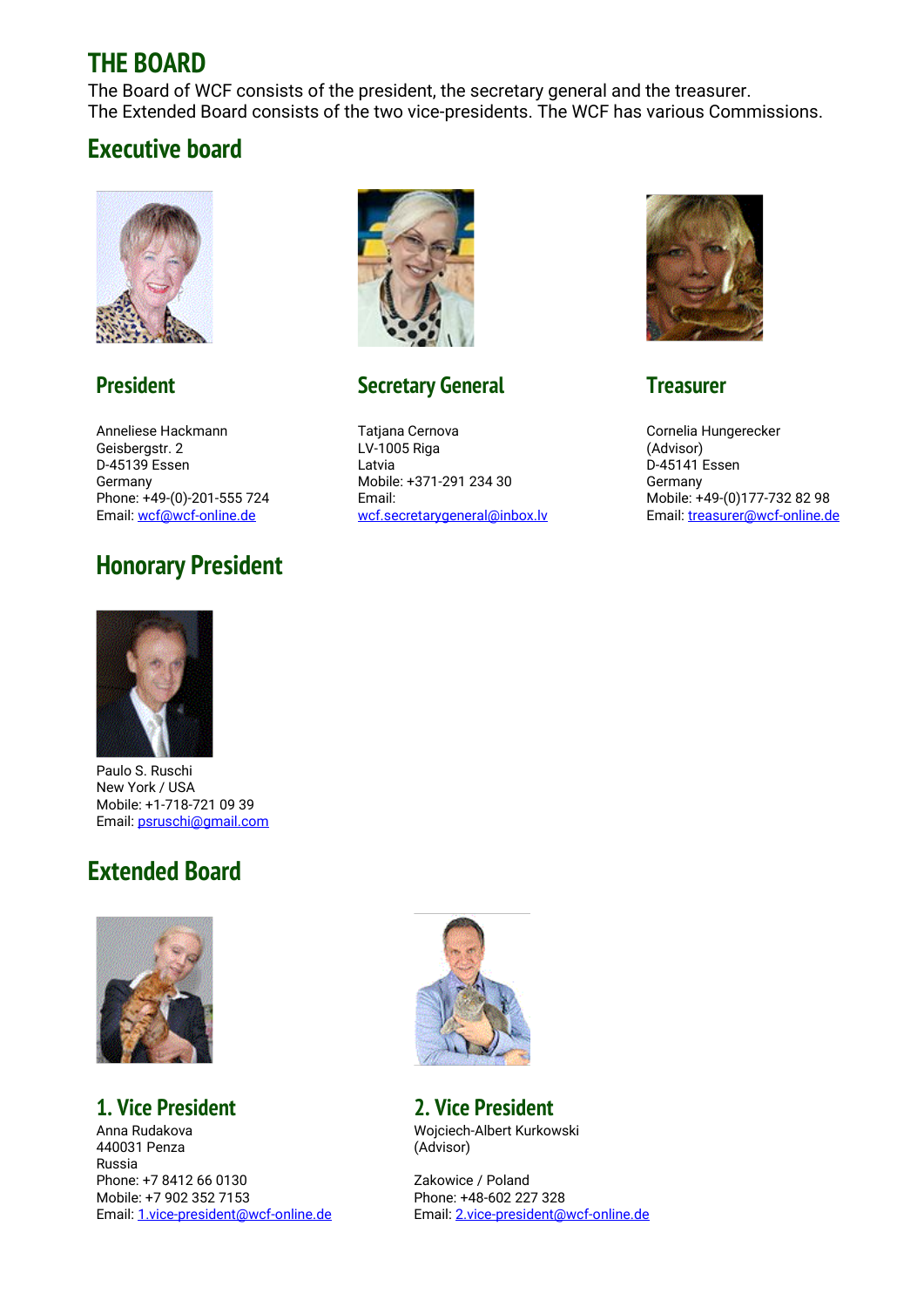#### **With permission: WCF Fun shows are performed by Mrs. Abramova**

**\*WCF – Show licensing management - Russia \*WCF - 34 YEARS OF GREAT SHOWS IN ALL 6 CONTINENTS !!!\*** 

## **Moscow (North area) - Russia WCF SHOW LICENSING Date: June 04, 05 2022**

![](_page_2_Picture_3.jpeg)

Novosibirsk, 2022-06-01 issue-6 (2022-01-26 issue-1) 1st application: 2022-01-21

#### **License L# 221053- EUROPE CONTINENT SHOW- ER-010**

**C18933, C18934**

**to: RPO FC Felis Att.: Mrs. Galina Kamenskaya**

**Dear President(s),**

**This license is to give you the right to hold the show listed below once it is licensed under WCF Show Rules and regulations.** *No other rings, for whatever purpose, are allowed in WCF shows, only WCF-rings.* **See approved rules for that purpose.**

**Responsible Club: RPO FC Felis (RU-0313)**

**WCF-Rings: Adult,Kitten/Junior,Neuter**

*Special Breed Shows:* **Siberian, Maine Coon, Kurilian Bobtail LongHair/ShortHair, British Shorthair/Longhair** *WCF Fun Shows:* **LH, SLH, SH,Oriental Cats, All sphinxes, Male, Female**

**Judges:**

**Mrs. Galina Kamenskaya, Russia (AB, WCF) Mrs. Marina Litvina, Russia (AB, WCF) Dr. Irina Sadovnikova, Russia (AB, WCF) Dr. Inna Shustrova, Russia (AB, WCF)**

**Note:** 

**It is not allowed to add any judge, not listed in this license, and no other judge, for whatever purpose, is** 

**allowed to judge on this exhibition. Monobreed rings are generally not permitted, any wins will not be recognized.**

**The only rings, which you are permitted to perform, are the 4 WCF-rings as defined in the Show Rules.** 

**All other rings need the permission of the office.**

**You may organize special breed shows (at least 10 cats). These special breed shows are not permitted to be** 

**called "ring" or to be** *performed as ring. In connection with special breed shows* **you have to do a separate** 

**Best in Show for specific breeds, which must be made according to the rules for the BIS.**

**The winners of the BIS for the 5 categories and the winners of the BIS of special breed shows are allowed to**

**participate in the Best of Best. A cat can only participate in one BIS per show.**

**Please remember to place on stage a large WCF symbol and print this license on one of the first pages**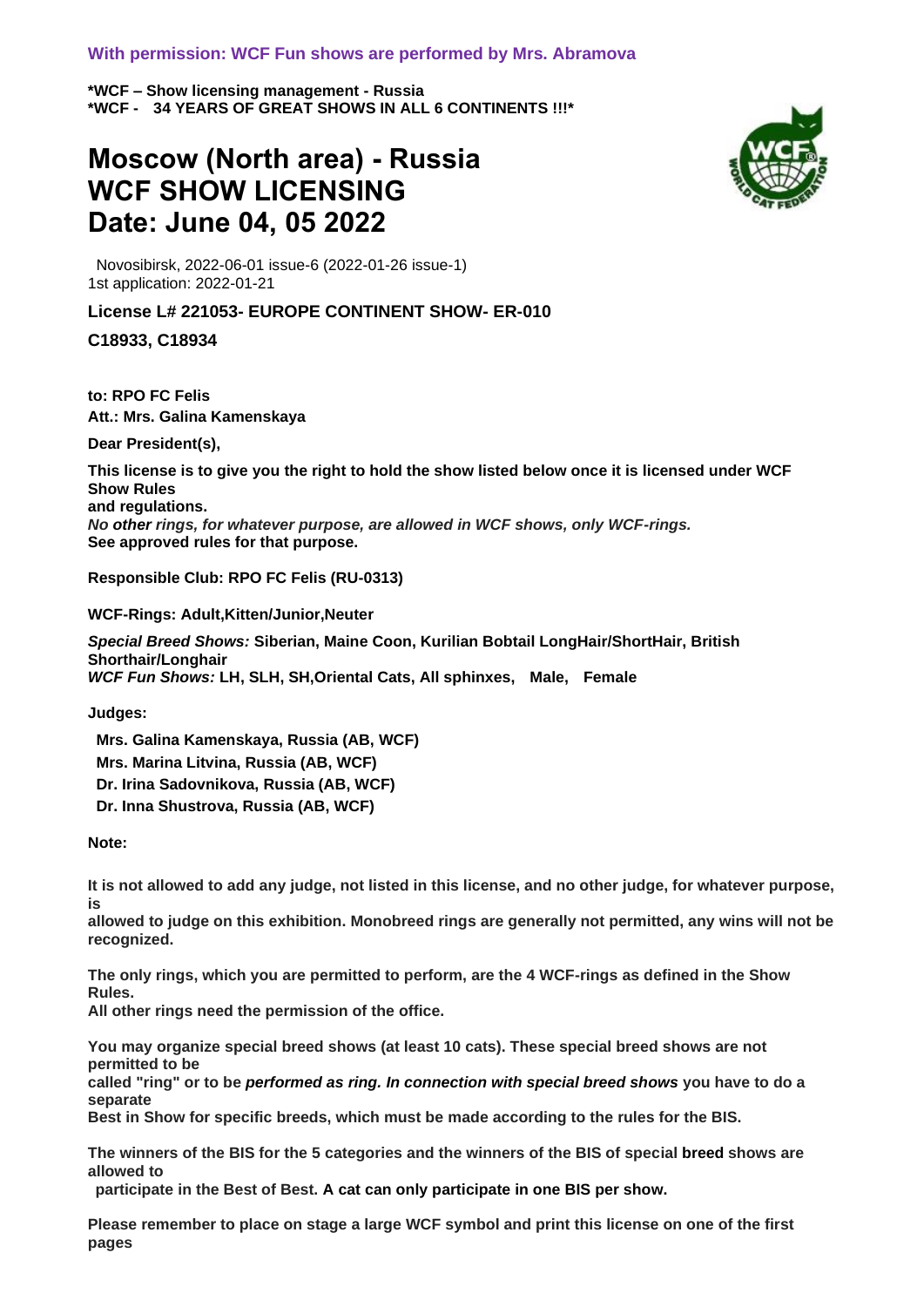**of the show catalogue.**

**ALL EXHIBITIONS MUST BE LICENSED BY WCF and only exhibitions with licenses printed in the show** 

**catalogues prove they are really licensed and valid for WCF awards.**

**Each show catalogue must include a page for the WCF, including the names and addresses of the actual** 

**Board-members.**

**In all World and International Shows with foreign judges or exhibitors, all announcements and cat calls during the show and Best in Show ceremonies, MUST BE made also in English, not only in the**

**native language of the country.** 

**In WCF exhibitions cats may not be judged more than once per day (except shows with double judgement)** 

**even in combined exhibitions with two or more WCF-clubs.**

**An electronically copy of the show catalogue, of all protocols including the respective results must be sent to** 

**the Chairman of the Show commission to the mail address [show.results@wcf-online.de,](mailto:show.results@wcf-online.de) latest 10 days after** 

**the date of exhibition.**

#### **The club will face disciplinary actions, and at least a fine of Euro 200.- will apply if the club does not comply with these resolutions.**

**In addition, we want to remind you of the following important points:**

**International shows can only be recognized, if an amount of minimum 80 cats are registered in the catalogue** 

**on each showday. A change of the place or the date requires new license numbers.**

**All changes have to be sent as soon as possible. Otherwise, there can be no guarantee that the updated** 

**license will be granted on time.**

**If you have to cancel the exhibition it is necessary to inform the license manager before the planned date.**

**This license will become invalid with suspension or expulsion of the requesting club. Likewise, it loses its** 

**validity for non prolongation of patronage. There is no claim for reimbursement of the license fees.**

#### *All WCF clubs are welcome to participate in the WCF Best Cat. .*

**We from the Board wish you all the best for this upcoming show.**

Best regards WCF show licensing management Marina Khodusova

*According to § 28 and § 29 BDSG (Federal Data Protection Act) passing on of all WCF exhibition data including show results to third parties for NON-WCF purposes is prohibited.*

\*WCF is a registered trademark of World Cat Federation. Its use by non-members will result in prosecution.

![](_page_3_Picture_26.jpeg)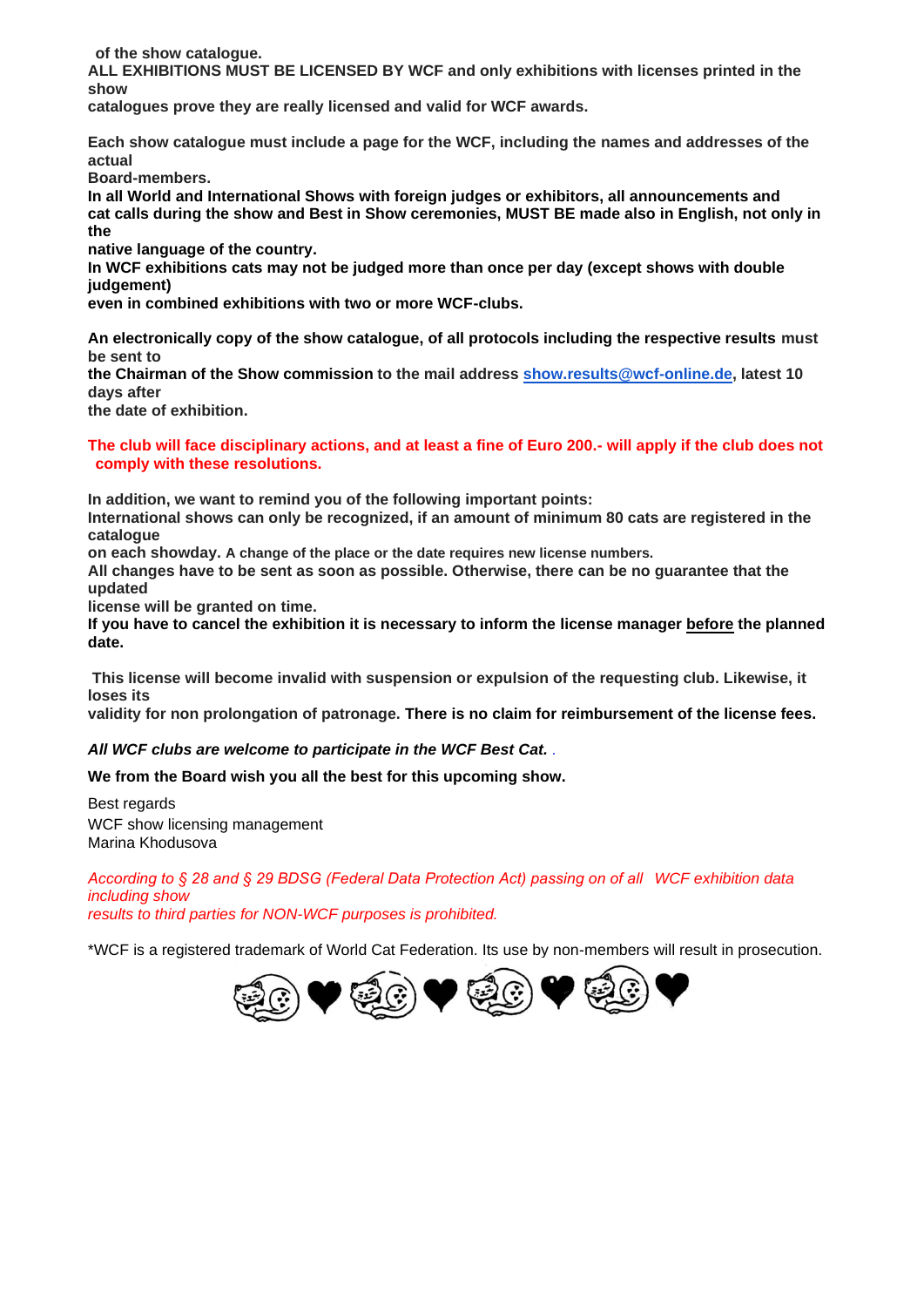# *Longhair Group*

|                             | Класс САСІВ/САСІВ                                                    | Male                             |
|-----------------------------|----------------------------------------------------------------------|----------------------------------|
| 1                           | <b>Akella Glory Tanzar</b><br>рожд. 20.08.2020                       | WCF RU-0184-34572-20             |
| Отец:<br>Мать:              | Richard Glory Tanzar<br>Aurum Len Glory                              | BRI ny 25<br>BLH by 21 33        |
| Заводчик:<br>Владелец:      | Кулажина М.А.<br>Зарубина Т.В.                                       | Ask                              |
|                             | <b>BLH</b> ns 11 silver shaded                                       |                                  |
|                             | Knacc CAC/CAC                                                        | Female                           |
| $\mathbf 2$                 | <b>Diva Boselis</b>                                                  |                                  |
|                             | рожд. 09.06.2021                                                     | BY-0250-115415-090621-BLH-LO-5/2 |
| Отец:<br>Мать:<br>Заводчик: | CH Ande of Angelica<br><b>CH Barbie Boselis</b><br>Яновская Светлана | BRI ns 11 33<br>$BLH$ ns $11$    |
| Владелец:                   | Максимова Евгения                                                    | IFC "Felis"                      |
| <u>BLH</u>                  | ny 12 golden chinchilla                                              |                                  |
|                             | Класс САСР/САСР                                                      | Male                             |
| 3                           | <b>Albus Freedom Shine</b>                                           |                                  |
|                             | рожд. 14.01.2022                                                     | RU-H-0070-LO-4404B-22/BLH        |
| Omeu:<br>Мать:              | Pegas Zolotoi Zamok<br>Real Blessing Izolda                          | BRI ny 12<br>BRI ny 12           |
| Заводчик:<br>Владелец:      | Ли Минг Минг<br>Ли Минг Минг                                         | <b>AKVAREL</b>                   |
|                             | Класс <i>САСР/САСР</i>                                               | Male                             |
| 4                           | <b>Alex Freedom Shine</b>                                            |                                  |
|                             | рожд. 14.01.2022                                                     | RU-H-0070-LO-4404A-22/BLH        |
| Отец:<br>Мать:              | Pegas Zolotoi Zamok<br>Real Blessing Izolda                          | BRI ny 12<br>BRI ny 12           |
| Заводчик:                   | Ли Минг Минг                                                         |                                  |
| Владелец:                   | Ли Минг Минг                                                         | <b>AKVAREL</b>                   |
|                             | Класс <i>САСР/САСР</i>                                               | Male                             |
| 5                           | <b>Antonio Freedom Shine</b>                                         |                                  |

рожд. 14.01.2022 *Отец:* Pegas Zolotoi Zamok BRI ny 12 *Mamb*: Real Blessing Izolda BRI ny 12

**BLH by 25 chocolate golden ticked**

*Заводчик:* Ли Минг Минг *Владелец:* Ли Минг Минг AKVAREL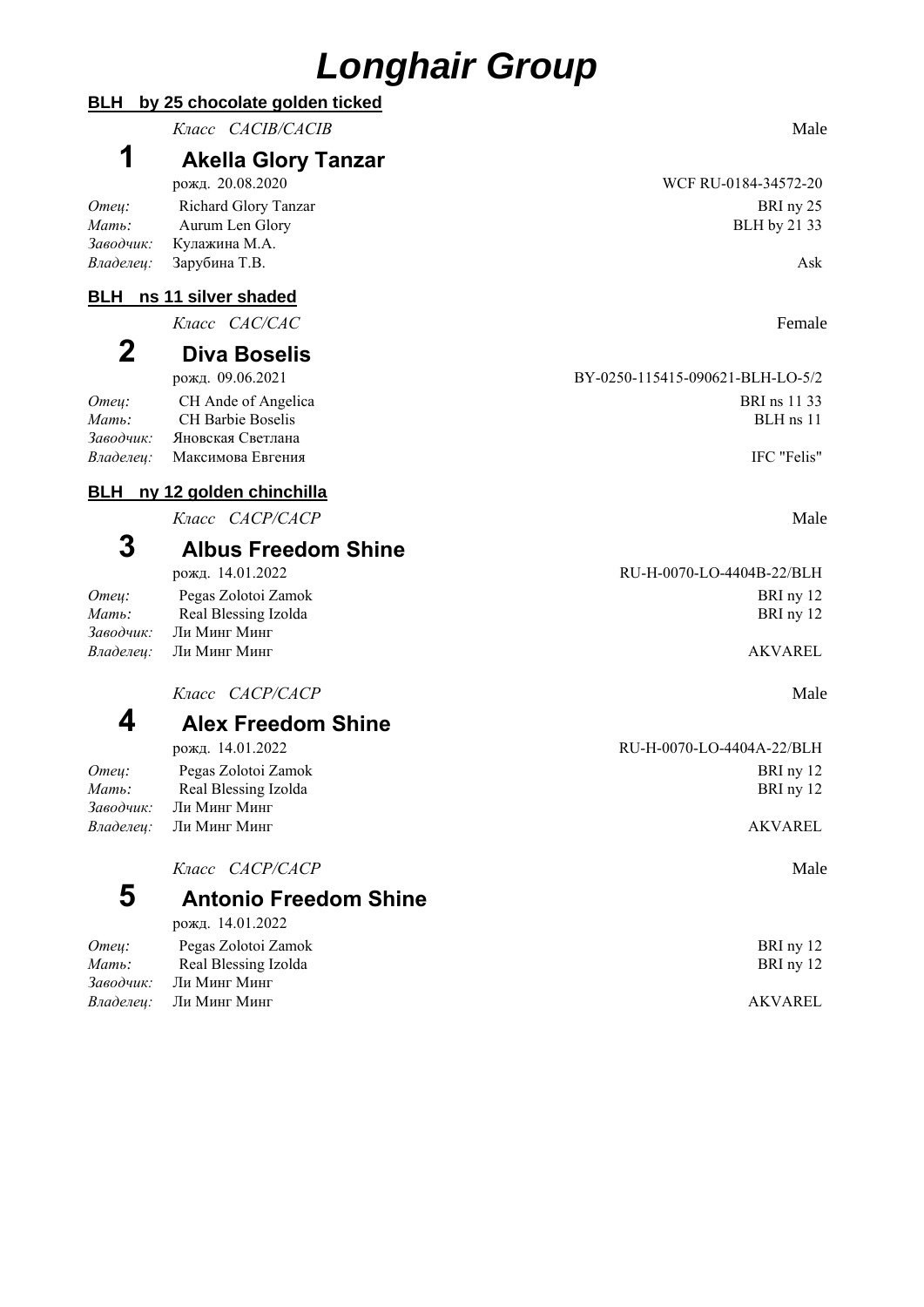# *Semi-Longhair Group*

| <b>KBL</b>                  | d 24 red spotted                                                                                  |                            |
|-----------------------------|---------------------------------------------------------------------------------------------------|----------------------------|
|                             | Knacc CACJ/CACJ                                                                                   | Male                       |
| 6                           | Ulybka Zolotaya Seredina<br>рожд. 23.11.2021                                                      | PK.KBL/3469/21 LO          |
| Omey:<br>Мать:<br>Заводчик: | GICH Timofey Zolotaya Seredina<br>Kasumi Holytail<br>Васильева Елена - Хорошева Елена             | KBL d 24 09<br>KBL d 24 09 |
| Владелец:                   | Запара Людмила                                                                                    | РосКош                     |
|                             | Класс САС/САС                                                                                     | Male                       |
| 7                           | JCH Talisman Zolotaya Seredina                                                                    |                            |
|                             | рожд. 29.07.2021                                                                                  | PK.KBL/3360/21LO           |
| Отец:<br>Мать:<br>Заводчик: | Chaikovsky Zolotaya Seredina<br>CH Dol'ka Zolotaya Seredina<br>Васильева Елена - Никитина Наталья | KBL n 22<br>KBL d 23       |
| Владелец:                   | Голицына Анна Юрьевна                                                                             | РосКош                     |
|                             | KBL f 22 black blotched torbie                                                                    |                            |
|                             | Класс САСР/САСР                                                                                   | Female                     |
| 8                           | <b>Avrora Zolotaya Seredina</b>                                                                   |                            |
|                             | рожд. 24.02.2022                                                                                  | PK.KBL/3624/22 LO          |
| Отец:<br>Мать:<br>Заводчик: | Chaikovsky Zolotaya Seredina<br>Justina Zolotaya Seredina<br>Васильева Елена - Котова Татьяна     | KBL n 22<br>KBL d 22 09    |
| Владелец:                   | Чиркова Нина                                                                                      | Roskosh                    |
|                             | Класс САС/САС                                                                                     | Female                     |
| 9                           | Tyomnaya Feya Zolotaya Seredina                                                                   |                            |
|                             | рожд. 12.05.2021                                                                                  | PK.KBL/3238/21 LO          |
| Omey:                       | Ingvar Zolotaya Seredina                                                                          | KBL n 24                   |
| Мать:                       | Shelkovitsa Zolotaya Seredina                                                                     | KBL f24                    |
| Заводчик:<br>Владелец:      | Васильева Елена - Сердюков Василий<br>Сердюков Василий                                            | Роскош                     |
|                             | Класс САС/САС                                                                                     | Female                     |
| 10                          | <b>Fanfara of Planet Lumens</b>                                                                   |                            |
|                             | рожд. 15.06.2019                                                                                  | WCF RU 0184-36626-19       |
| Отец:                       | <b>ECH Nelson Pride Amour</b>                                                                     | KBL n 22 09                |
| Мать:<br>Заводчик:          | Island's Gift Reyki                                                                               | KBL f 22 09                |
| Владелец:                   | Зимина Маргарита<br>Зимина Маргарита                                                              | <b>ASTRA</b>               |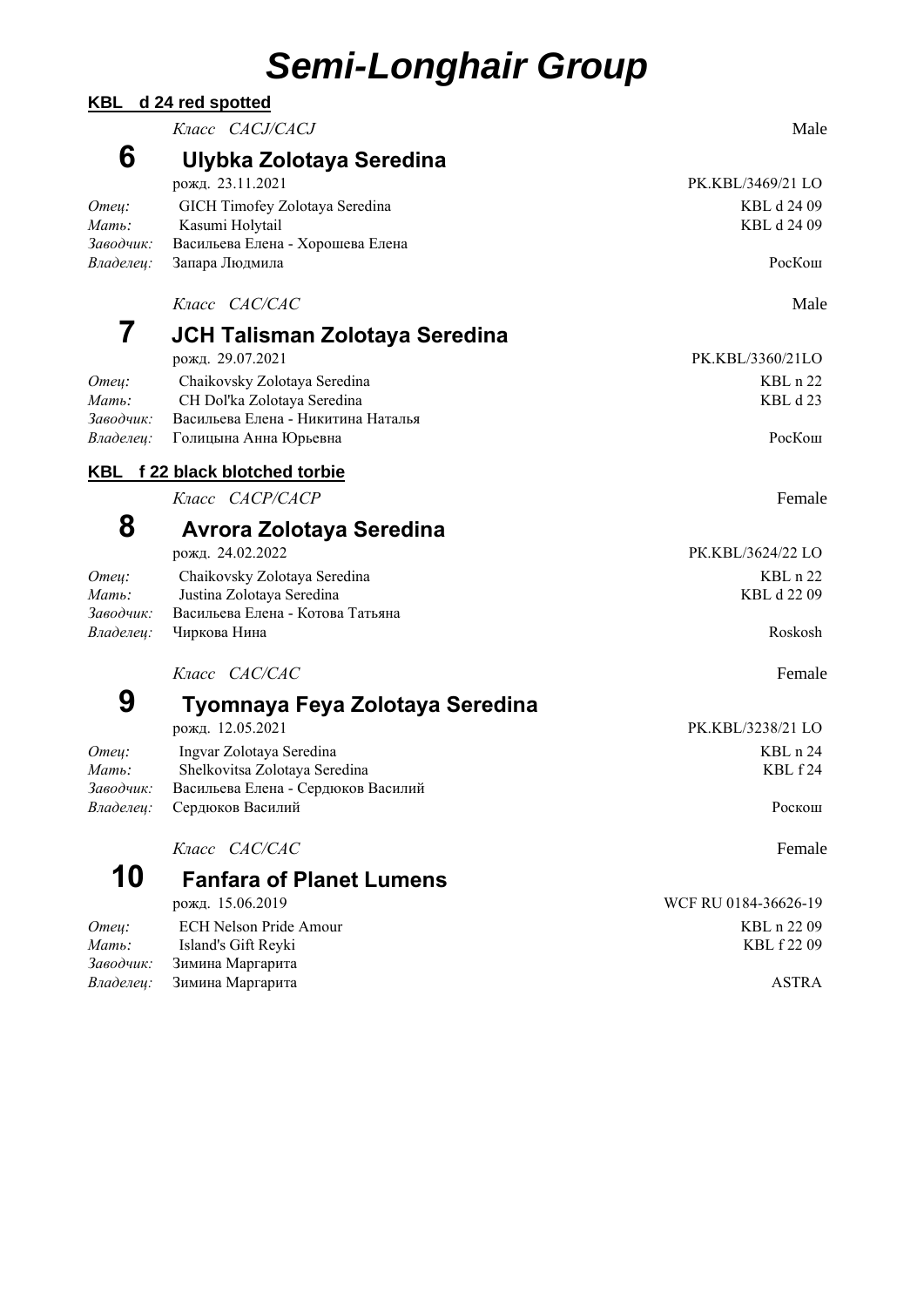#### **KBL f 24 black spotted torbie**

*Класс CAP/CAP* Spay

### **11 Shelkovitsa Zolotaya Seredina**

|           | рожд. 13.02.2020                        | PK.KBL/2709/20 LO |
|-----------|-----------------------------------------|-------------------|
| Omeu:     | GICH Timofey Zolotaya Seredina          | KBL d 24 09       |
| Мать:     | Zaglyaden'e Stasen'ka Zolotaya Seredina | $KBL$ n 24        |
| Заводчик: | Васильева Елена - Сердюков Василий      |                   |
|           | Владелеи: Сердюков Василий              | Роскош            |

### **KBL g 24 blue tortie spotted**

*Класс CAC/CAC* Female

## **12 Venera Beauty Zolotaya Seredina**

|           | рожд. 29.06.2020                            | PK.KBL/2846/20 LO |
|-----------|---------------------------------------------|-------------------|
| Omeu:     | CH Yuventus Zolotaya Seredina               | KBL ds 24 09      |
| Мать:     | Charlotte Funny Guys                        | KBL $g24$         |
| Заводчик: | Васильева Елена - Яковлева Ольга Викторовна |                   |
|           | Владелеи: Хорина Светлана                   | Roskosh           |

### **KBL n 22 black blotched**

*Класс CACP/CACP* Female

## **13 Chelsea Sparta Furry Admiration**

|           | рожд. 02.02.2022            | PK.KBL/3607/22LO |
|-----------|-----------------------------|------------------|
| Omeu:     | GICH Antip Shuman Bob       | $KBL$ n 22       |
| Мать:     | JCH Gerda                   | $KBL$ n 22       |
| Заводчик: | Чабай Юлия                  |                  |
|           | <i>Владелеи:</i> Чабай Юлия | POO "PocKom"     |
|           |                             |                  |

*Класс CAC/CAC* Male

**14 Ilon Duh Kuril**

|       | рожд. 27.12.2020                            | IFC 0464/21/KBL     |
|-------|---------------------------------------------|---------------------|
| Omeu: | Carbon Duh Kuril                            | $KBL$ n 22          |
| Мать: | Aurora Duh Kuril                            | $KBSn$ 22           |
|       | Заводчик: Клопова Екатерина Владимировна    |                     |
|       | <i>Владелеи:</i> Ложкина Галина Анатольевна | "РосКош", г. Москва |
|       |                                             |                     |

*Класс CAGCIB/CAGCIB* Female

# **15 JCH Gerda**

| Omeu: | <b>Baks</b>                 | KBL a        |
|-------|-----------------------------|--------------|
| Мать: | Sunny River*RU Inguri       | $KBL$ n 22   |
|       | Заводчик: Шаронова Светлана |              |
|       | <i>Владелеи:</i> Чабай Юлия | РОО "РосКош" |
|       |                             |              |

рожд. 16.12.2020 WFA-RU-01-161220-999-268-LO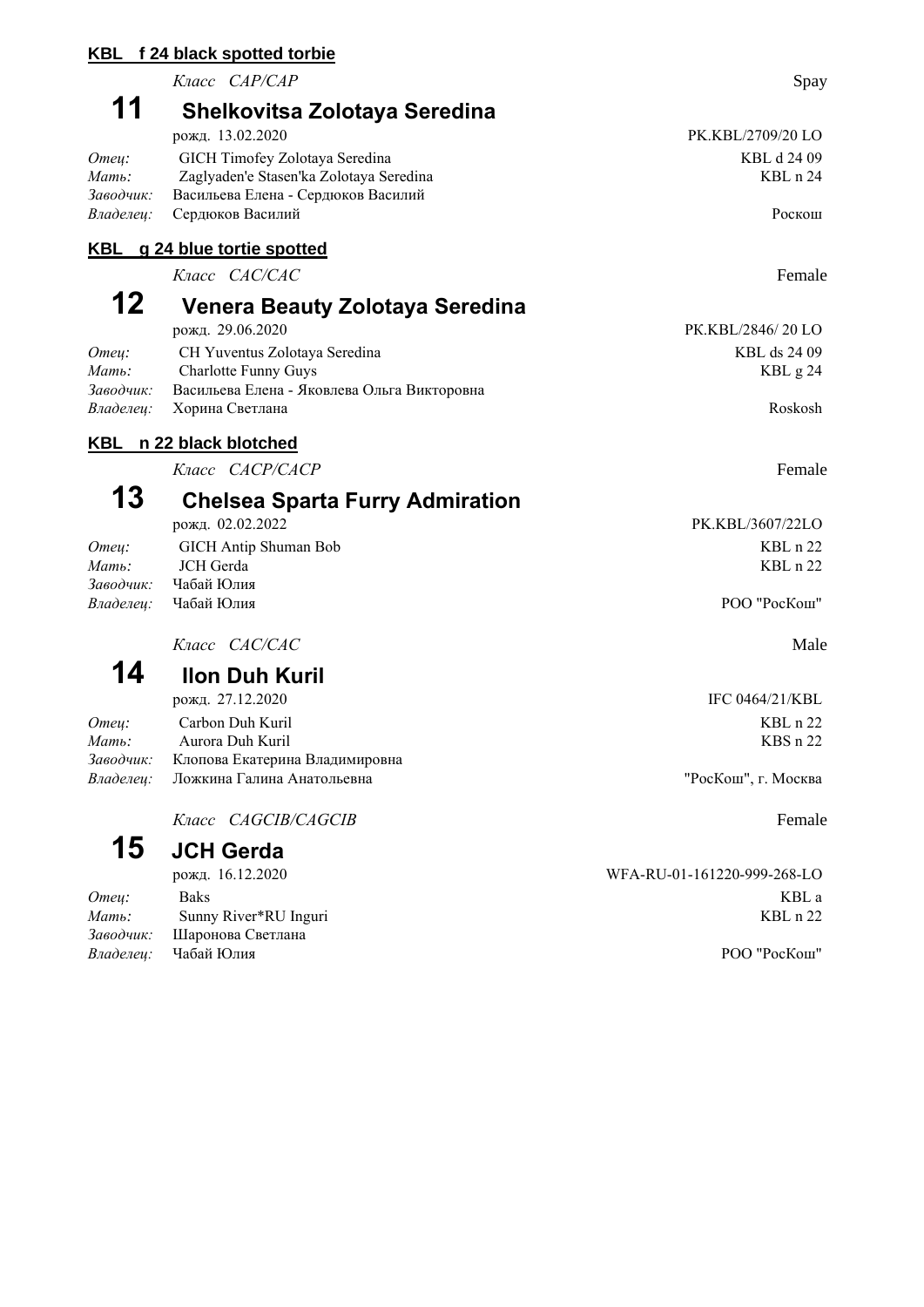### **16 GICH Antip Shuman Bob** рожд. 21.02.2019 IFC 0329/19/KBL

#### **KBL n 24 black spotted**

*Класс CAGCIB/CAGCIB* Male

# **17 ICH Justin Lvinoye Serdtse**

| рожд. 03.03.2021                   | $PA.$ KBL/3092/21 LC |
|------------------------------------|----------------------|
| Shawlscity Gardemarin Drakula      | KBS <sub>n</sub> 24  |
| GICH Pallada Zolotaya Seredina     | $KBL$ n 22           |
| <i>Заводчик:</i> Богатова Светлана |                      |
| <i>Владелеи:</i> Богатова Светлана | PocKom               |
|                                    |                      |

*Knacc CACE/CACE* Male

## **18 GICH Texas Lvinoye Serdtse**

| рожд. 08.04.2021                   | PK.KBL/3123/21LO |
|------------------------------------|------------------|
| CH ShawlsCity Tigris Show          | KBL ny 24        |
| Chernika Lvinoye Serdtse           | KBL f 24 09      |
| <i>Заводчик:</i> Богатова Светлана |                  |
| <i>Владелеи:</i> Богатова Светлана | PocKom           |
|                                    |                  |

### **KBL a 22 09 blue blotched with unspec. white**

*Класс CAC/CAC* Female

### **19 Ofelia Hand Lynx**

|       | рожд. 17.07.2021                  | RU-0135-2021-4420-LO-KBL |
|-------|-----------------------------------|--------------------------|
| Omeu: | ECH Knyaz Hand Lynx               | KBL a 24 09              |
| Мать: | ECH Neolina of Roza Vetrov        | KBL f03                  |
|       | Заводчик: Кузнецова Оксана        |                          |
|       | <i>Владелец:</i> Кузнецова Оксана | Korgorushi               |

### **KBL e 24 09 cream spotted with unspec. white**

*Класс CAGCIB/CAGCIB* Male

### **20 Odissey Hand Lynx**

| Omeu:    | ECH Knyaz Hand Lynx             | KBL a 24 09 |
|----------|---------------------------------|-------------|
| $M$ ать: | ECH Neolina of Roza Vetrov      | KBL f 03    |
|          | Заводчик: Кузнецова Оксана      |             |
|          | <i>Владелец:</i> Циклаури Хвича | РосКошь     |

РК. KBL/3092/21 Lo

РК. KBL/3123/21LO

рожд. 17.07.2021 RU-0135-2021-4419-LO-KBL *КВ*L а 24 09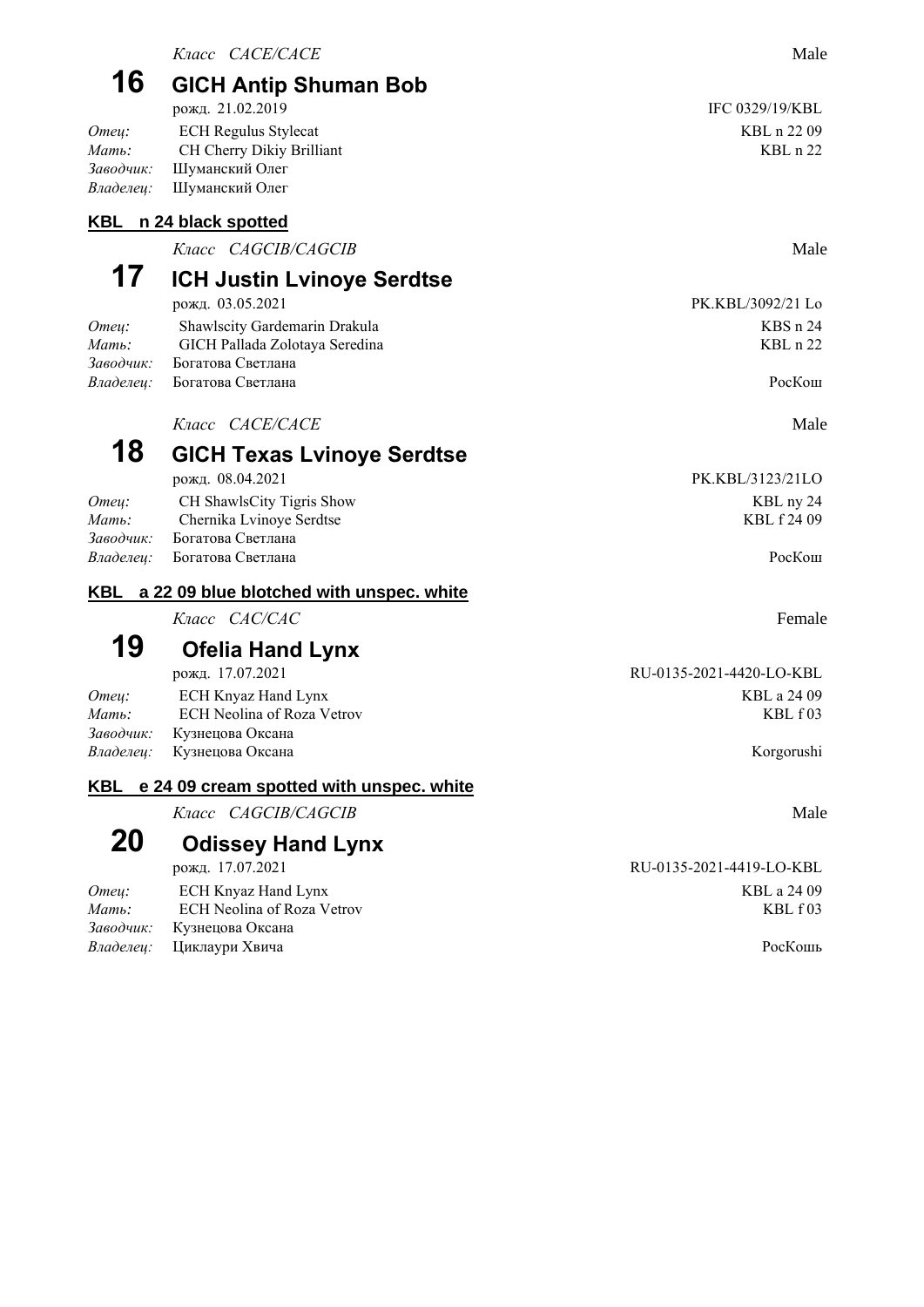|                                                   | KBL f 22 09 black blotched torbie with unspec. white                                                                                 |                                                                    |
|---------------------------------------------------|--------------------------------------------------------------------------------------------------------------------------------------|--------------------------------------------------------------------|
|                                                   | Класс САСР/САСР                                                                                                                      | Female                                                             |
| 21<br>Отец:<br>$M$ ать:<br>Заводчик:              | <b>Enigma of Planet Lumens</b><br>рожд. 11.02.2022<br><b>GICH Favoritecat Legoin</b><br>Fanfara of Planet Lumens<br>Зимина Маргарита | WCF RU 0184-36701-22<br>KBL n 22<br>KBL f 22                       |
| Владелец:                                         | Зимина Маргарита                                                                                                                     | <b>ASTRA</b>                                                       |
| KBL                                               | n 23 09 black mackerel with unspec. white                                                                                            |                                                                    |
|                                                   | Knacc CAC/CACIB                                                                                                                      | Male                                                               |
| 22<br>Отец:<br>$M$ ать:<br>Заводчик:<br>Владелец: | <b>Theodor</b><br>рожд. 07.11.2020<br>Rex<br>Simona<br>Ходаковская Наталья<br>Ларичева Инна                                          | Cert. 237/21/KBL<br>KBL d 23<br>KBL f 09<br>IFC "Felis", г. Москва |
|                                                   | KBL fs 23 black silver tortie mackerel                                                                                               |                                                                    |
|                                                   | Knacc CACE/CACE                                                                                                                      | Female                                                             |
| 23                                                | Valeria Zhs Clan Robinzon                                                                                                            |                                                                    |
| Отец:<br>$M$ ать:<br>Заводчик:<br>Владелец:       | рожд. 17.05.2020<br><b>Baks</b><br>ICH Zhasmin cil Serdze Okeana<br>Месяцева Наталья Владимировна<br>Месяцева Наталья Владимировна   | F-KBL-2020/06-805<br>KBL a<br>KBL d 24 09<br>ОФО "Фрея", г. Москва |
| KBL                                               | fs 24 09 black silver tortie spotted with unspec. White                                                                              |                                                                    |
| 24                                                | Класс НР/НР<br>WCH Selena Zolotaya Seredina                                                                                          | Female                                                             |
| Omey:<br>Мать:<br>Заводчик:<br>Владелец:          | рожд. 30.04.2015<br>ECH Veika Zolotaya Seredina<br>Utah Zolotaya Seredina<br>Васильева Е. - Бутырский Д.<br>Кузнецова Оксана         | PK.KBLex/1580/15<br>KBL ds 23 09<br>KBL n 24<br>Korgorushi         |
| KBL                                               | fy 22 golden tortie blotched                                                                                                         |                                                                    |
|                                                   | Класс <i>CACE/CACE</i>                                                                                                               | Female                                                             |
| 25<br>Omey:                                       | <b>GICH Constantia Aurum Ryjikoff</b><br>рожд. 17.04.2018<br>GICH Kotofey Island Julapp of Soya Untara                               | P-236-2020-49-00235304-LO<br>KBL ny 22                             |
| Мать:<br>Заводчик:<br>Владелец:                   | GICH Uaila Ryjikoff<br>Капочкина Светлана Алексеевна<br>Лебедев Кирилл Анатольевич                                                   | KBL f 22<br>"Зоомир", г. Москва                                    |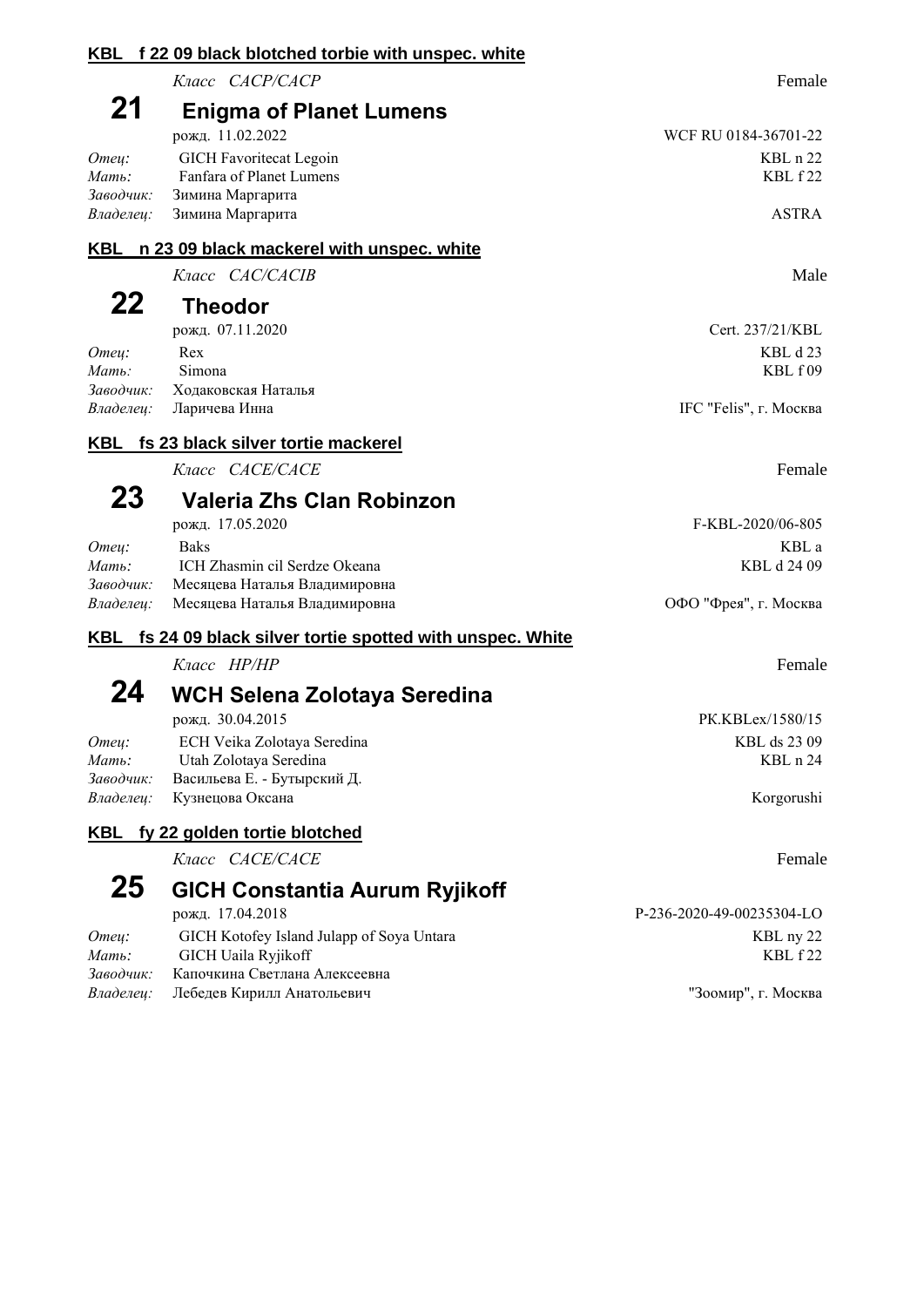#### **KBL ny 22 golden blotched**

*Класс CAC/CAC* Female

### **26 Hani Moy Meow**

| рожд. 25.01.2021                           | PK.KBL/3029/21 RIEX |
|--------------------------------------------|---------------------|
| GICH Armani Zolotoy Malchik                | KBS ny 22           |
| GICH Eva Veselye Rebyata                   | $KBL$ n 22          |
| Кашлева Марина Васильевна                  |                     |
| <i>Владелеи:</i> Кашлева Марина Васильевна | "РосКош", г. Москва |
|                                            |                     |

*Knacc CAGCIB/CACE* Male

### **27 GICH Hardy Ryjikoff**

|           | рожд. 30.09.2020                     | - WCF-RU-01 / //2021-2962/KBL-RIEX |
|-----------|--------------------------------------|------------------------------------|
| Omeu:     | WCH Foks Ryjikoff                    | KBS d 22                           |
| Мать:     | GICH Constantia Aurum Ryjikoff       | KBL fy 22                          |
| Заводчик: | Капочкина Светлана Алексеевна        |                                    |
|           | Владелец: Лебедев Кирилл Анатольевич | "Зоомир", г. Москва                |

#### **KBL nz 24 black carnelian spotted**

*Класс CACP/CACP* Male

## **28 Aviator Aki No Mori**

рожд. 02.01.2022 4-A/2022-KBL

| Omeu: | CH ShawlsCity Tigris Show            | KBL ny 24           |
|-------|--------------------------------------|---------------------|
| Мать: | GICH Constantia Aurum Ryjikoff       | KBL fy 22           |
|       | Заводчик: Лебедева Ирина             |                     |
|       | Владелец: Лебедев Кирилл Анатольевич | "Зоомир", г. Москва |
|       |                                      |                     |

#### **KBL ny 22 09 black golden blotched with unspec. white**

*Класс CACP/CACP* Male

## **29 Silva Zolotaya Seredina**

| рожд. 18.01.2022                  | PK.KBL/3583/22 LO |
|-----------------------------------|-------------------|
| Chesnok Zolotaya Seredina         | $KBL$ n 22        |
| Chilya Zolotaya Seredina          | KBL ny 22 09      |
| Васильева Елена - Иванова Ольга   |                   |
| <i>Владелеи:</i> Жгутова Светлана | PocKom            |
|                                   |                   |

![](_page_9_Picture_17.jpeg)

#### *Класс CAC/CAC* Female **30 JCH Lisa Felis Moskva\*RU of Zolotaya Seredina** рожд. 20.07.2021 IFC 0506/21/KBL *Отец:* Grinya Zolotaya Seredina KBS ny 22 *Мать:* Anfisa Felis Moskva\*RU KBL ny 22 *Заводчик:* Луппов Никита *Владелец:* Лемешева Татьяна РосКош

РК. KBL/3029/21 RIEX

WCF-RU-0177/2021-2962/KBL-RIEX

<sup>"</sup>Зоомир", г. Москва

РК. KBL/3583/22 LO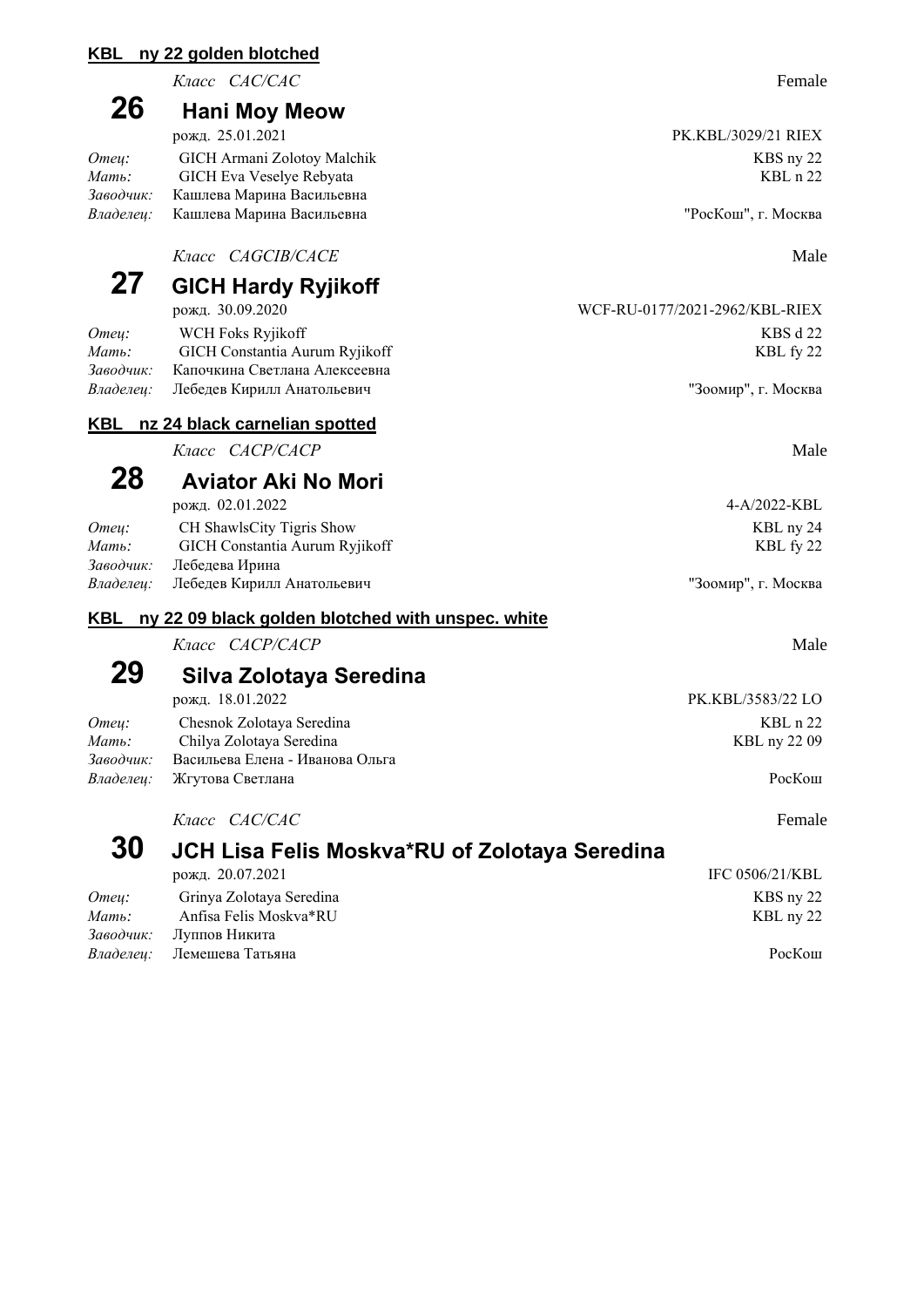#### **MCO a blue**

*Класс CACJ/CACJ* Male

### **31 ProbonoAstra Laetus**

| рожд. 29.10.2021 |                                      | RU-01352021-LO-4662-MCO |  |
|------------------|--------------------------------------|-------------------------|--|
| Omeu:            | WCH Justcoons Hick Stead             | MCO ns                  |  |
| Мать:            | Pillowtalk's Voodoo Princess         | MCO fs                  |  |
|                  | Заводчик: Соловьева Екатерина        |                         |  |
|                  | <i>Владелец:</i> Соловьева Екатерина | Коргоруши               |  |

### **MCO n black**

*Класс CAC/CAC* Male

### **32 Combat Maritaicor fortuna**

*Omey:* GICH Korsak MCO ds 23 *Мать:* Ironcat's Yalta MCO a *Заводчик:* Дегтярева Марина Львовна Владелец: Дегтярева Марина Львовна **Алиса Бест Г. Ярославль** Алиса Бест г. Ярославль

### **MCO ns black smoke**

*Класс САРЕ/САРЕ* Spay

### **33 GIPR Centuria ProbonoAstra\*RU**

| Omeu: | WCH Justcoons Hick Stead      | MCO ns    |
|-------|-------------------------------|-----------|
| Мать: | Nikole Moon Coeur             | MCO ns    |
|       | Заводчик: Соловьева Екатерина |           |
|       | Владелеи: Соловьева Екатерина | Коргоруши |
|       |                               |           |

#### **MCO fs 09 black tortie smoke with unspec. white**

*Класс CAC/CAC* Female

### **34 Candy Maritaicor fortuna**

рожд. 12.06.2021 RU-0319-3754/MCO/2021-LO *Omey:* GICH Korsak MCO ds 23 *Mamь:* Ironcat's Yalta MCO a *Заводчик:* Дегтярева Марина Львовна Владелец: Дегтярева Марина Львовна **Алиса Бест Г.** Ярославль

### **MCO n 22 black blotched**

*Класс CACJ/CACJ* Male

### **35 Imperial Lexus Alnair**

| рожд. 16.09.2021                               | AFC/DV/FD-256/MCO/21-LO |
|------------------------------------------------|-------------------------|
| Asiacoon Warlok                                | MCO ns 22 03            |
| Yunona Alnair                                  | MCO f 23 03             |
| Заводчик: Белованская Н.И.                     |                         |
| <i>Владелеи:</i> Максимова Екатерина Андреевна | КЛК Лой                 |
|                                                |                         |

рожд. 12.06.2021 RU-0319-3751/MCO/2021-LO

рожд. 07.05.2017 (RU) ARCCA LO 88942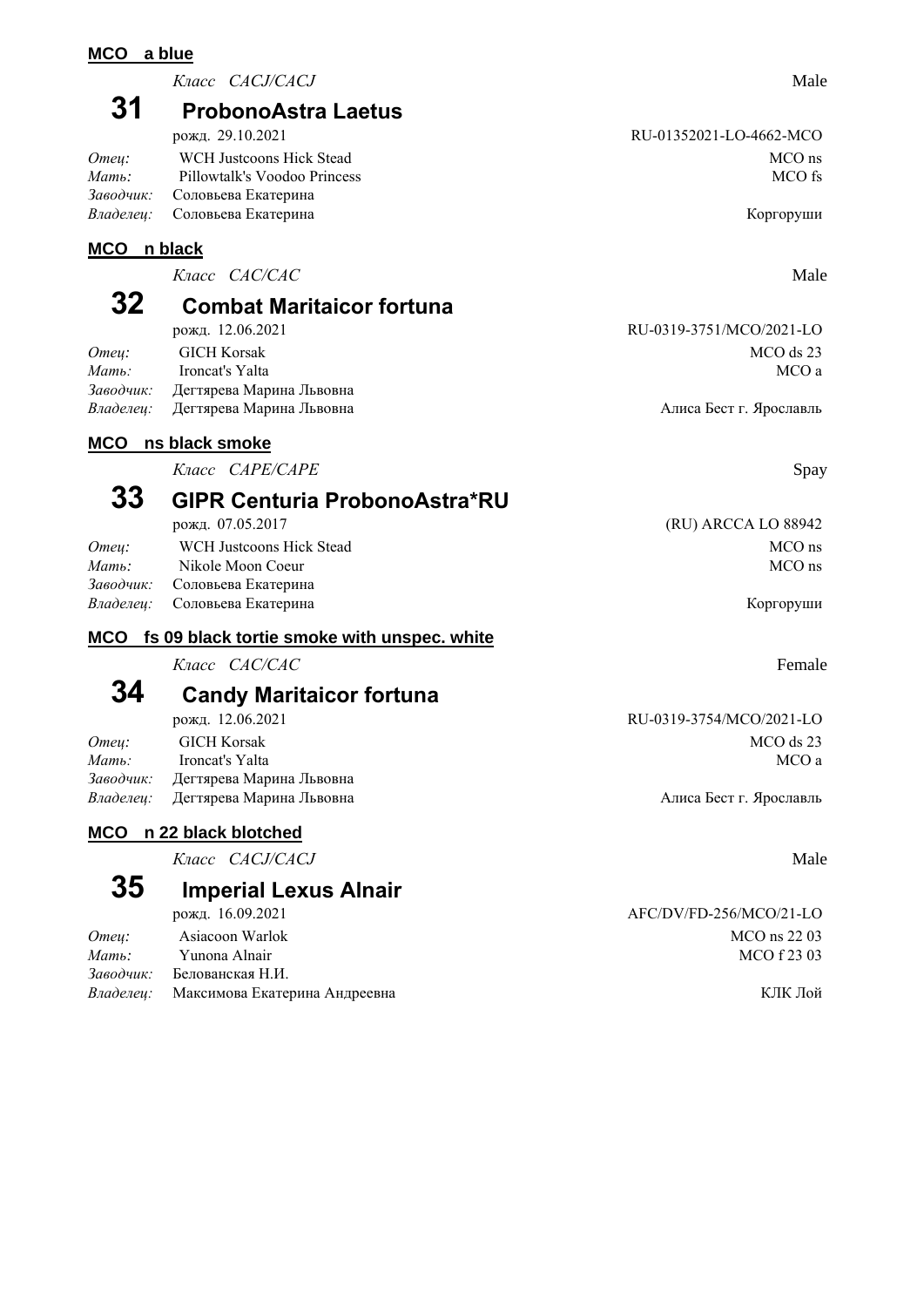*Mamь:* Fortuna Desa-Coon *Заводчик:* Сергеев Олег

*Класс CAGCIB/CAGCIB* Female

### **37 CH RU\*Fluffy Paw Ciry**

*Omey:* Ayvengo MCO n 22 *Mamь*: RU\*Phoenixcoon Helga MCO as 33 09 *Заводчик:* Егоров Вячеслав - Егорова Рита Владелец: Байбара Светлана в Сергение в Северов ВАЛЕНСИЯ

*Knacc CACE/CACE* Female

### **38 GICH Larkistaff Yaris**

| WCF RU 0184-35649-21 |  |
|----------------------|--|
| $MCO$ n 22           |  |
| MCO n 24 03          |  |
|                      |  |
| WFC "ASTRA"          |  |
|                      |  |

*Класс CAGCE/CAGCE* Male

### **39 Larkistaff Richie Sambora**

|       | рожд. 16.09.2019                 | WCF RU 0184-33221-19 |
|-------|----------------------------------|----------------------|
| Omeu: | RU*Larkistaff Elisey             | $MCO$ n 23           |
| Мать: | Nester's Pride Gina Lollobrigida | $MCO$ n 22           |
|       | Заводчик: Прифонова Екатерина    |                      |
|       | <i>Владелеи:</i> Романов Ю.Н.    | Astra                |
|       |                                  |                      |

### **MCO n 24 black spotted**

*Класс CAC/CAC* Female

### **40 Ester Spiritual Joy**

рожд. 29.03.2021 PK.MCO/4226/21LO *Отец:* ICH Loki Hidden Gold\*RU MCO ns *Mamb*: GICH Favorit-Sherkhan Juna MCO n 22 *Заводчик:* Жилкина Галина Ильинична

### **MCO g 22 09 blue tortie blotched with unspec. white**

| Класс <i>CAC/CACIB</i> | Female |  |
|------------------------|--------|--|
|                        |        |  |

### **41 RU\*Barbaross Sans Souci**

*Omeu*: IT\*StarSupernova Crono **MCO** n 09 *Мать:* RU\*Barbaross Irish Cream MCO ds 22 03 *Заводчик:* Рыськина Н. *Владелец:* Капралова В.В. КЛК «Москва»

*Владелец:* Сергеев Олег Созвездие, Москва

рожд. 10.11.2020 (RU) SC LO 24427

WCF RU 0184-35649-21

*Владелец:* Жилкина Галина Ильинична Роскош, г. Москва

рожд. 21.03.2019 RU-0179-LO-2504B-19/MCO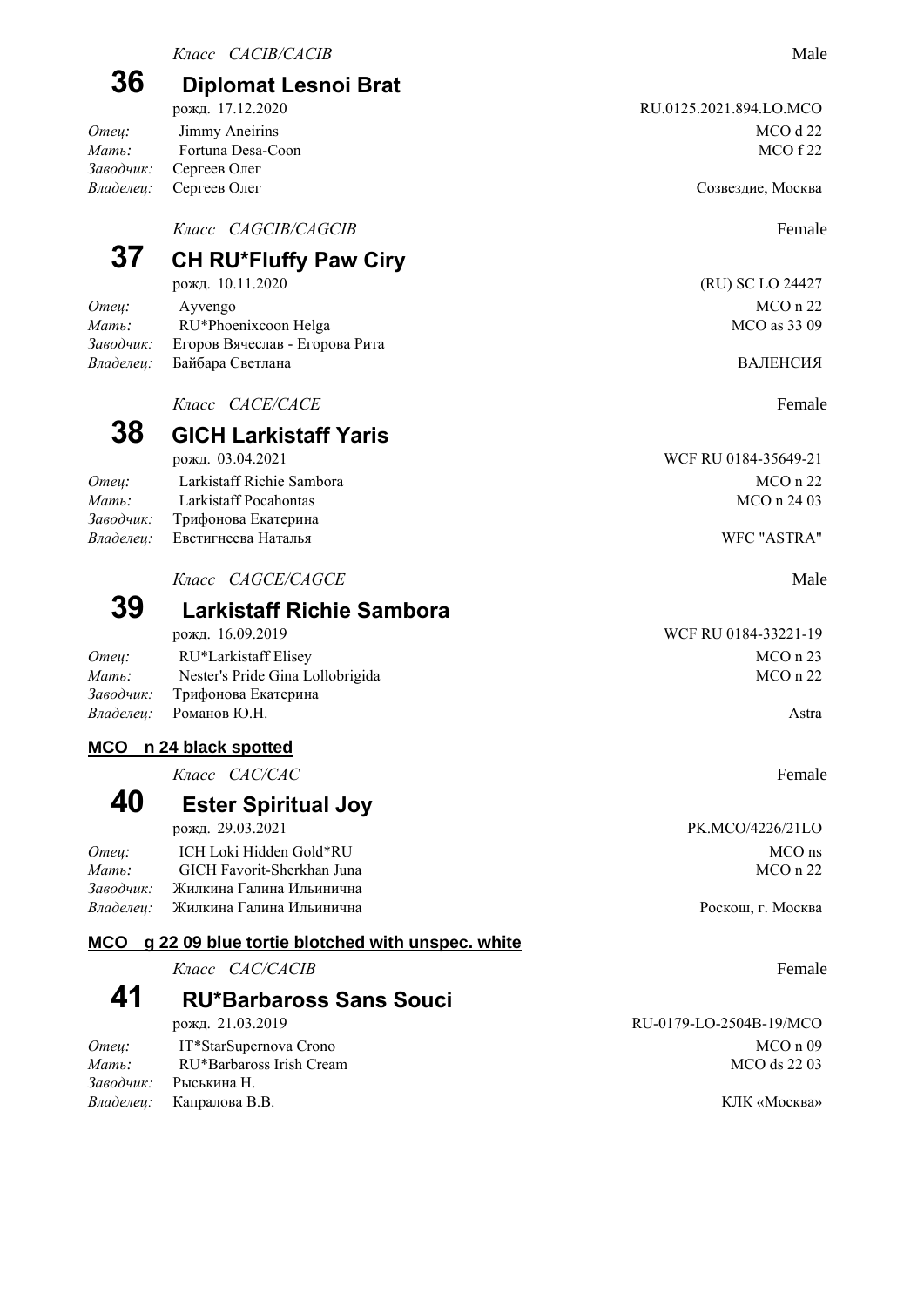#### **MCO n 21 02 black tabby harlequin**

*Класс CAC/CAC* Male

### **42 WingStar Estate Pearls\*RU**

| рожд. 17.04.2020             | <b>FRU LO 187858</b> |  |
|------------------------------|----------------------|--|
| Dr. House Estate Pearls*RU   | MCO n 21 02          |  |
| Ouilkenny Estare Pearls*RU   | MCO n 21 02          |  |
| Заводчик: Белоус У.          |                      |  |
| <i>Владелеи:</i> Рыськина Н. | КЛК «Москва»         |  |
|                              |                      |  |

### **MCO n 24 03 black spotted with white**

*Класс CACP/CACP* Male

## **43 Larkistaff Biscotto**

| рожд. 30.12.2021                     |                                                     | WCF RU 0184-36561-21 |
|--------------------------------------|-----------------------------------------------------|----------------------|
| Omeu:                                | Larkistaff Richie Sambora                           | $MCO$ n 22           |
| $M$ <i>am</i> $\ddot{\phantom{a}}$ : | Larkistaff Pocahontas                               | MCO n 24 03          |
|                                      | Заводчик: Трифонова Екатерина - Евстигнеева Наталья |                      |
|                                      | Владелец: Долгая Ольга Владимировна                 | WOFECE "Astra"       |

*Класс CACP/CACP* Female

### **44 Larkistaff Bella**

|       | рожд. 30.12.2021              | WCF RU 0184-36565-21 |
|-------|-------------------------------|----------------------|
| Omeu: | Larkistaff Richie Sambora     | $MCO$ n 22           |
| Мать: | Larkistaff Pocahontas         | MCO n 24 03          |
|       | Заводчик: Трифонова Екатерина |                      |
|       | Владелеи: Антонова Татьяна    | WFC "ASTRA"          |

#### **MCO ns 22 black silver blotched**

*Класс CACJ/CACJ* Female

### **45 Anfisa Green Planeta**

|       | рожд. 21.11.2021                | IFC 1315/22/MCO |
|-------|---------------------------------|-----------------|
| Omeu: | Ahmat Great King                | $MCO$ ns 22     |
| Мать: | CH Meri Royal King              | MCO 1           |
|       | <i>Заводчик:</i> Турецкая Алла  |                 |
|       | <i>Владелец</i> : Турецкая Алла |                 |

### **NFO nt black amber**

*Класс CAGCIB/CAGCIB* Male

![](_page_12_Picture_17.jpeg)

### **46 ICH D\*Felidae's Evlampij**

|       | рожд. 19.03.2021                 | (LI) Aristocat LO 2844 |
|-------|----------------------------------|------------------------|
| Omeu: | Archimedes von der Reichen Zeche | NFO nt                 |
| Мать: | Hiemer's Raja                    | NFO nt                 |
|       | Заводчик: Sabine Mosch           |                        |
|       | <i>Владелец:</i> Шулакова Ольга  | Роскош                 |

### FRU LO 187858 МСО n 21 02

WCF RU 0184-36561-21

рожд. 21.11.2021 IFC 1315/22/MCO

(LI) Aristocat LO 2844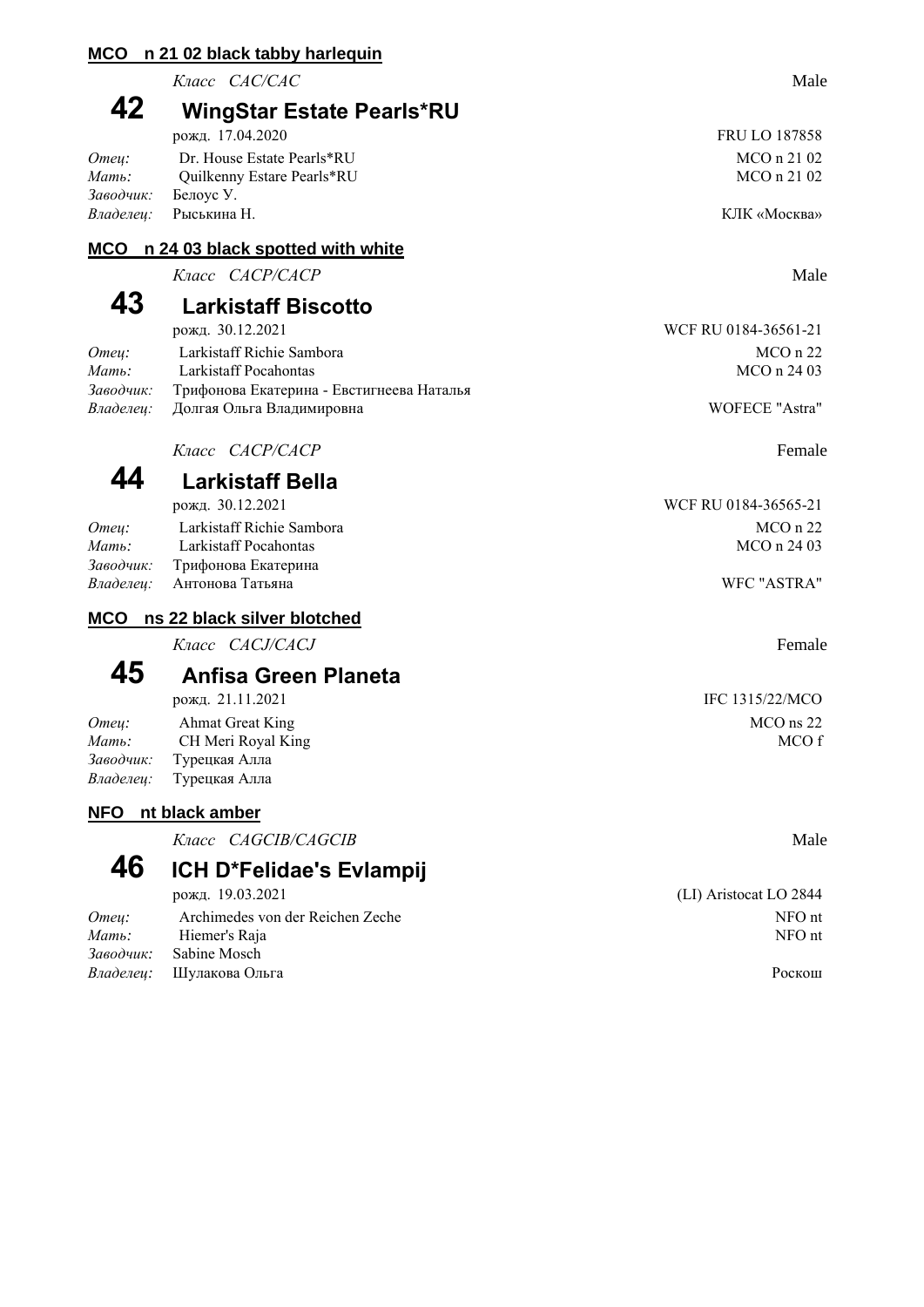#### **NFO a 22 09 blue blotched with unspec. white**

*Класс CACIB/CAGCIB* Female

### **47 Daenerys Wes Bure\*RU**

| рожд. 28.04.2021          | (RU) FRU LO 191507 |
|---------------------------|--------------------|
| CH PL*Atlas V-Power       | NFO n 22           |
| GICH Beatris Wes Bure     | NFO n 22 03        |
| Заводчик: Буренкова Елена |                    |
| Болденкова Людмила        | РФОО "Коргоруши"   |
|                           |                    |

#### **NFO n 24 09 black spotted with unspec. white**

*Класс CACP/CACP* Female

### **48 Alfrida Norlandia\*RU**

|           | рожд. 24.01.2022                | RU-0135-2022-LO-4748-NFO |
|-----------|---------------------------------|--------------------------|
| Omeu:     | GECH, WCF DRM Kurt Norlandia*RU | NFO n 23                 |
| Мать:     | CH Brigitt Wes Bure             | NFO n 23 03              |
| Заводчик: | Болленкова Люлмила              |                          |
| Владелеи: | Болденкова Людмила              | РФОО "Коргоруши"         |
|           |                                 |                          |

### **NFO fs 22 black silver tortie blotched**

*Класс CACIB/CAGCIB* Female

### **49 Hedda Viking Heritage\*RU**

| Omeu:     | SC Asger Viking Heritage*RU         | NFO as 22        |
|-----------|-------------------------------------|------------------|
| Мать:     | CH S*Little L's Ultra Violet        | NFO fs 24        |
| Заводчик: | Барышева Ольга - Рухлин Александр   |                  |
|           | <i>Владелеи:</i> Болденкова Людмила | РФОО "Коргоруши" |

#### **NFO fs 24 black silver tortie spotted**

*Класс CAC/CAC* Female

### **50 ICH S\*Little L's Ultra Violet**

*Omey:* S<sup>\*</sup>Uncut Diamond Oystein S<sup>\*</sup> NFO ds *Mamb*: S\*Little L's Midnight Pearl  $NFO n 24 09$ *Заводчик:* Sylvia Dahlkvist Владелец: Рухлин Александр - Барышева Ольга **Роскош** 

#### **NFO ns 24 black silver spotted**

*Класс CAPIB/CAPIB* Male

# **51 PR Alf Viking Heritage\*RU**

| Omeu: | GICH Gudmund Aborigen                       | NFO ns 24 |
|-------|---------------------------------------------|-----------|
| Мать: | CH Dagrun II NorthCape*Ru                   | NFO ns 09 |
|       | Заводчик: Рухлин Александр - Барышева Ольга |           |
|       | Владелец: Рухлин Александр - Гуреева К.     | Роскош    |

![](_page_13_Picture_23.jpeg)

(RU) FRU LO 191507

RU-0135-2022-LO-4748-NFO

рожд. 24.04.2021 (RU) FRU LO 191343

рожд. 23.09.2019 (RU) FRU LO 186721 // (SE) SVERAK LO 369642

(RU) ARCCA LO 170989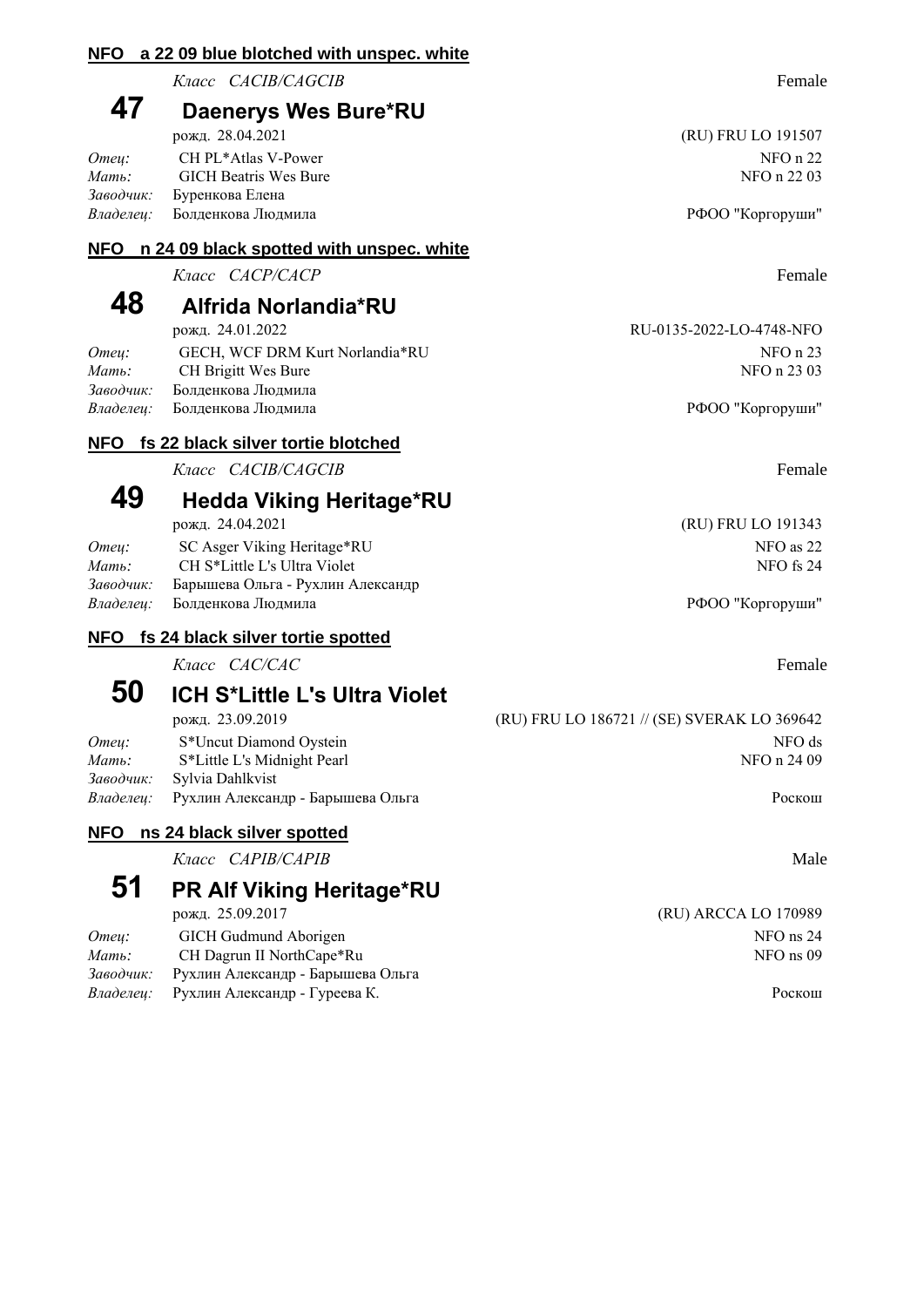#### **NFO ns 22 09 black silver blotched with unspec. white**

*Класс CAPJ/CAPJ* Male

# **52 Ingram Viking Heritage\*RU**

|                              | 11011101011322                                                                                                                                                            |
|------------------------------|---------------------------------------------------------------------------------------------------------------------------------------------------------------------------|
| CH Elvenstar's Count KunKun  | NFO n 22                                                                                                                                                                  |
| ICH Carol Viking Heritage*RU | NFO as 22 09                                                                                                                                                              |
|                              |                                                                                                                                                                           |
|                              | Роскош                                                                                                                                                                    |
|                              | $p \text{v} \text{m} \text{m}$ , $v \text{u} \text{u} \text{v} \text{m} \text{m}$<br>Заводчик: Рухлин Александр - Барышева Ольга<br>Владелеи: Рухлин Александр - Бабий К. |

#### **SFL ny 11 33 golden-shaded-point**

*Класс CACP/CACP* Female

### **53 Eliza**

| рожд. 01.03.2022                 |              |
|----------------------------------|--------------|
| Baffy-Stiv                       | SFL ny 21 33 |
| Gabriella de Murgraf             | SCS ny 11    |
| Заводчик: Грушко Ю.А.            |              |
| <i>Владелеи:</i> Порхаева Карина |              |
|                                  |              |

### **SIB d red**

*Класс CAC/CAC* Female

### **54 Noel Sibirskaya Rapsodiya**

|           | рожд. 05.05.2021               | IFC 5282/21/SIB        |
|-----------|--------------------------------|------------------------|
| Omeu:     | CH Julian Sibirskaya Rapsodiya | SIB d 24               |
| Мать:     | Serafima Sibirskaya Rapsodiya  | SIB <sub>1</sub>       |
| Заводчик: | Бейлина Татьяна Юрьевна        |                        |
| Владелеи: | Бейлина Татьяна Юрьевна        | КЛК "Фауна", г. Москва |
|           |                                |                        |

### **SIB n 02 black harlequin**

*Класс CAC/CAC* Female

### **55 Zaznoba Sibirskaya Rapsodiya** рожд. 06.11.2020 IFC 5093/21/SIB

| Omeu:     | Jan Jak Siberian Sapphire  | SIBn03                 |
|-----------|----------------------------|------------------------|
| Мать:     | Zeila Sibirskaya Rapsodiya | SIB f 21 33            |
| Заводчик: | Бейлина Татьяна Юрьевна    |                        |
| Владелеи: | Бейлина Татьяна Юрьевна    | КЛК "Фауна", г. Москва |

### **SIB n 03 black with white**

*Класс CAC/CAC* Male

### **56 Jan Jak Siberian Sapphire**

рожд. 20.02.2018 UAS5137-18/SIB

| Omeu: | Imbirnyi Pryanik Sibirushka       | SIB n 22 03            |
|-------|-----------------------------------|------------------------|
| Мать: | Sonya Siberian Sapphire           | SIB ns 21 33           |
|       | Заводчик: Сулейманова Ирина       |                        |
|       | Владелеи: Бейлина Татьяна Юрьевна | КЛК "Фауна", г. Москва |

*Владелец:* Бейлина Татьяна Юрьевна КЛК "Фауна", г. Москва

(RU) FRU LO 193232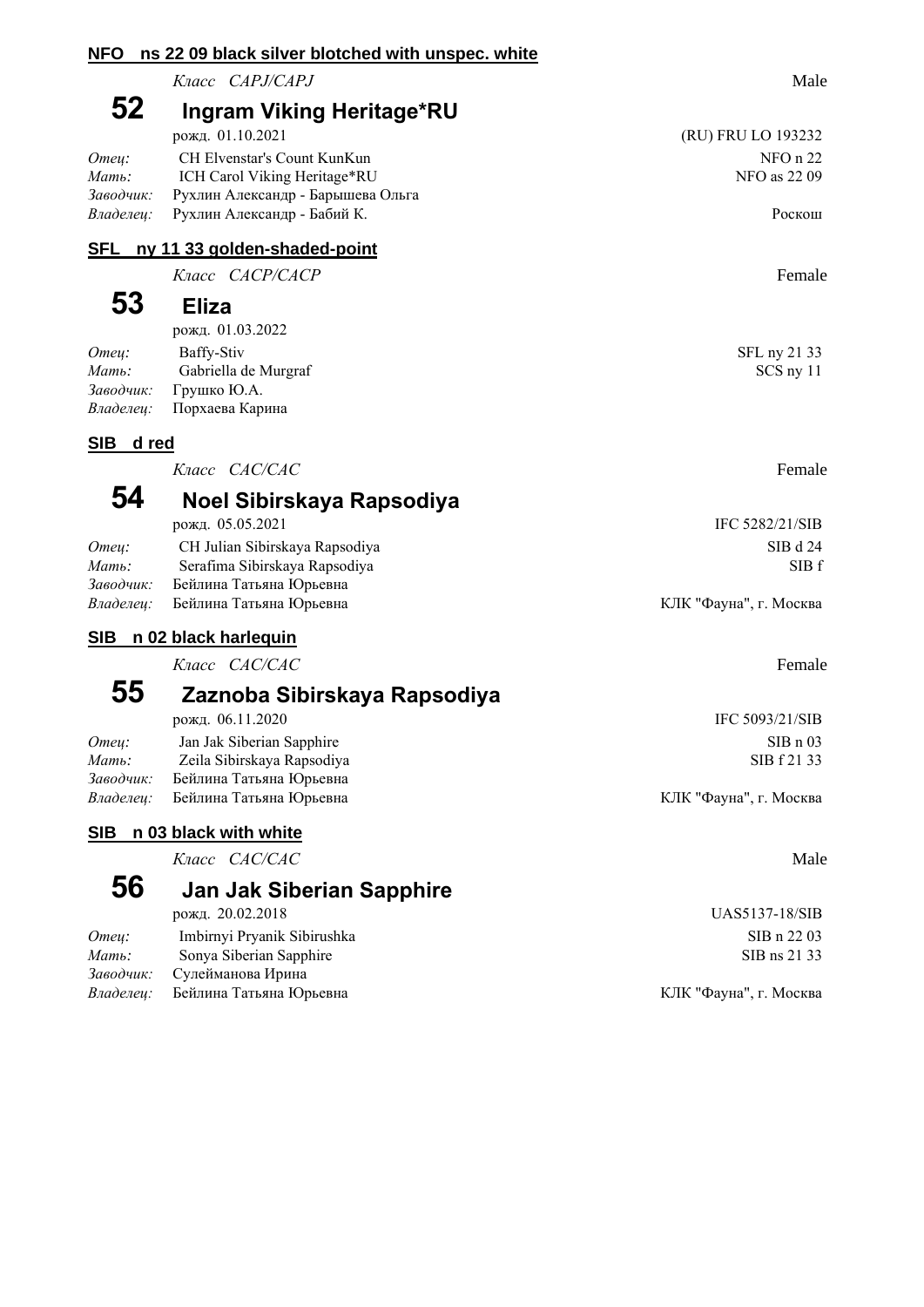#### **SIB fs smoke tortie**

*Класс CAC/CAC* Female

### **57 Hester Sibirskaya Rapsodiya**

|           | рожд. 25.11.2019                   | IFC 4589/20/SIB        |
|-----------|------------------------------------|------------------------|
| Omeu:     | CH Yudgin Sibirskaya Rapsodiya     | SIB d                  |
| Мать:     | GICH Anabella Sibirskaya Rapsodiya | SIB as 21 33           |
| Заводчик: | Бейлина Татьяна Юрьевна            |                        |
| Владелеи: | Бейлина Татьяна Юрьевна            | КЛК "Фауна", г. Москва |
|           |                                    |                        |

#### **SIB ns black smoke**

*Класс CAC/CAC* Male

### **58 Vincenzo Sibirskaya Rapsodiya** рожд. 28.07.2020 IFC 4889/20/SIB

*Omey:* Jan Jak Siberian Sapphire SIB n 03 *Mamb*: Traviata Rose Novy Vek SIB ns *Заводчик:* Бейлина Татьяна Юрьевна *Владелец:* Бейлина Татьяна Юрьевна **КЛК "Фауна", г. Москва** КЛК "Фауна", г. Москва

### **SIB d 22 red blotched**

*Класс CAC/CAC* Female

### **59 Jenny Sibirskaya Rapsodiya**

|           | рожд. 07.04.2021                        | IFC 5280/21/SIB        |
|-----------|-----------------------------------------|------------------------|
| Omeu:     | David Michelangelo Sibirskaya Rapsodiya | SIBe 33                |
| Мать:     | CH Yana Sibirskaya Rapsodiya            | SIB d 24               |
| Заводчик: | Бейлина Татьяна Юрьевна                 |                        |
| Владелеи: | Бейлина Татьяна Юрьевна                 | КЛК "Фауна", г. Москва |
|           |                                         |                        |

### **SIB f 24 black spotted torbie**

*Класс CAC/CAC* Female

### **60 Hendrika Sibirskaya Rapsodiya** рожд. 01.04.2021 IFC 5276/21/SIB

*Omey:* Jan Jak Siberian Sapphire SIB n 03 *Mamь*: Zeila Sibirskaya Rapsodiya Zeila Sibirskaya Rapsodiya SIB f 21 33 *Заводчик:* Бейлина Татьяна Юрьевна Владелец: Бейлина Татьяна Юрьевна **КЛК "Фауна", г. Москва** 

### **SIB n 22 black blotched**

*Класс CAC/CAC* Male

# **61 Lux Vivalavita\*RU**

| Omeu: | <b>GICH</b> Angelur Potter                    | SIB n 22 09        |
|-------|-----------------------------------------------|--------------------|
| Мать: | Bounty Vivalavita*RU                          | $SIB$ nv 22        |
|       | Заводчик: Худошина Екатерина                  |                    |
|       | Владелеи: Худошина Екатерина - Спасская Мария | <b>IFC</b> Felidae |

(RU) FRU LO 187138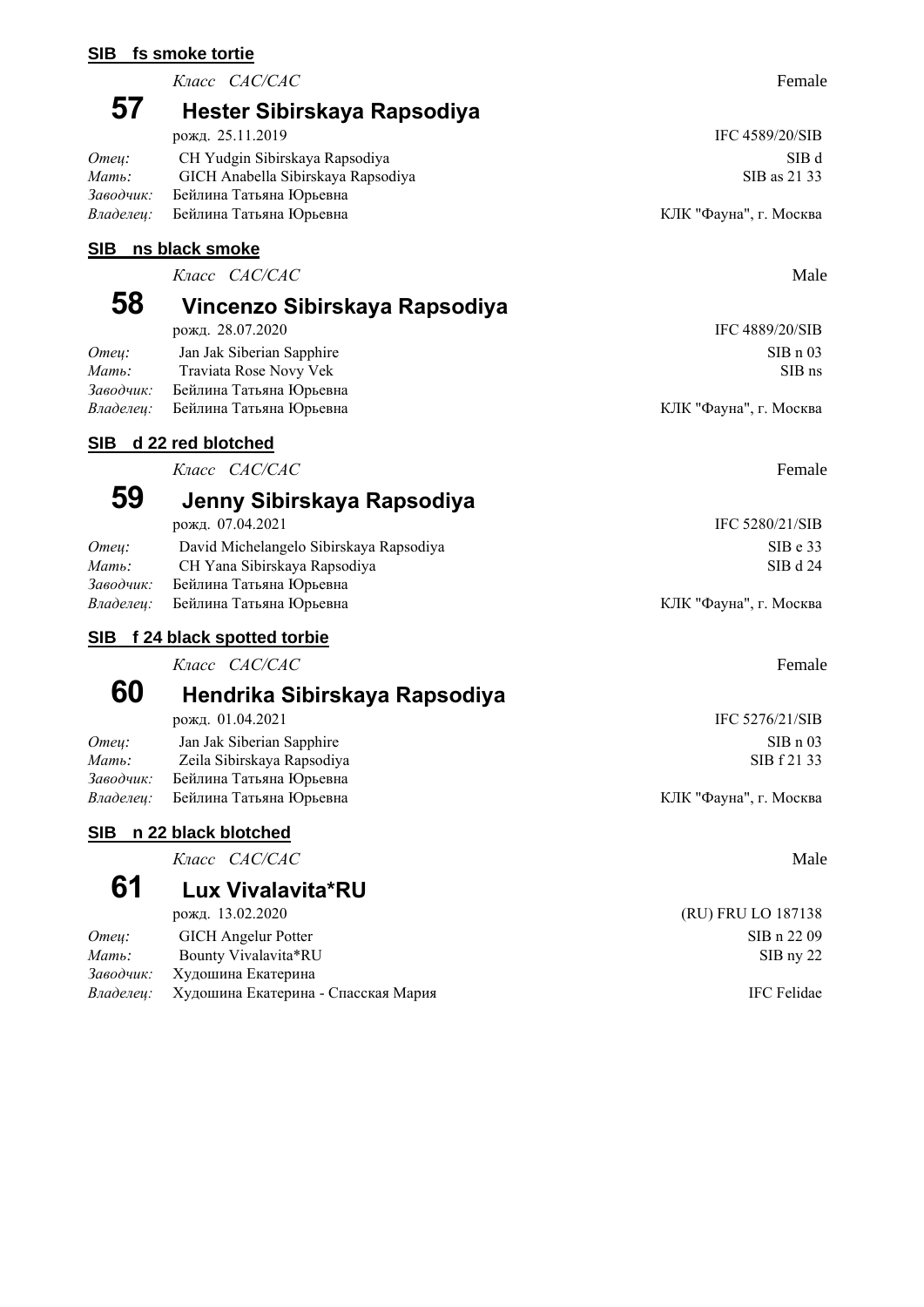| 62                     | <b>Blueberry Vivalavita*RU</b>                           |                           |
|------------------------|----------------------------------------------------------|---------------------------|
|                        | рожд. 20.05.2021                                         | (RU) FRU LO 192457        |
| Отец:                  | <b>GICH</b> Angelur Potter                               | SIB n 22 09               |
| Мать:                  | Dasza Ariskotracja*PL                                    | SIBa 22                   |
| Заводчик:<br>Владелец: | Худошина Екатерина<br>Худошина Екатерина - Баева Наталия | IFC Felidae               |
| SIB                    | n 23 black mackerel                                      |                           |
|                        | Класс САС/САСІВ                                          | Female                    |
| 63                     | <b>Vlasta Line Mitra</b>                                 |                           |
|                        | рожд. 06.04.2021                                         | WCF RU-0184/H-0097-069-21 |
| Отец:                  | Vlasta Line Quentin                                      | SIBn 24                   |
| Мать:                  | <b>GICH Vlasta Line Kislitsa</b>                         | SIB ny 23                 |
| Заводчик:<br>Владелец: | Илларионова Галина<br>Илларионова Галина                 | ОЛСК                      |
|                        |                                                          |                           |
| <u>SIB</u>             | n 24 black spotted<br>Класс <i>САСР/САСР</i>             | Female                    |
|                        |                                                          |                           |
| 64                     | Halleluja Vivalavita*RU                                  |                           |
|                        | рожд. 28.01.2022                                         | (RU) FRU LO 195183        |
| Отец:                  | Angelur Barkhan                                          | SIB ny 24                 |
| Мать:                  | SE*Edalunds Fiona                                        | SIB f 22 09               |
| Заво∂чик:<br>Владелец: | Худошина Екатерина<br>Худошина Екатерина                 | IFC Felidae               |
|                        | Knacc CACJ/CACJ                                          | Male                      |
| 65                     | Seman-Imperator GoldKhokhloma of Severna                 |                           |
|                        | рожд. 18.11.2021                                         | PK.SIB/438/21 LO          |
| Отец:                  | WCF Master Antey Velikii Ohotnik                         | SIB n 21 33 09            |
| Мать:                  | R*Qwerty Area Love                                       | SIB n 22 09               |
| Заводчик:              | Голубева Светлана - Баранова Ольга                       |                           |
| Владелец:              | Голубева Светлана - Баранова Ольга                       | "РосКош", г. Москва       |
|                        | Класс <i>CAC/CACIB</i>                                   | Male                      |
| 66                     | <b>Boris Taganay*RU</b>                                  |                           |
|                        | рожд. 16.08.2020                                         | IFC 4813/20/SIB           |
| Отец:                  | WCH Komandor Sibaris*RU                                  | SIB ny 24                 |
| Мать:                  | GICH Baryshnia Tsvetok Sibiri*RU                         | SIB ny 22                 |

*Заводчик:* Руссо Ольга

*Владелец:* Иванова Ирина Николаевна

*Класс CAC/CAC* Female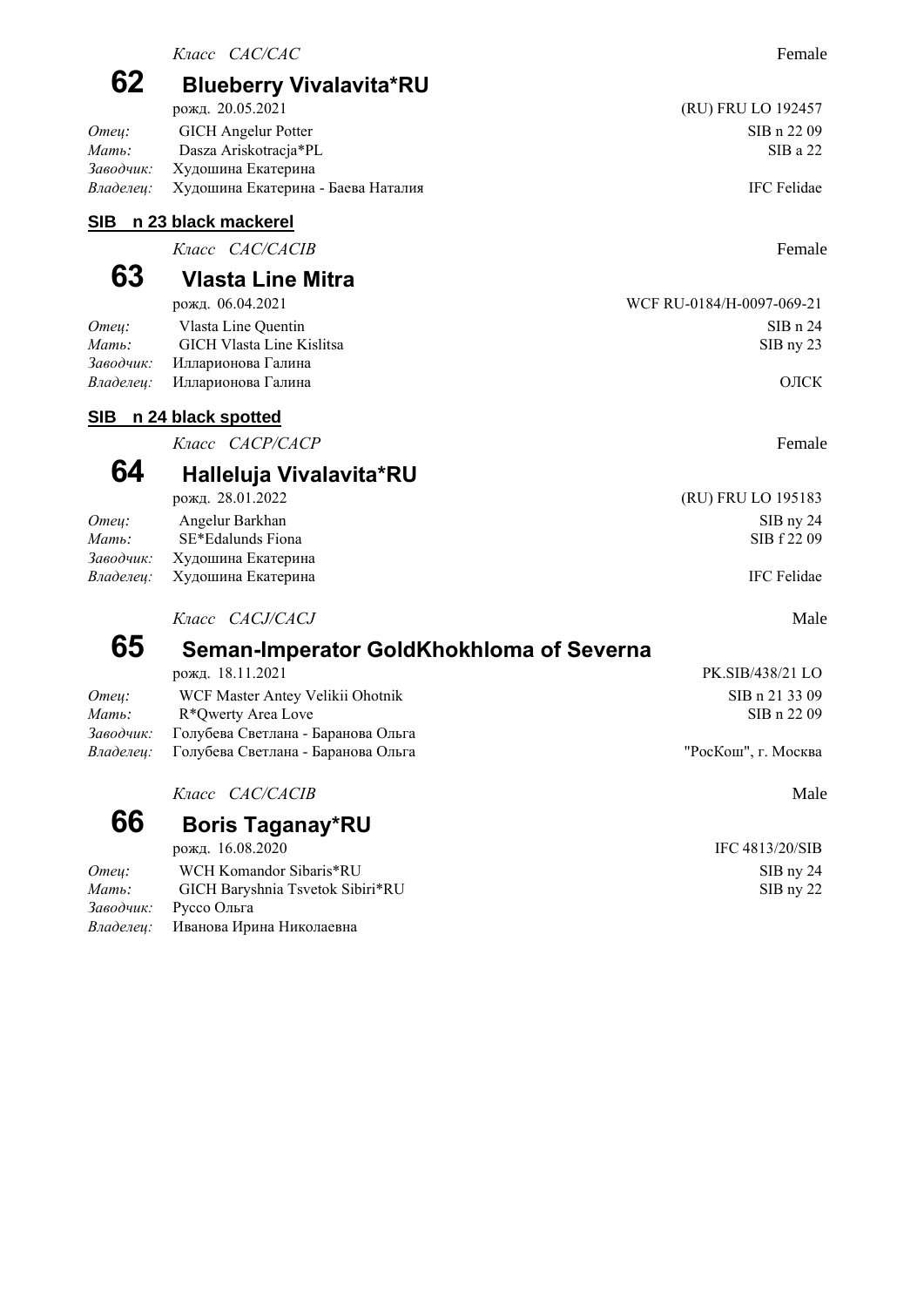| <b>SIB</b>             | n 22 09 black blotched with unspec. white            |                            |
|------------------------|------------------------------------------------------|----------------------------|
|                        | Класс САР/САР                                        | Spay                       |
| 67                     | Umnitsa Vivalavita*RU                                |                            |
|                        | рожд. 07.12.2017                                     | (RU) FRU LO 180448         |
| Omey:                  | GICH Edwin Vivalavita*RU                             | SIBn 22                    |
| Мать:                  | GICH (N)Nordskjaeret's Kupava                        | SIB f 24 03                |
| Заводчик:<br>Владелец: | Худошина Екатерина<br>Худошина Екатерина - Ким Ирина | <b>IFC Felidae</b>         |
| <u>SIB</u>             | ns 22 black silver blotched                          |                            |
|                        | Класс CACJ/CACJ                                      | Female                     |
| 68                     | <b>IvMarin Umka</b>                                  |                            |
|                        | рожд. 31.10.2021                                     | RU-0281/311021/1624-LO-SIB |
| Отец:                  | <b>GICH</b> Angelur Potter                           | SIB n 22 09                |
| Мать:                  | CH Vassa Chingy-Tura of IvMarin                      | SIB fs 22                  |
| Заводчик:<br>Владелец: | Иванова Марина<br>Худошина Екатерина                 | IFC Felidae                |
|                        |                                                      |                            |
| <b>SIB</b>             | ns 24 black silver spotted                           |                            |
|                        | Класс <i>САСР/САСР</i>                               | Female                     |
| 69                     | <b>Monte Eternal Magic*PL</b>                        |                            |
|                        | рожд. 25.01.2022                                     | (PL)FPL LO 237191          |
| Отец:<br>Мать:         | Picasso z Zimnej Krainy*PL<br>Joy Eternal Magic*PL   | SIB ns 22 09<br>SIB fs 24  |
| Заводчик:              | Isabella Kawa                                        |                            |
| Владелец:              | Худошина Екатерина                                   | IFC Felidae                |
|                        | SIB fy 24 golden tortie spoted                       |                            |
|                        | Класс <i>CACP/CACP</i>                               | Female                     |
| 70                     | Galatea Vivalavita*RU                                |                            |
|                        | рожд. 27.01.2022                                     | (RU) FRU LO 195177         |
| Omey:                  | Edwin Vivalavita*RU                                  | SIBn 22                    |
| Мать:<br>Заводчик:     | Fierce Fluff Aphrodite<br>Худошина Екатерина         | SIB d 24                   |
| Владелец:              | Худошина Екатерина                                   | <b>IFC Felidae</b>         |
| <u>SIB</u>             | ny 24 golden spotted                                 |                            |
|                        | Класс САСР/САСР                                      | Male                       |
| 71                     | <b>Halileo Vivalavita*RU</b>                         |                            |
|                        | рожд. 28.01.2022                                     | (RU) FRU LO 195182         |
| Omeų:                  | Angelur Barkhan                                      | SIB ny 24                  |
| Мать:                  | SE*Edalunds Fiona                                    | SIB f 22 09                |
| Заводчик:              | Худошина Екатерина                                   |                            |

*Владелец:* Худошина Екатерина **IFC Felidae** IFC Felidae **IFC Felidae**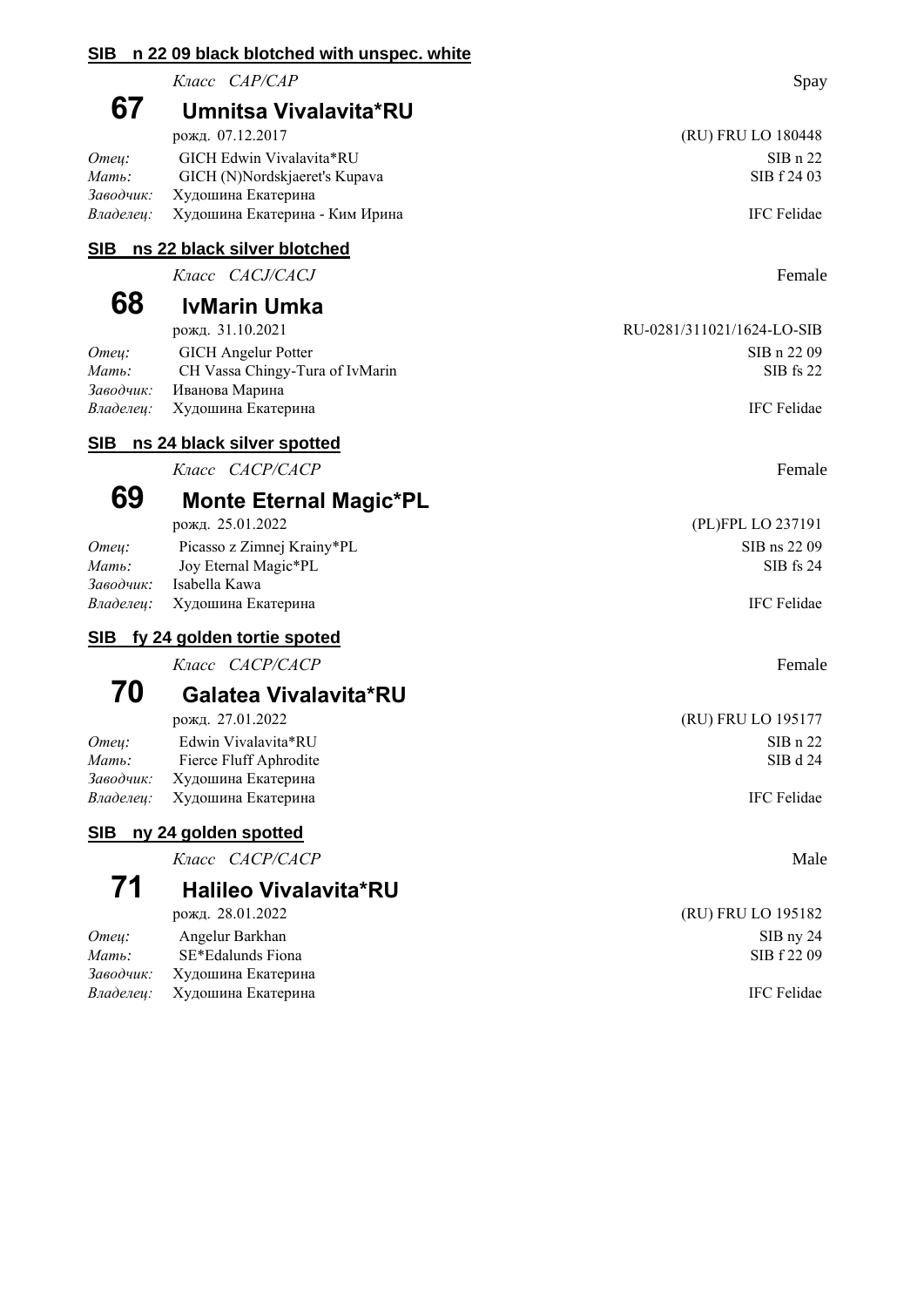#### **SIB a 33 blue-point**

*Класс CACJ/CACJ* Female

### **72 Elise Zhemchug Nevy**

|           | рожд. 28.09.2021               | IFC 5425/21/SIB |
|-----------|--------------------------------|-----------------|
| Omeu:     | ICH Albas Zhemchug Nevy        | SIBn 33         |
| Мать:     | ICH Yaroslavna Zhemchug Nevy   | SIBn 33         |
| Заводчик: | Володина Екатерина - Малый П.  |                 |
|           | <i>Владелеи:</i> Латипова Ойша | IFC "Felis"     |

### *Класс CAC/CAC* Female

### **73 Zemfira Sibirskaya Rapsodiya**

**74 Wendy Snow White Angels**

рожд. 26.05.2019 IFC 4339/19/SIB *Omey:* Hasbulat Sibirskaya Rapsodiya SIB ns 33 03 *Mamb*: Elenor Sibirskaya Rapsodiya SIB a 21 33 *Заводчик:* Бейлина Татьяна Юрьевна Владелец: Бейлина Татьяна Юрьевна **КЛК "Фауна", г. Москва** 

*Класс CAC/CAC* Female

#### рожд. 11.04.2021 RU-0164-110421-7126-LO-SIB *Omey:* Elizar Snow White Angels SIB a 21 33 *Мать:* Eshka Solntsa Korona SIB a 33

Владелец: Милинчук Елена **Альфа кот г. Тверь** Альфа кот г. Тверь

#### **SIB e 33 cream point**

*Заводчик:* Чикишева Динара

*Класс CAC/CAC* Male

### **75 David Michelangelo Sibirskaya Rapsodiya**

|           | рожд. 17.01.2018                         | IFC 3778/18/SIB        |
|-----------|------------------------------------------|------------------------|
| Omeu:     | GICH Jerar Sibirskaya Rapsodiya          | SIB as 21 33           |
| Мать:     | CH Yulissa Sibirskaya Rapsodiya          | SIB <sub>1</sub>       |
| Заводчик: | Бейлина Татьяна Юрьевна                  |                        |
|           | <i>Владелец:</i> Бейлина Татьяна Юрьевна | КЛК "Фауна", г. Москва |

### **SIB n 33 seal-point**

*Класс CAC/CAC* Female

# **76 Wendy Solntsa Korona**

*Отец:*

| -------- |                                 |                    |
|----------|---------------------------------|--------------------|
| Мать:    | GICH Lukeriya Nevskaya Radost   | SIB n 21 33        |
|          | <i>Заводчик:</i> Милинчук Елена |                    |
|          | <i>Владелеи:</i> Милинчук Елена | Альфа кот г. Тверь |

RU-0161-H-0025/2021/21204/LO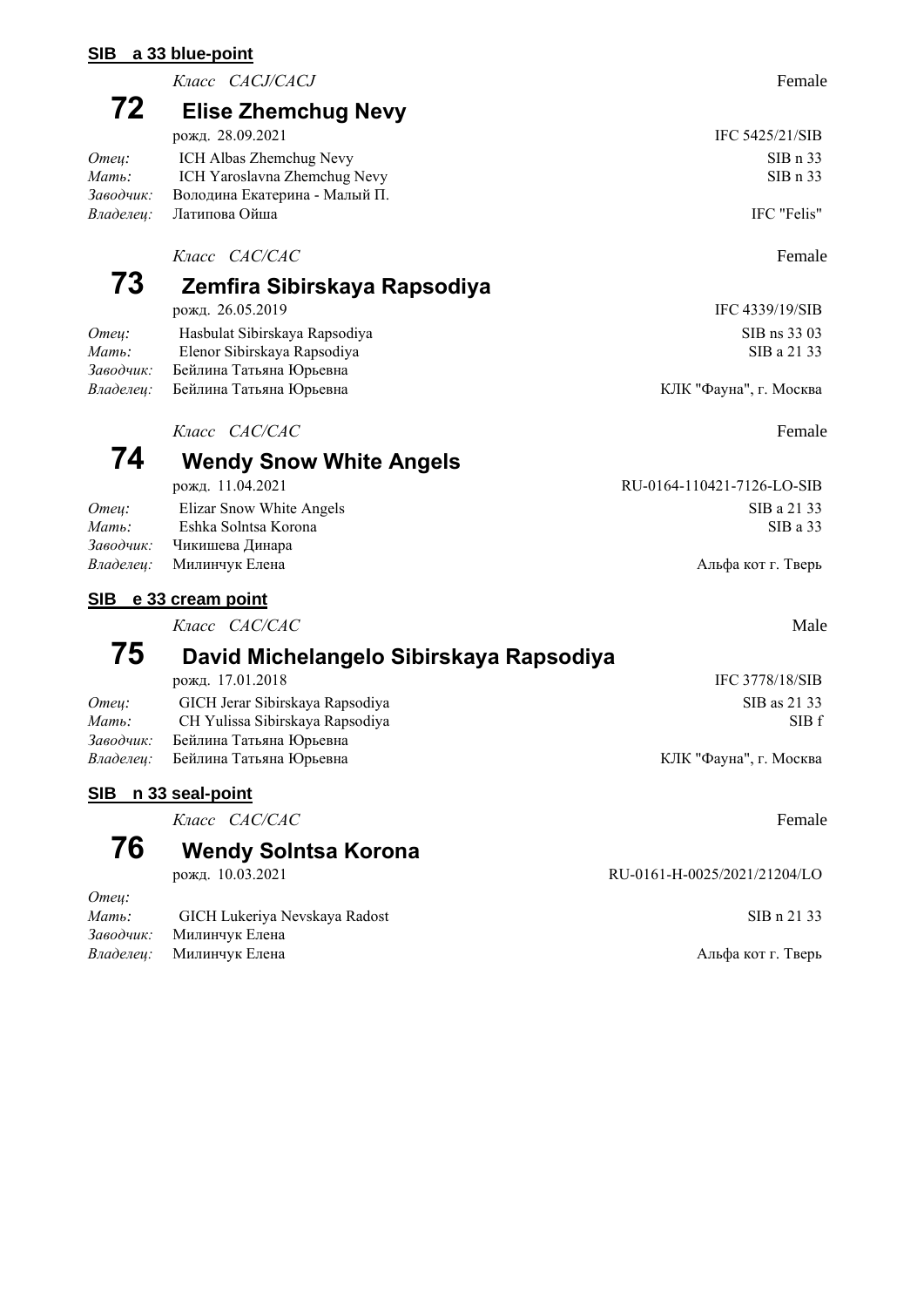| 77                          | Unona Zhemchug Nevy<br>рожд. 03.11.2020                                                              | IFC 4936/20/SIB              |
|-----------------------------|------------------------------------------------------------------------------------------------------|------------------------------|
| Omey:<br>Мать:              | CH Unicum Zhemchug Nevy<br>Ornella Zhemchug Nevy                                                     | SIB ns 21 33<br>SIB n 21 33  |
| Заводчик:<br>Владелец:      | Володина Екатерина - Годлевская Татьяна<br>Сиденко Александр Игоревич                                | IFC "Felis", г. Москва       |
| <u>SIB</u>                  | ns 33 03 seal silver point with white                                                                |                              |
|                             | Knacc CAC/CAC                                                                                        | Male                         |
| 78                          | Hasbulat Sibirskaya Rapsodiya<br>рожд. 19.08.2016                                                    | IFC 3010/16/SIB              |
| Omey:<br>Мать:<br>Заводчик: | <b>GICH Larson Crown of Siberia</b><br>GICH Vasilisa Sibirskaya Rapsodiya<br>Бейлина Татьяна Юрьевна | SIB d 22 03<br>SIB ns 33     |
| Владелец:                   | Бейлина Татьяна Юрьевна                                                                              | КЛК "Фауна", г. Москва       |
| <b>SIB</b>                  | a 21 33 blue-tabby-point                                                                             |                              |
|                             | Класс <i>САСР/САСР</i>                                                                               | Male                         |
| 79                          | <b>Nautilus Felis Moskva*RU</b>                                                                      |                              |
|                             | рожд. 01.01.2022                                                                                     | IFC 5562/22/SIB              |
| Отец:<br>Мать:<br>Заводчик: | GICH Hristofor Heaven TurMalin*RU<br>WCH Alica Felis Moskva*RU<br>Апполонова Мария Викторовна        | SIB a 21 33<br>SIB a 21 33   |
| Владелец:                   | Апполонова Мария Викторовна                                                                          | Фелис                        |
|                             | Класс <i>САСР/САСР</i>                                                                               | Female                       |
| 80                          | Narnia Felis Moskva*RU                                                                               |                              |
|                             | рожд. 01.01.2022                                                                                     | IFC 5565/22/SIB              |
| Отец:<br>Мать:<br>Заводчик: | GICH Hristofor Heaven TurMalin*RU<br>WCH Alica Felis Moskva*RU<br>Апполонова Мария Викторовна        | SIB a 21 33<br>SIB a 21 33   |
| Владелец:                   | Апполонова Мария Викторовна                                                                          | Фелис                        |
|                             | Класс САС/САС                                                                                        | Male                         |
| 81                          | <b>Yang Bastian Zhemchug Nevy</b>                                                                    |                              |
|                             | рожд. 09.07.2021                                                                                     | IFC 5311/21/SIB              |
| Отец:<br>Мать:              | CH Brain Albus Zhemchug Nevy<br>CH Ophelia Zhemchug Nevy                                             | SIB as 21 33<br>SIB a 21 33  |
| Заводчик:<br>Владелец:      | Володина Екатерина - Суровых Ирина<br>Курбатова Т.А.                                                 | МФЦ "Фелис"                  |
|                             | Класс <i>CAC/CAC</i>                                                                                 | Male                         |
| 82                          | <b>Xan Solntsa Korona</b>                                                                            |                              |
|                             | рожд. 27.03.2021                                                                                     | RU-0161-H-0025/2021/21330/LO |
| Отец:<br>Мать:<br>Заводчик: | P*Seraphima Nebesnaya Lazur'<br>Милинчук Елена                                                       | SIB a 21 33                  |

Владелец: Милинчук Елена **Альфа кот г. Тверь** Альфа кот г. Тверь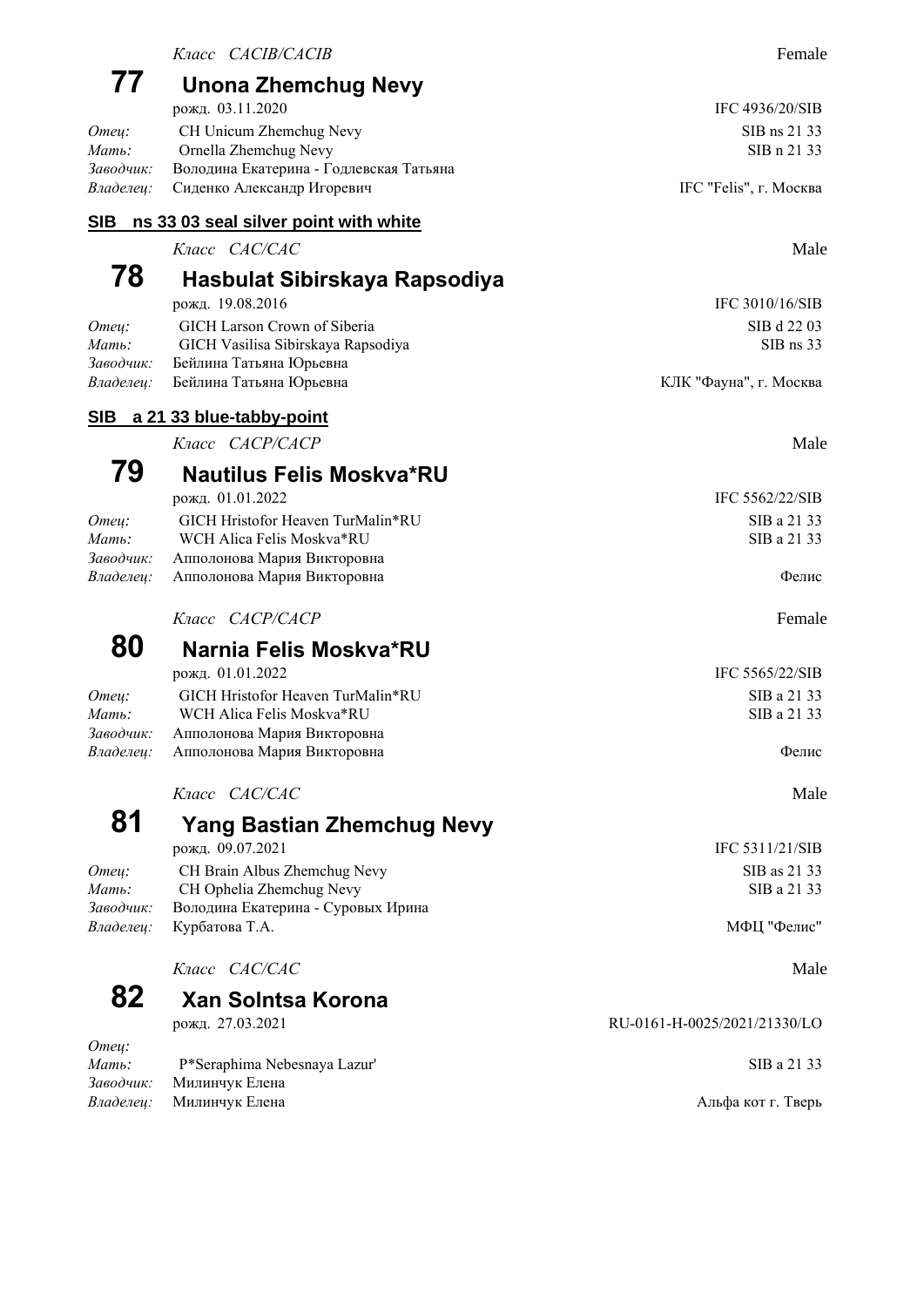| 83                             | Xiti Solntsa Korona                                                |                              |
|--------------------------------|--------------------------------------------------------------------|------------------------------|
|                                | рожд. 27.03.2021                                                   | RU-0161-H-0025/2021/21333/LO |
| Omey:<br>$M$ ать:<br>Заводчик: | P*Seraphima Nebesnaya Lazur'<br>Милинчук Елена                     | SIB a 21 33                  |
| Владелец:                      | Милинчук Елена                                                     | Альфа кот г. Тверь           |
|                                | Класс САС/САС                                                      | Female                       |
| 84                             | Lilo Severnoe Sozvezdie                                            |                              |
|                                | рожд. 17.11.2020                                                   | IFC 4989/21/SIB              |
| Omey:                          | ICH Borges Izumrud                                                 | SIB n 21 33                  |
| $M$ ать:<br>Заводчик:          | CH Bellatrissa Baronessa Severnoe Sozvezdie<br>Максименко С.       | SIB a 21 33                  |
| Владелец:                      | Зайцева Дарья Андреевна                                            | IFC "Felis", г. Москва       |
|                                | Класс <i>CACIB/CAGCIB</i>                                          | Male                         |
| 85                             | Vatman Zhemchug Nevy                                               |                              |
|                                | рожд. 27.06.2021                                                   | IFC 5249/21/SIB              |
| Omey:                          | Zhemchug Nevy Philipp Smar fon Greis                               | SIB a 21 33                  |
| Мать:                          | WCH Selena Zhemchug Nevy                                           | SIBa 33                      |
| Заводчик:<br>Владелец:         | Володина Екатерина - Русанова Галина Павловна<br>Медведева Татьяна | Котоград                     |
|                                | Класс <i>CACE/CACE</i>                                             | Male                         |
| 86                             | <b>GICH Lionel Severnoe Sozvezdie</b>                              |                              |
|                                | рожд. 17.11.2020                                                   | IFC 4991/21/SIB              |
| Отец:                          | ICH Borges Izumrud                                                 | SIB n 21 33                  |
| $M$ ать:                       | CH Bellatrissa Baronessa Severnoe Sozvezdie                        | SIB a 21 33                  |
| Заводчик:                      | Максименко С.                                                      |                              |
| Владелец:                      | Харламова И.                                                       | IFC "Felis"                  |
|                                | Класс <i>CACE/CACE</i>                                             | Female                       |
| 87                             | <b>GICH Ultra Arctic Blizzard</b>                                  |                              |
|                                | рожд. 05.01.2021                                                   | PK-H-0138.SIB/588/20 LO      |
| Отец:                          | GICH Neo Cerulean Mystery                                          | SIB a 21 33 09               |
| $M$ ать:<br>Заводчик:          | Vologda Lace Yota<br>Томишина Анна                                 | SIBa 33                      |
| Владелец:                      | Кремлева Ольга                                                     | IFC "Felis", г. Москва       |
| SIB                            | n 21 33 seal-tabby-point                                           |                              |
|                                | Класс САС/САС                                                      | Male                         |
| 88                             | Komilfo Prince Zuko & Vizantiysky Podarok                          |                              |
|                                | рожд. 30.06.2021                                                   | PK.SIB/475/21 LO             |
| Отец:                          | Komilfo Darth Vader                                                | SIB a 21 33 09               |
| Мать:                          | Xenia Vizantiysky Podarok                                          | SIB ns 21 33                 |
| Заводчик:                      | Игошина Елена - Суворова Ольга                                     |                              |

Владелец: Васильева Татьяна **IFC "Felis", г. Москва**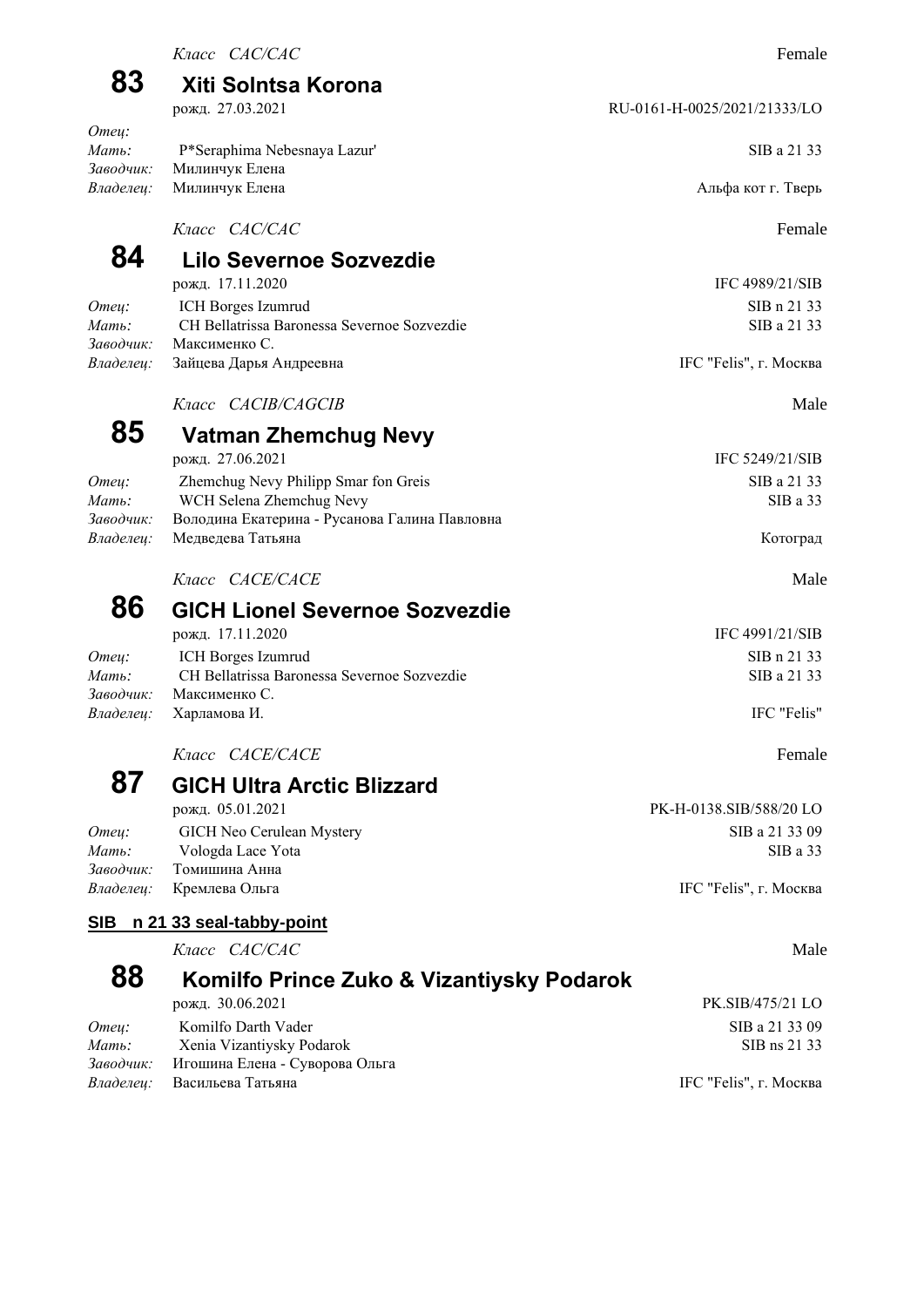### **89 Udacha Zhemchug Nevy** рожд. 03.11.2020 **IFC 4935/20/SIB**

|                                             | SIB ns 21 33            |
|---------------------------------------------|-------------------------|
| Ornella Zhemchug Nevy                       | SIB n 21 33             |
| Володина Екатерина - Годлевская Татьяна     |                         |
| <i>Владелец:</i> Сиденко Александр Игоревич | IFC "Felis", г. Москва  |
|                                             | CH Unicum Zhemchug Nevy |

*Класс CAGCIB/CAGCIB* Male

| 90        | ICH Uchkuduk Iz Tverskogo Knyazhestva    |                              |
|-----------|------------------------------------------|------------------------------|
|           | рожд. 19.02.2021                         | RU-0161-H-0025/2021/21192/LO |
| Omeu:     | GICH O-Boristan iz Tverskogo Knyazhestva | SIB a 21 33                  |
| Мать:     | CH Umelitsa iz Tverskogo Knyazhestva     | SIB n 21 33                  |
| Заводчик: | Назарова Ирина                           |                              |
| Владелец: | Краснова Кира                            | IFC "Felis", г. Москва       |
| SIB       | n 21 33 03 seal-tabby-point with white   |                              |
|           | Класс <i>CAC/CAC</i>                     | Female                       |
| 91        | Jina Zhemchug Nevy                       |                              |
|           | рожд. 01.03.2021                         | IFC $5117/21/SIB$            |
| Отец:     | CH Brain Albus Zhemchug Nevy             | SIB as 21 33                 |
| Мать:     | Ellada Sineva                            | SIB n 21 33 03               |
| Заводчик: | Володина Екатерина - Фетисова Вероника   |                              |
| Владелец: | Фетисова Вероника                        |                              |
|           | Класс <i>CACE/CACE</i>                   | Female                       |
| nη        |                                          |                              |

**92 GICH Fibi Zhemchug Nevy**

| $POMA$ . $UJ. U1. ZUZU$                             | $11^\circ$ C + / 00/20/01D |
|-----------------------------------------------------|----------------------------|
| ICH Oskar Zhemchug Nevy                             | SIB as 21 33               |
| Ellada Sineva                                       | SIB n 21 33 03             |
| Володина Екатерина - Фетисова Вероника<br>Заводчик: |                            |
| <i>Владелеи:</i> Сидоренко Евгения                  | МФП "Фелис"                |
|                                                     |                            |

### **SIB as 21 33 blue-silver-tabby-point**

*Класс CACJ/CACJ* Female

### **93 Ivory Maskarade Valse**

*Заводчик:* Ведехина Елена

#### *Класс CAC/CACIB* Female

### **94 JCH Halli Maskarade Valse**

|           | рожд. 01.06.2021              | IFC 5216/21/SIB        |
|-----------|-------------------------------|------------------------|
| Omeu:     | ECH Rembo Vizantiysky Podarok | SIB ns 21 33           |
| Мать:     | CH Naissa Zhemchug Nevy       | SIBn 33                |
| Заводчик: | Велехина Елена                |                        |
| Владелеи: | Ведехина Елена                | IFC "Felis", г. Москва |

рожд. 16.10.2021 **IFC 5455/21/SIB** *Omeu*: GICH Ligers Sibertai Nils SIB a 21 33 03 *Мать*: ICH Tracy Zhemchug Nevy SIB а 33

IFC 4788/20/SIB

*Владелец:* Ведехина Елена **IFC "Felis", г. Москва** IFC "Felis", г. Москва

IFC 5216/21/SIB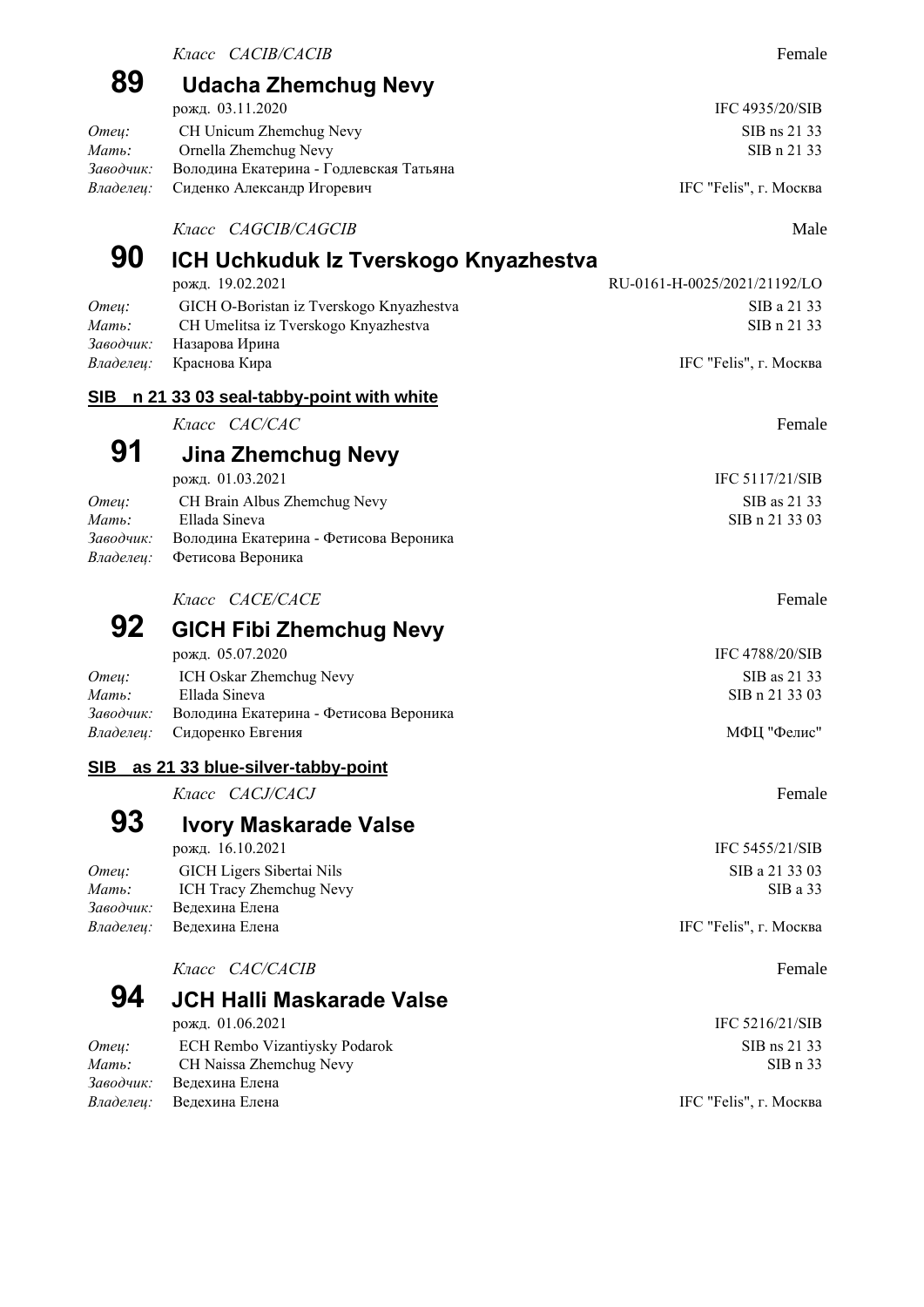#### **SIB ns 21 33 seal silver tabby point**

*Класс CAGCIB/CAGCIB* Male

### **95 ICH Teddy Bear Arctic Blizzard**

|                                      | рожд. 09.11.2020                   | PK-H-0138.SIB/585/20 LO |
|--------------------------------------|------------------------------------|-------------------------|
| Omeu:                                | Vologda Lace Joyce Arctic Blizzard | SIB d 24                |
| $M$ <i>am</i> $\ddot{\phantom{a}}$ : | Jasmin Arctic Blizzard             | SIB as 33               |
| Заводчик:                            | Томишина Анна                      |                         |
|                                      | <i>Владелеи:</i> Томишина Анна     | KLK Advance             |

РК-Н-0138.SIB/585/20 LO

## *Shorthair Group*

#### **ABY o sorrel**

*Класс CAC/CAC* Male

### **96 Faraon Red Fox**

|       | рожд. 14.04.2021           | FT-85/2021/ABY/LO                |
|-------|----------------------------|----------------------------------|
| Omeu: | Night Hunter Mars          | ABYn                             |
| Мать: | Eseniva                    | ABY c                            |
|       | Заводчик: Доможирова       |                                  |
|       | Владелеи: Шалина Анастасия | КЛК Царство кошек г. Н. Новгород |

рожд. 14.04.2021 FT-85/2021/ABY/LO

*Владелец:* Шалина Анастасия КЛК Царство кошек г. Н.Новгород

### **BEN n 24 black spotted**

*Класс CAC/CAC* Male

### **97 Samson Sozvezdie Vladimir**

| рожд. 09.12.2021    | H-0024.BEN/002/21 LO                                    |
|---------------------|---------------------------------------------------------|
| Zoocatru Neo Jahuar | BEN n 24                                                |
| MiauFauna Beatrix   | BEN n 24                                                |
|                     |                                                         |
|                     | КЛЖ "Созвездие"                                         |
|                     | Заводчик: Хохлов Павел<br><i>Владелеи:</i> Хохлов Павел |

*Класс CAC/CAC* Male

## **98 Almaz Pretty Sockets**

| рожд. 17.08.2021                    | WCF-RU-0177/2022-3213/BEN-LO |
|-------------------------------------|------------------------------|
| MarusiaClub Alend of Pretty Sockets | BEN n 24                     |
| Manisa Pretty Sockets               | BEN n 24                     |
| Черняева И.К.                       |                              |
| <i>Владелеи:</i> Палызина Нина      | <b>ZOOMIR</b>                |
|                                     |                              |

#### **BRI a blue**

*Класс CACJ/CACJ* Female

### **99 Lola Bearly Hoff**

рожд. 20.11.2021 **IFC 3333/22/BRI** *Отец:* ICH LV\*Rays of Hope Samson BRI a *Mamь*: GICH Circeya Bearly Hoff BRI a

*Заводчик:* Кирпиченкова Наталья *Владелец:* Кирпиченкова Наталья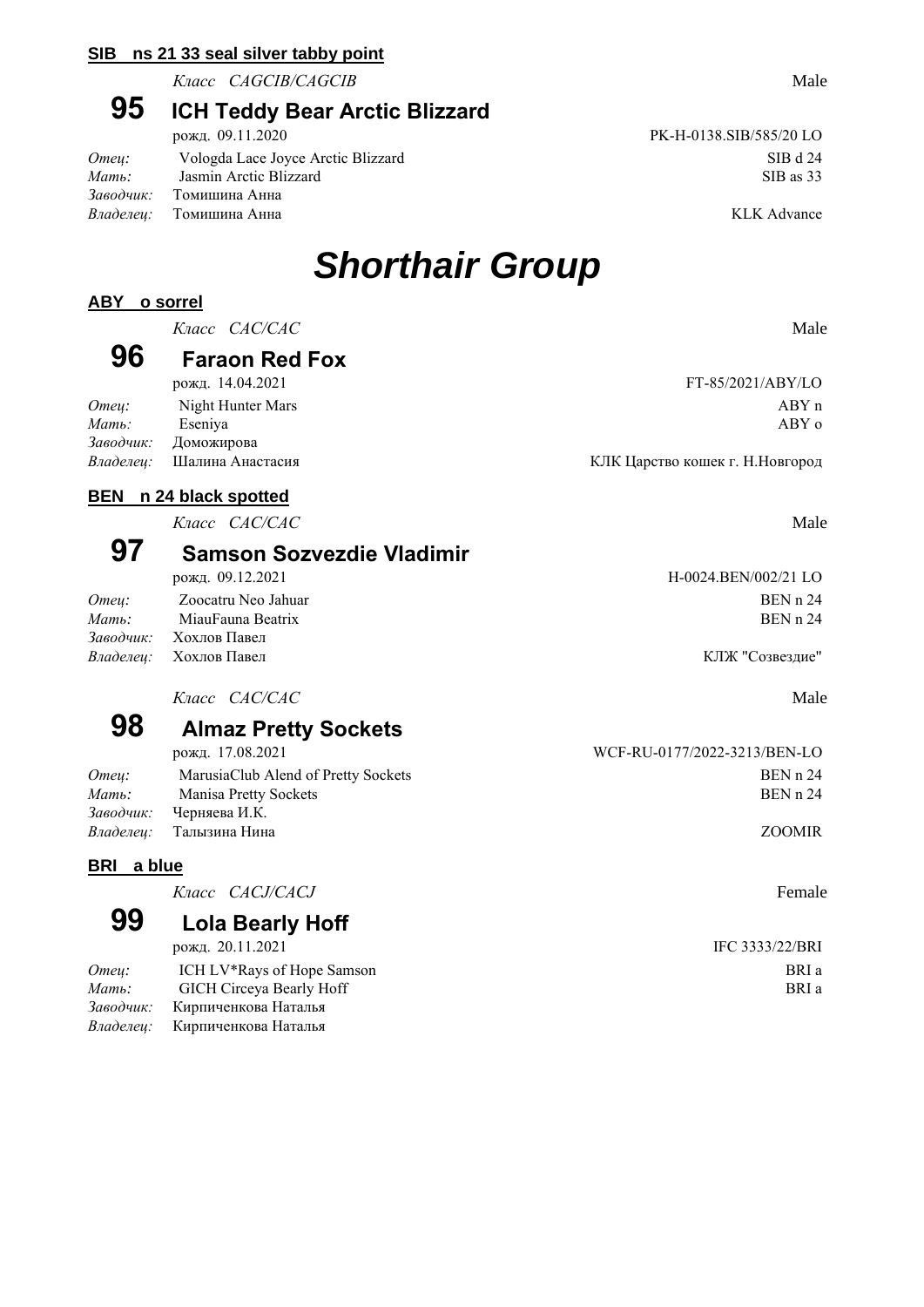|                              | Класс САС/САС                                                 | Male                   |
|------------------------------|---------------------------------------------------------------|------------------------|
| 100                          | Talisman of Luck British Rainbow*UA                           |                        |
|                              | рожд. 20.07.2021                                              | UA-0255/5713/21/BRI/LO |
| Omey:<br>Мать:               | Dexter van Kremen City<br>Belten's Zelma                      | BRI a<br>BRI a         |
| Заводчик:                    | Темченко Т.                                                   |                        |
| Владелец:                    | Корчагина П.                                                  | Параллель Воронеж      |
|                              | Knacc CACE/CAGCE                                              | Female                 |
| 101                          | <b>GICH Bearly Hoff BuBu</b>                                  |                        |
|                              | рожд. 03.02.2016                                              | IFC 1924/16/BRI        |
| Omey:                        | GICH Noble Wish Roxera*LT                                     | BRI a                  |
| Мать:<br>Заводчик:           | GICH Rainbow Bearly Hoff                                      | BRI a                  |
| Владелец:                    | Кирпиченкова Наталья<br>Кирпиченкова Наталья                  |                        |
| <b>BRI</b><br><u>c lilac</u> |                                                               |                        |
|                              | Knacc CACJ/CACJ                                               | Male                   |
| 102                          | <b>Bearly Hoff Leon</b>                                       |                        |
|                              | рожд. 20.11.2021                                              | IFC 3336/22/BRI        |
| Отец:                        | ICH LV*Rays of Hope Samson                                    | BRI a                  |
| Мать:<br>Заводчик:           | GICH Circeya Bearly Hoff                                      | BRI a                  |
| Владелец:                    | Кирпиченкова Наталья<br>Кирпиченкова Наталья                  |                        |
| <b>BRI</b>                   | w 62 white orange-eyed                                        |                        |
|                              | Класс <i>CAP/CAPIB</i>                                        | Male                   |
| 103                          | <b>Oscar Graceville &amp; Bearly Hoff</b>                     |                        |
|                              | рожд. 14.10.2020                                              |                        |
| Отец:<br>Мать:               | Dior Graceville                                               | BRI w 62<br>BRI a      |
| Заводчик:                    | Bearly Hoff BuBu<br>Казначеева Татьяна - Кирпиченкова Наталья |                        |
| Владелец:                    | Кирпиченкова Наталья                                          |                        |
| <b>BRI</b>                   | a 03 blue with white                                          |                        |
|                              | Knacc CAC/CACIB                                               | Female                 |
| 104                          | <b>RU*Liva Cats In-Grid</b>                                   |                        |
|                              | рожд. 08.07.2019                                              | (LV) CFCA LO 15418     |
| Omey:                        | Big Boy from Ja-Pan, CZ                                       | BRI a 02               |
| Мать:<br>Заводчик:           | CH RU*Liva Cats Xenia<br>Грошев В. - Чугуев Н.                | BRI a                  |
|                              |                                                               |                        |

*Владелец:* Кирпиченкова Наталья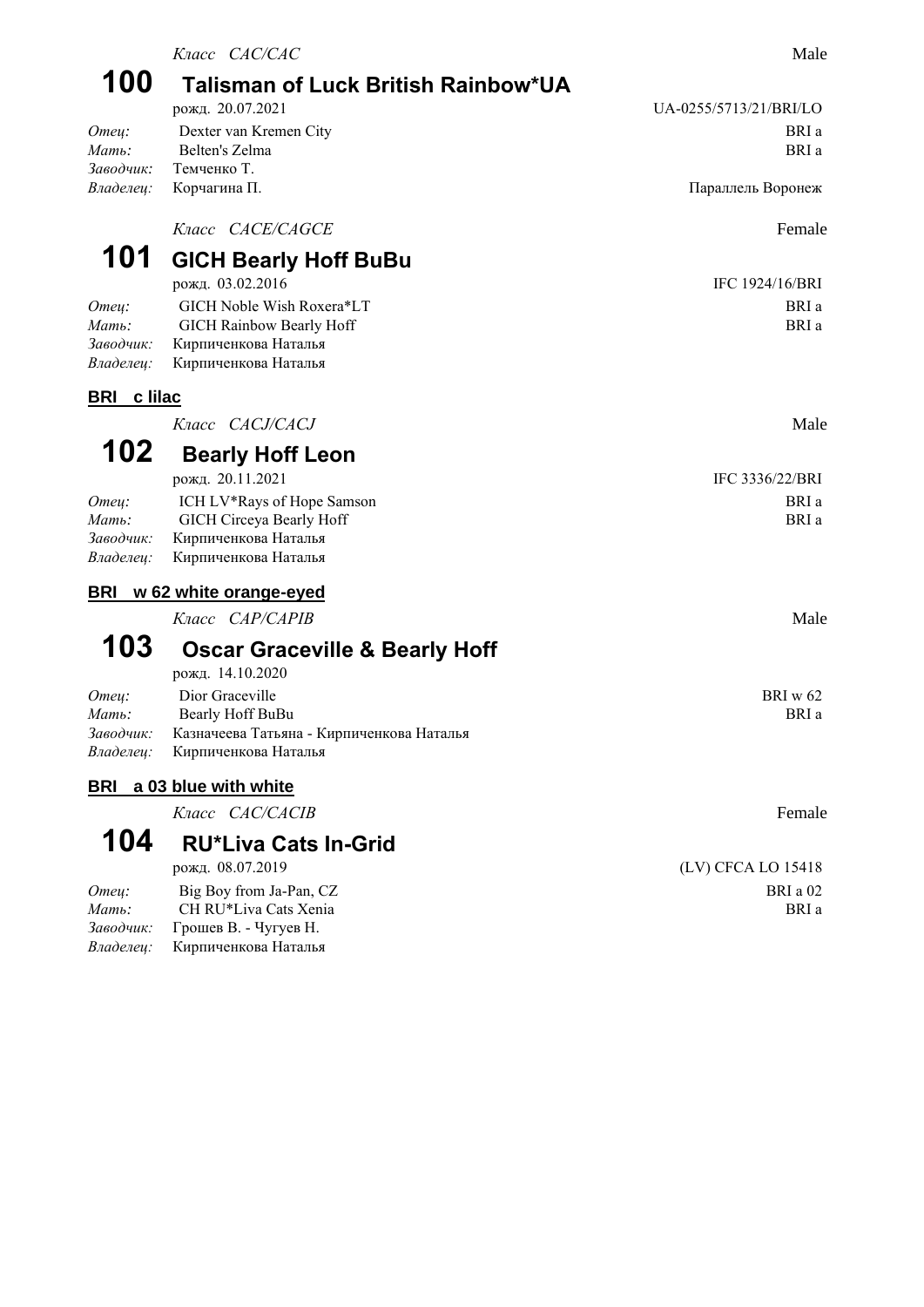#### **BRI ny 21 33 seal golden tabby point**

*Класс CACP/CACP* Female

## **105 Bellatrisa Freedom Shine**

|           | рожд. 17.12.2021              | RU-H-0070-LO-4405A-21/BRI |
|-----------|-------------------------------|---------------------------|
| Omeu:     | Galeksy's Golden Point Idalgo | BRI nv 21                 |
| Мать:     | Evocative Aureate TangBao     | BRI ny 21                 |
| Заводчик: | Ли Минг Минг                  |                           |
|           | <i>Владелец:</i> Ли Минг Минг | AKVAREL                   |

#### **BRI ns 12 chinchilla**

*Класс CAC/CACIB* Male

### **106 Hammer Silver X-Treme from Korzhel** рожд. 25.07.2020 KTF-AB-09305/20-BRI 20-7746

| Omeu: | From Korzhel an Neolit Silver Dominik | BLH ns 12              |
|-------|---------------------------------------|------------------------|
| Мать: | CH Freyia Roskosh Yuga                | BRI ns 12 33           |
|       | Заводчик: Коржель Ольга               |                        |
|       | Владелеи: Барвалина Людмила           | IFC "Felis", г. Москва |

### **BRI ny 11 golden shaded**

*Класс CAC/CAC* Female

### **107 Vistla Belaya Noch'**

рожд. 12.08.2018 IFC 2408/18/BRI *Omey:* Lemurcat Lion Alex BRI ny 11

| Мать: | Rare Color Belka                           | BRI ny 25              |
|-------|--------------------------------------------|------------------------|
|       | <i>Заводчик:</i> Белова Ольга              |                        |
|       | <i>Владелец:</i> Кравченко Елена Сергеевна | IFC "Felis", г. Москва |

*Класс CAC/CACIB* Female

# **108 Sonya Versal\*RU**

*Отец:* Jaguar Versal\*RU BRI ny 11 *Мать:* Zabava Versal\*RU BRI ny 25 *Заводчик:* Салимова Елена *Владелец:* Латышева Лилия

### **BRI ny 12 golden chinchilla**

*Класс CAC/CAC* Male

### **109 Noble Teddy House M\*Qwilleran**

| рожд. 11.11.2019                   | --317-2020-144-00334624-LU |
|------------------------------------|----------------------------|
| Noble Teddy House Ulan             | BRI ay 12                  |
| Noble Cats H <sup>*</sup> Olivia   | BRI ny 12                  |
| Заводчик: Десенко Ольга            |                            |
| <i>Владелеи:</i> Атаджанова Лариса | МФП "Фелис"                |
|                                    |                            |

RK-H-0024.BRI/2431/21LO

| рожд. 11.11.2019       | P-317-2020-144-00354624-LO |
|------------------------|----------------------------|
| Noble Teddy House Ulan | BRI av 12                  |
| Noble Cats H*Olivia    | BRI ny 12                  |

RU-H-0070-LO-4405A-21/BRI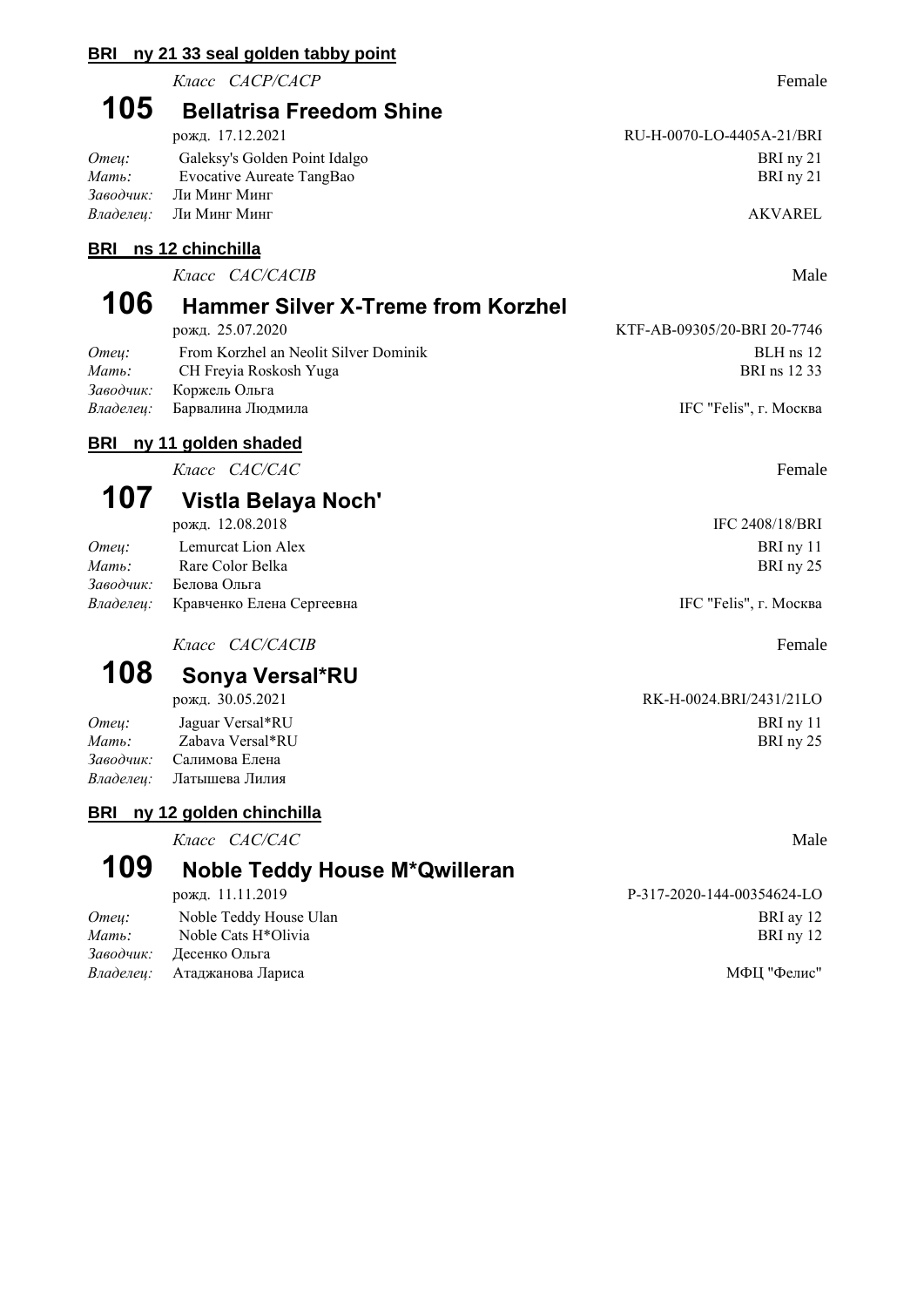# **110 Imperator of Kitty Hall**

|       | рожд. 13.09.2019                | FARUS/URB-LU-904/19/BRI |
|-------|---------------------------------|-------------------------|
| Omeu: | CH Teo Tvelff of Kitty Hall     | BRI ny 12               |
| Мать: | Businka of Kitty Hall           | BRI ny 11               |
|       | Заводчик: Илюхина Елена         |                         |
|       | <i>Владелеи:</i> Сибилева Елена | PocKom                  |

### **BRI ns 12 33 chinchilla point**

*Класс CAC/CAC* Male

## **111 Pearl of Empire's Ricardo**

| рожд. 18.03.2021          | IFC 3227/21/BRI        |
|---------------------------|------------------------|
| Brit Vivid Uppie          | BRI ny 11              |
| Escada Point Riane        | BRI ns 11              |
| Абрамова Ольга            |                        |
| Кравченко Елена Сергеевна | IFC "Felis", г. Москва |
|                           |                        |

### **BRI ny 11 33 golden-shaded-point**

*Класс CACP/CACP* Male

## **112 Excelsior Ermine Trace**

| Omeu: | Ermine Trace Barkhat                 | <b>BRI</b> as 11 33    |
|-------|--------------------------------------|------------------------|
| Мать: | Ermine Trace Laurika                 | BRI nv 12              |
|       | Заводчик: Липовенко Елизавета        |                        |
|       | <i>Владелеи:</i> Липовенко Елизавета | IFC "Felis", г. Москва |

### **BUR n black**

*Класс CAC/CAC* Male

### **113 Alex Nicole Keys**

|       | рожд. 07.07.2021                | <b>KTF LO 07586/22-BUR</b> |
|-------|---------------------------------|----------------------------|
| Omeu: | <sub>1</sub> ce                 | BUR c                      |
| Мать: | Aziss                           | <b>BUR</b> c               |
|       | <i>Заводчик:</i> Никитина Ольга |                            |
|       | <i>Владелеи:</i> Митина Ольга   | Акварель                   |

### **CRX n 03 black with white**

*Класс CACJ/CACJ* Female

**114 Golden Band Aya**

### рожд. 28.10.2021 0961-02965482

| Omeu: | JCH Selena Light Theodore         | $CRX$ n         |
|-------|-----------------------------------|-----------------|
| Мать: | Golden Band Baby Philippa         | CRX n 01        |
|       | Заводчик: Губина Екатерина        |                 |
|       | <i>Владелеи:</i> Губина Екатерина | РОО ФК «РосКош» |

IFC 3227/21/BRI

рожд. 04.03.2022 IFC 3376/22/BRI **BRI** as 11 33

IFC "Felis", г. Москва

КТF LO 07586/22-BUR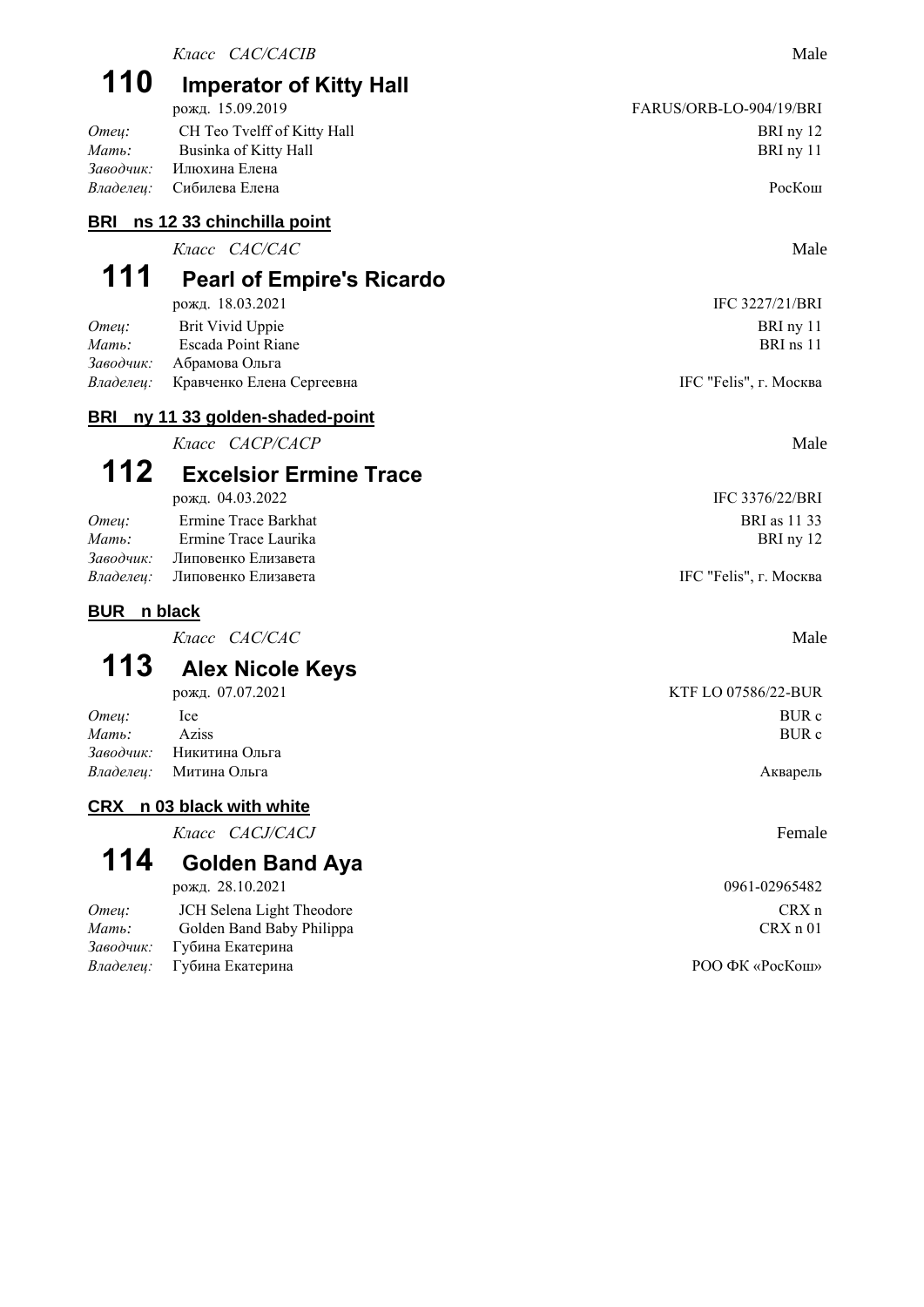**KBS n 22 03 black blotched with white** *Класс CACIB/CACIB* Female **115 CH Afrodita Opulent & Akirvili** рожд. 07.11.2020 RU 005631-0112-20/ KBS Riex-WCF *Omeu*: CH Akirvili Edgar E'nis CH Akirvili Edgar E'nis CH Akirvili Edgar E'nis CH Akirvili Edgar E'nis CH Akirvili Edgar E'nis CH Akirvili Edgar E'nis CH Akirvili Edgar E'nis CH Akirvili Edgar E'nis CH Akirvili Edgar E'ni *Мать:* GICH Katalina KBS n *Заводчик:* Попова Ольга Валериевна *Владелец:* Селянинова Елена РосКош **KBS ny 22 golden blotched** *Класс CACP/CACP* Male **116 Feliks Moy Meow** рожд. 11.12.2021 PK.KBS/3472/21 LO *Отец:* GICH Dyushes Moy Meow KBS ny 22 *Мать:* GICH Eva Veselye Rebyata KBL n 22 *Заводчик:* Кашлева Марина Васильевна *Владелец:* Никишина Ольга РООФК "РосКош" г. Москвы *Класс CAGCE/CAGCE* Male **117 ECH Yupiter Zolotaya Seredina** рожд. 24.02.2020 PK.KBS/2715/20 LO *Omeu*: Deos Caeli Anubis KBS n 22 *Мать:* Golubushka Zolotaya Seredina KBS ay 22 *Заводчик:* Васильева Елена *Владелец:* Майорова Олеся РосКош **KBS ny 24 golden spotted** *Класс CACP/CACP* Female **118 Yasno Solnyshko Katyusha Zolotaya Seredina** рожд. 02.02.2022 РК.KBS/3619/22 LO *Omey*: ICH Brave Jump's Tsvetok Zolotogo Lotosa KBS ny 22 *Mamь*: Shanya Prekrasnaya Zolotaya Seredina KBL n 24 *Заводчик:* Васильева Елена - Котляр Мария *Владелец:* Захарова Мария Роскош

*Класс CACJ/CACJ* Female

#### **119 Brusnika of Planet Lumens** рожд. 04.10.2021 WCF RU 0184-36229-21 *Omeu*: GICH Shalfey Zolotaya Seredina **KBL n 24** KBL n 24 *Мать:* Fantasya of Planet Lumens KBS ny 22 *Заводчик:* Зимина Маргарита *Владелец:* Кудашева А. ASTRA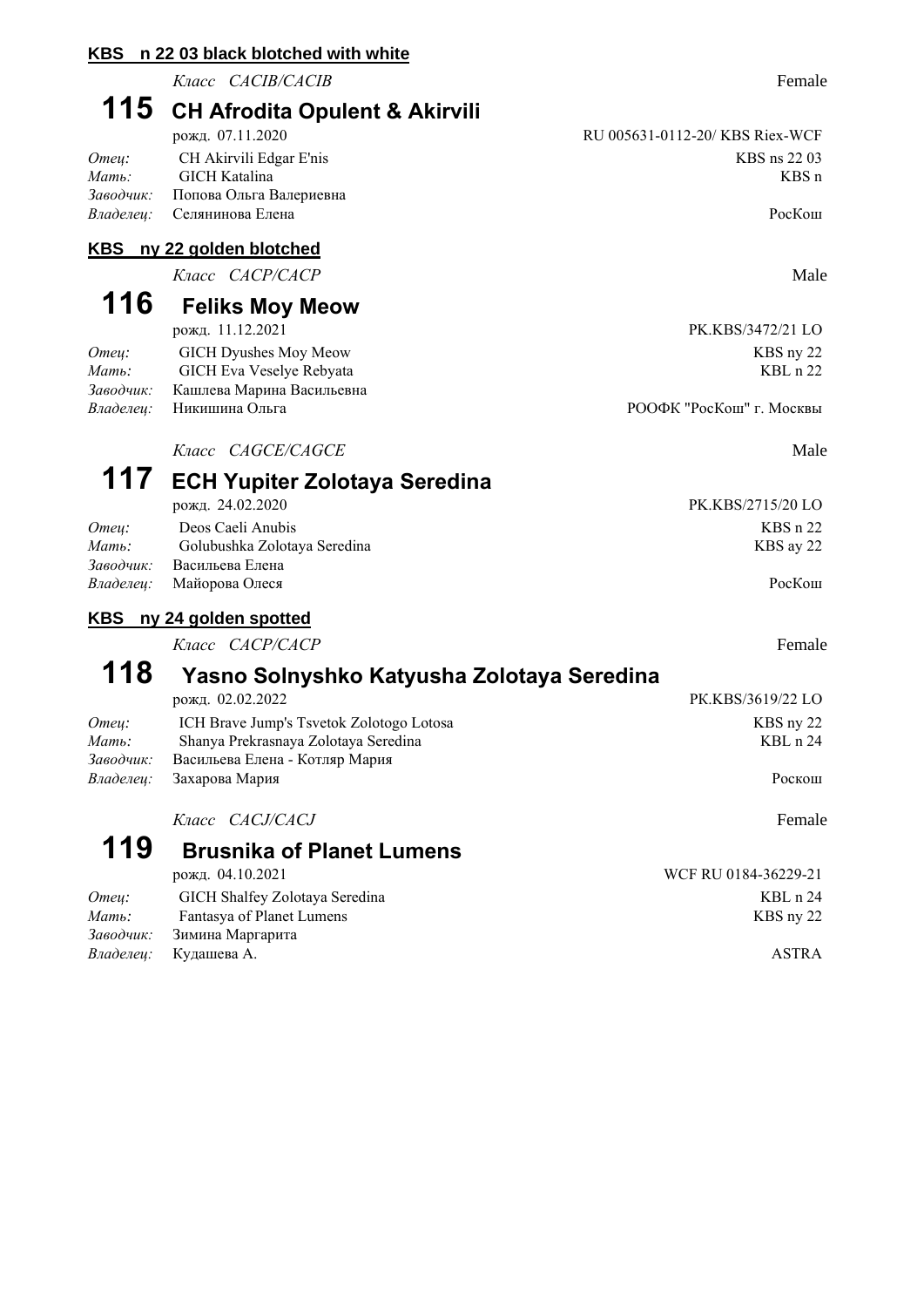| <b>KBS</b>             | ny 22 09 black golden blotched with unspec. white |                            |
|------------------------|---------------------------------------------------|----------------------------|
|                        | Класс САС/САС                                     | Female                     |
| 120                    | Koritsa Zolotaya Seredina                         |                            |
|                        | рожд. 07.06.2021                                  | PK.KBS/3320/21 LO          |
| Omey:                  | Grinya Zolotaya Seredina                          | KBS ny 22                  |
| Мать:                  | Jessi from Elite House                            | KBS fy 22 09               |
| Заводчик:              | Васильева Елена - Сараева Надежда                 |                            |
| Владелец:              | Майорова Олеся                                    | РосКош                     |
|                        | SCS bs 24 chocolate silver spotted                |                            |
|                        | Класс САС/САС                                     | Female                     |
| 121                    | <b>Sabrina</b>                                    |                            |
|                        | рожд. 24.05.2021                                  |                            |
| Omey:                  | Snejok                                            | $SFS$ ns 11                |
| Мать:                  | Businka (SCS a 24)                                | SCS a 24                   |
| Заводчик:              | Грушко Ю.А.                                       | КЛК Москва                 |
| Владелец:              | Грушко Ю.А.                                       |                            |
| <b>SCS</b>             | ns 22 black silver blotched                       |                            |
|                        | Класс CACJ/CACJ                                   | Female                     |
| 122                    | <b>Brenda Nimphadori</b>                          |                            |
|                        | рожд. 19.11.2021                                  | PIIKK № 4300B1386/22/SSS   |
| Отец:                  | ICH Piter Pen                                     | SFS ny 25                  |
| Мать:                  | Tsarevna Boudur Nimphadori                        | SCS ns 11                  |
| Заводчик:              | Попова С.В.                                       |                            |
| Владелец:              | Таратухина Елена Андреевна                        | ФПЦ "Сириус"               |
|                        | SCS ny 12 golden chinchilla                       |                            |
|                        | Класс САС/САС                                     | Male                       |
| 123                    | <b>Amur Mescherskiy Zamok</b>                     |                            |
|                        | рожд. 12.06.2022                                  | RU 0300-7604/2021/SFS71-LO |
| Omey:                  | McCrae World Nemo                                 | SCS ny 12                  |
| Мать:                  | Lemurcat Melissa                                  | SFS ny 11                  |
| Заводчик:<br>Владелец: | Абрамова Елена<br>Сыромятникова Елена             | КЛК Параллель г. Воронеж   |
|                        |                                                   |                            |
| <u>SCS</u>             | ny 11 33 golden-shaded-point                      |                            |
|                        | Класс CACJ/CACJ                                   | Male                       |
| 124                    | <b>Chaudeau Ermine Trace</b>                      |                            |
|                        | рожд. 22.11.2021                                  | IFC 1162/22/SCS            |
| Отец:                  | CH Ermine Trace Osborn                            | SCS ny 12 33               |
| Мать:                  | Ermine Trace Henrietta                            | SFS ny 11                  |

*Заводчик:* Галаева Анна

*Владелец:* Галаева Анна **Assolux** Assolux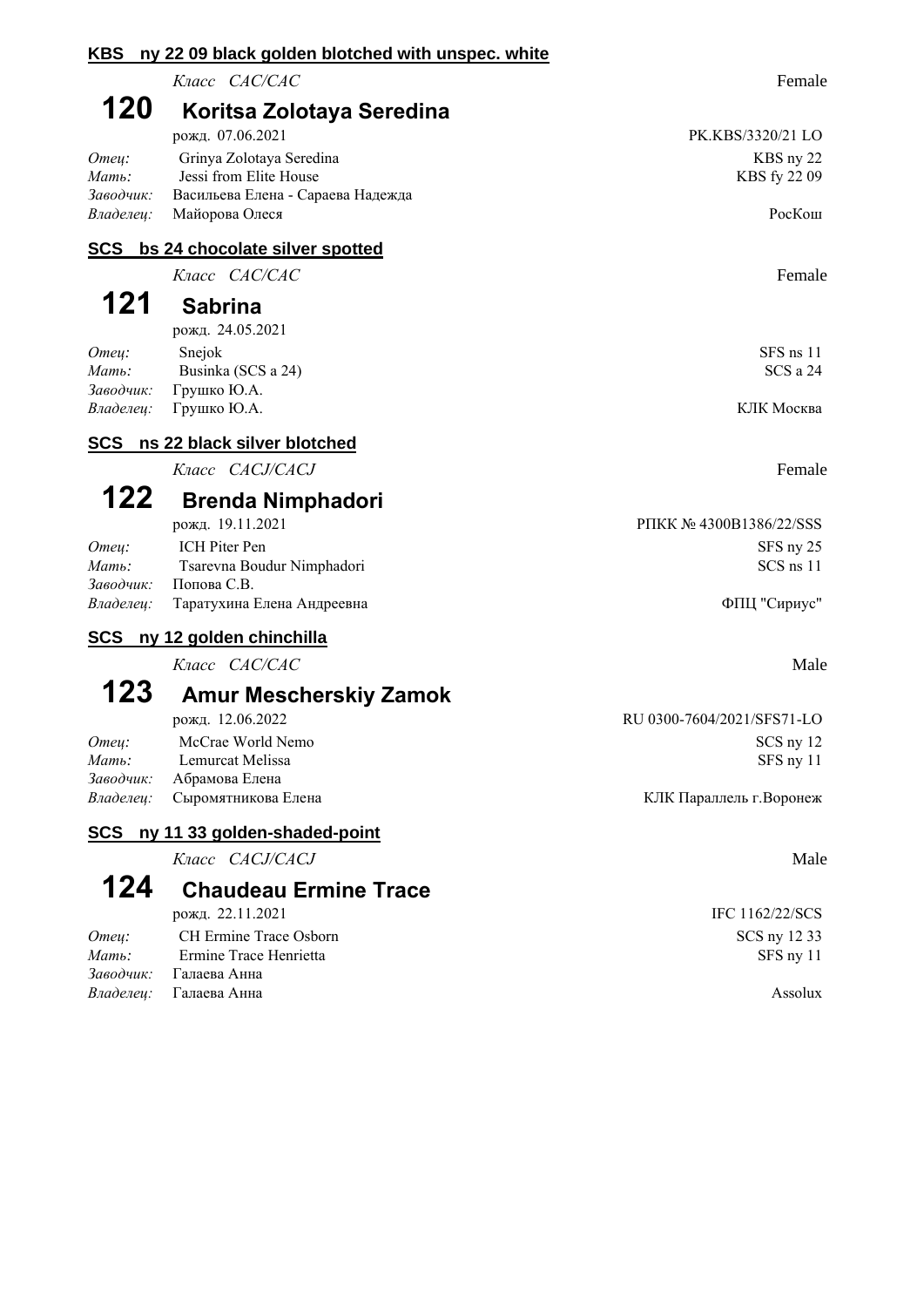*Заводчик:* Галаева Анна *Владелец:* Фархутдинов Виталий

### **SFS c lilac**

*Класс CAC/CAC* Female

#### **126 Darsi Dew Lavanda Fiji**  $05.07.2021$

|           | рожд. 05.07.2021               |                          |
|-----------|--------------------------------|--------------------------|
| Omeu:     | CH Laurel Silver Premium       | SFL a                    |
| Мать:     | Snow Symphony Fiji             | SCS a 33                 |
| Заводчик: | Немыченкова Светлана           |                          |
|           | Владелеи: Немыченкова Светлана | КЛК Параллель г. Воронеж |

### **SFS b 22 03 chocolate blotched with white**

*Класс CAC/CACIB* Male

## **127 RuStarGold Djem**

| рожд. 27.03.2021                 | RU-0179-LO-0822A-21/SFS |
|----------------------------------|-------------------------|
| RustarGold HoneyCake             | <b>SCS</b>              |
| Jasmine Chocolate Marshmallow    | SFL ns 22 03            |
| <i>Заводчик:</i> Уваркина Галина |                         |
| Уваркина Галина                  |                         |
|                                  |                         |

### **SFS ny 11 golden shaded**

*Класс CACIB/CAGCIB* Female

# **128 Olesya Color Fortune**

*Отец: Мать:*

*Заводчик:* Сыромятникова Елена *Владелец:* Сыромятникова Елена КЛК Параллель г. Воронеж

### **SFS ny 11 33 golden-shaded-point**

*Класс CACJ/CACJ* Female

### **129 Clafoutis Ermine Trace** рожд. 22.11.2021 IFC 1163/22/SFS

| CH Ermine Trace Osborn        | SCS ny 12 33 |
|-------------------------------|--------------|
| Ermine Trace Henrietta        | SFS ny 11    |
| Заводчик: Галаева Анна        |              |
| <i>Владелеи:</i> Галаева Анна | Assolux      |
|                               |              |

рожд. 27.03.2021 RU-0179-LO-0822A-21/SFS *SFL* ns 22 03

рожд. 24.05.2020 RU-0184/H-0023-6966-20

**SCS** ny 12 33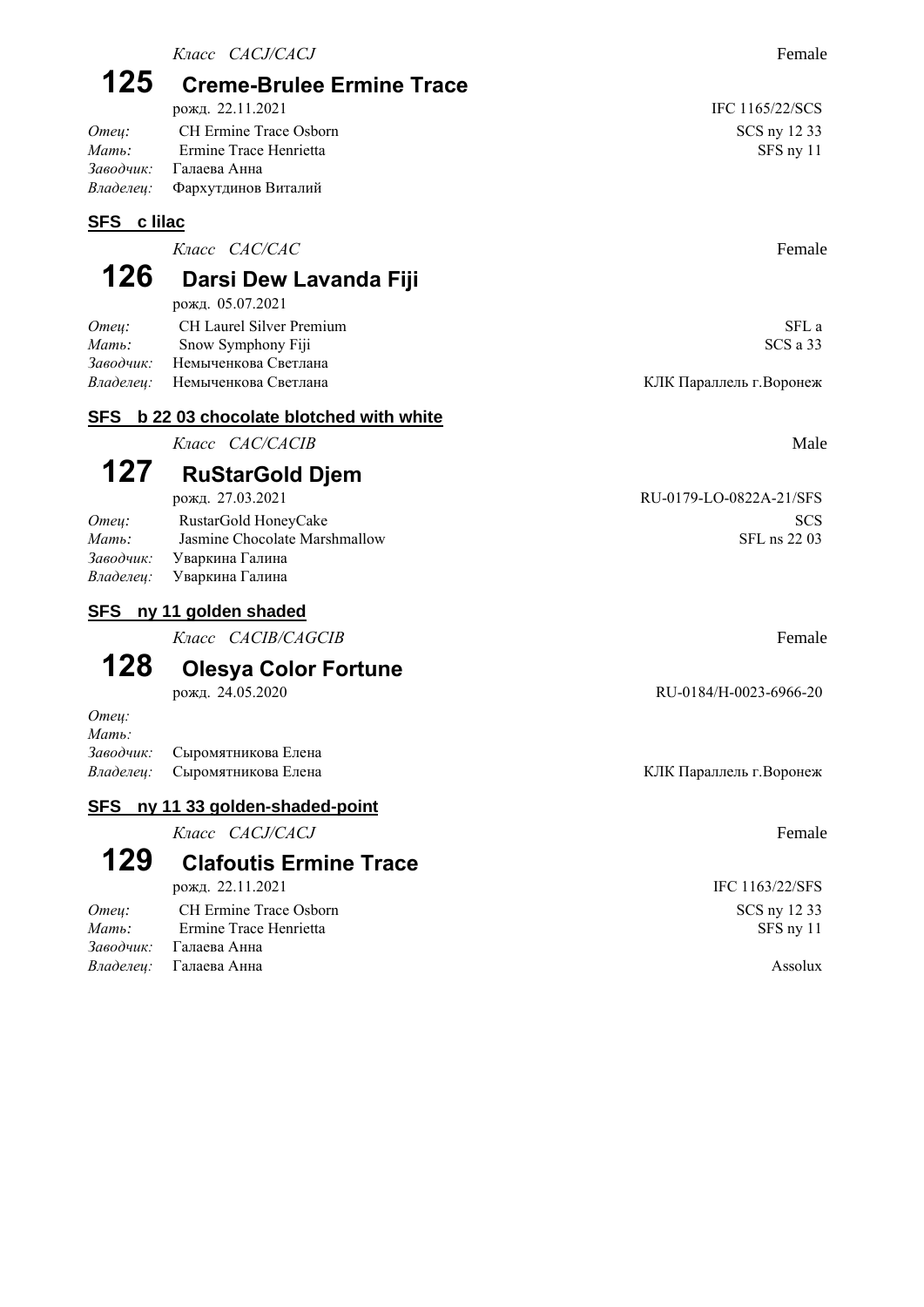#### **SIN n sepia agouti**

*Класс CACIB/CACIB* Female

## **130 CH Alice Singastar Moscow**

|           | рожд. 02.01.2021                    | IFC $010/21/SIN$ |
|-----------|-------------------------------------|------------------|
| Omeu:     | Bibigon Shaddy True Love            | SINn             |
| Мать:     | GICH Mira Fantasy Caprice Al'Dzheba | SINn             |
| Заводчик: | Аникина Гюзель                      |                  |
|           | Владелеи: Аникина Гюзель            | <b>IFC</b> Felis |

# *Siamese-Oriental Group*

#### **THA a blue-point**

*Класс CAC/CACIB* Male

### **131 Emelian Grigorash**

|       | рожд. 17.11.2020                | AFARUS/ORB-LO-P-1993/20/THA |
|-------|---------------------------------|-----------------------------|
| Omeu: | WCH Hattusili White Elephant    | THA n                       |
| Мать: | CH Alisha Elegant Step          | THA n                       |
|       | Заводчик: Григорьева Татьяна    |                             |
|       | <i>Владелеи:</i> Розанова Ольга | клк "орбита"                |

AFARUS/ORB-LO-P-1993/20/THA

# *Hairless Group*

#### **DSX n 03 black with white**

*Класс CAC/CAC* Male

### **132 Heppi Slavic Rase**

*Omey:* T'Uspekh Potzeluy Angela DSX d 21 03 *Мать:* Zlata (DSX f) DSX f *Заводчик:* Кудрявцева Е. *Владелец:* Тарола Александра СВЖ "ВИКТОРИЯ"

#### **DSX n 21 03 black tabby with white**

*Класс CAGCIB/CAGCIB* Male

### **133 Q-Tutankhomen**

рожд. 28.03.2020

| Omeu:    | X-Man Star Spangled                              | DSX n 21        |
|----------|--------------------------------------------------|-----------------|
| $M$ ать: | Over-Eva-Maria-Mikaela                           | DSX a 01        |
|          | Заводчик: Шуклина-Юрлова Ольга Леонидовна        |                 |
|          | <i>Владелеи:</i> Шуклина-Юрлова Ольга Леонидовна | АНО ФП "Феникс" |

рожд. 15.03.2019 RU-0160-21-2019/06054-LO/DSX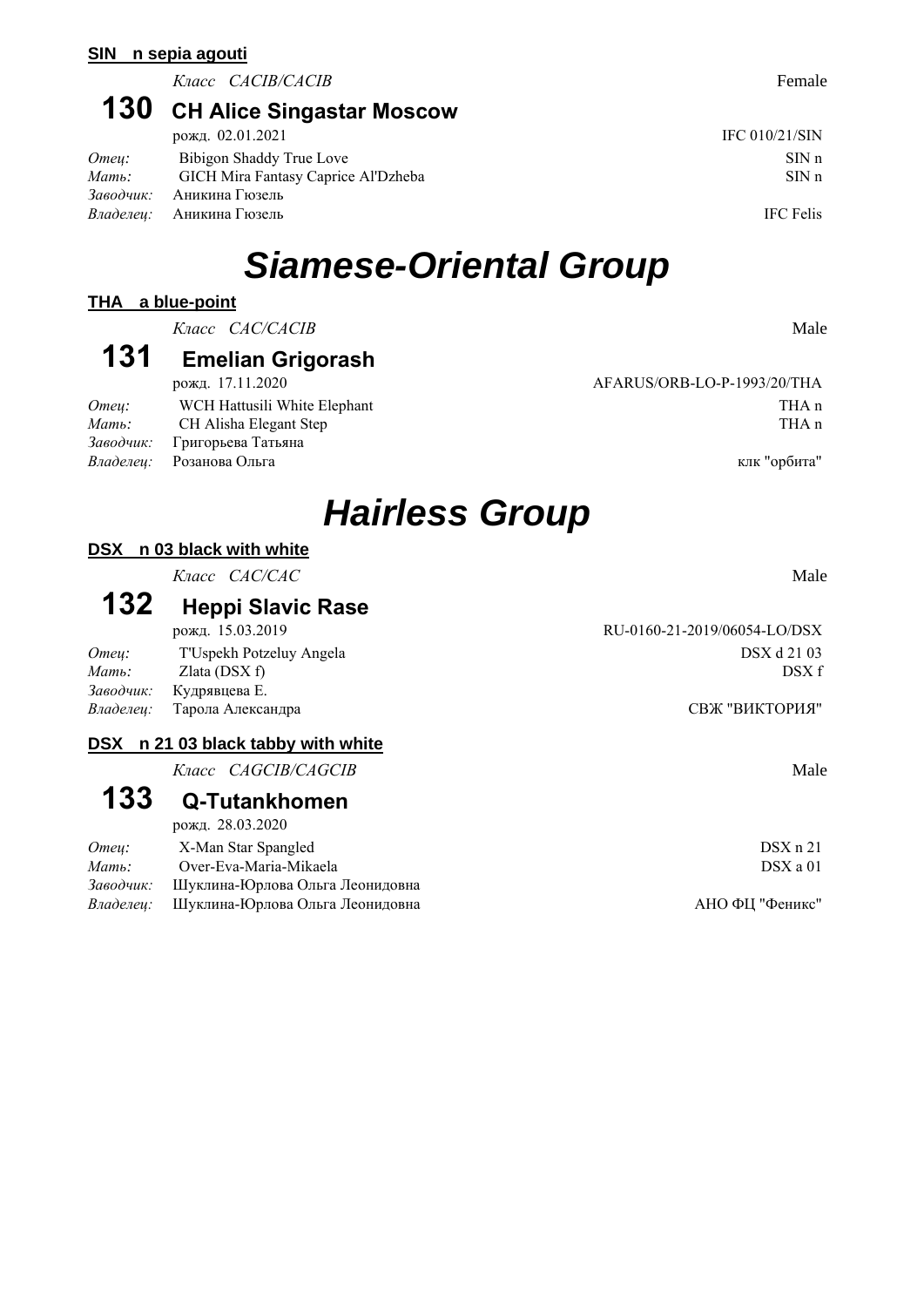## **Дополнительный список**

|                             | MCO d 22 09 red blotched with unspec. white                                                 |                          |
|-----------------------------|---------------------------------------------------------------------------------------------|--------------------------|
|                             | Класс <i>CAC/CAC</i>                                                                        | Male                     |
| 134                         | <b>Fabian of madam Elen</b>                                                                 |                          |
|                             | рожд. 08.06.2021                                                                            | $AV-F-086/5$             |
| Omeu:<br>Мать:<br>Заводчик: | GICH Hephaestus of Madame Polosukhina<br>Golden Girl Mini Trot*BY<br>Адамчик Елена Петровна | $MCO$ d 22<br>MCO d      |
| Владелец:                   | Янкина Татьяна Сергеевна                                                                    | IFC "Felis", г. Москва   |
| <b>KBS</b>                  | n 22 03 black blotched with white                                                           |                          |
|                             | Класс <i>САСР/САСР</i>                                                                      | Female                   |
| 135                         | Igrunya Zolotaya Seredina                                                                   |                          |
|                             | рожд. 12.01.2022                                                                            | PK.KBS/3541/22 RIEX      |
| Omeu:<br>Мать:<br>Заводчик: | Yupiter Zolotaya Seredina<br>CH Afrodita Opulent & Akirvili<br>Селянинова Елена             | KBS ny 22<br>KBS n 22 03 |
| Владелец:                   | Селянинова Елена                                                                            | PocKom                   |
| KRI                         | de 22.00 red eilver blotched with unenee, white                                             |                          |

- **KBL ds 22 09 red silver blotched with unspec. white**
	- *Класс CACIB/CAGCIB* Male

### **136 CH Egor Ber Clan Robinzon**

*Заводчик:* Месяцева Наталья Владимировна *Владелец:* Месяцева Наталья Владимировна ОФО "Фрея", г. Москва

рожд. 12.04.2021 RU-0330/D-C\*RU-H-0071/1063/2021/RIEX-KBL *Отец:* GECH Yavor Robinzon KBL d 22 09 *Mamь*: Berenika Zhs Clan Robinzon **KBL** ds 22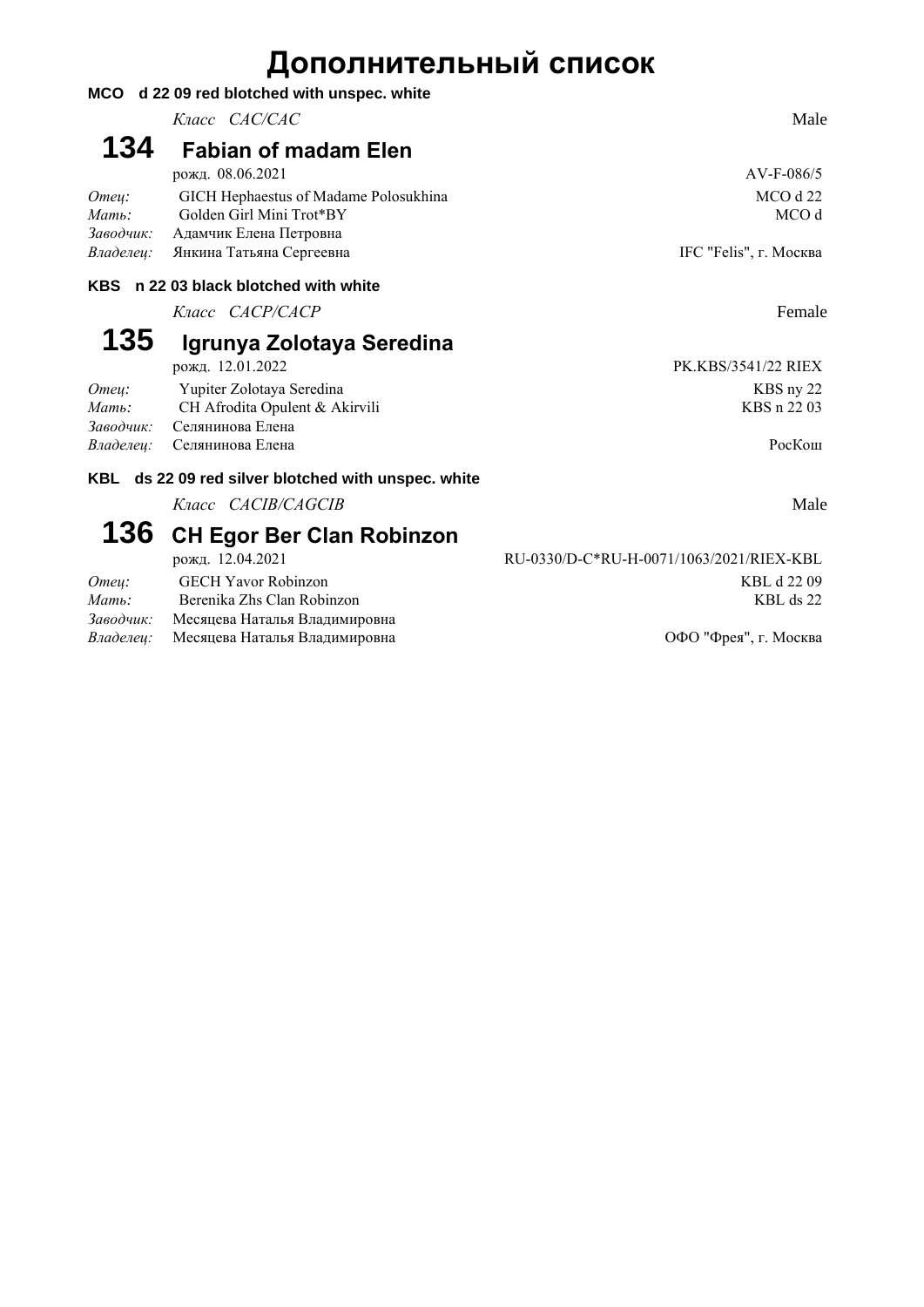### **День первый: 04 июня 2022 года BEST in Show**

**Best Kitten № 8 Avrora Zolotaya Seredina** KBL f 22 Female Чиркова Нина **Best Opposite Sex Kitten № 116 Feliks Moy Meow** KBS ny 22 Male Никишина Ольга **Best Junior № 65 Seman-Imperator GoldKhokhloma of Severna** SIB n 24 Male Голубева Светлана - Баранова Ольга **Best Opposite Sex Junior № 99 Lola Bearly Hoff** BRI a Female Кирпиченкова Наталья **Best Junior-Neuter № 52 Ingram Viking Heritage\*RU** NFO ns 22 09 Male Рухлин Александр - Бабий К. **Best Neuter № 33 GIPR Centuria ProbonoAstra\*RU** MCO ns Female Соловьева Екатерина **Best Opposite Sex Neuter № 103 Oscar Graceville & Bearly Hoff** BRI w 62 Male Кирпиченкова Наталья **Best of Best I № 16 GICH Antip Shuman Bob** KBL n 22 Male Шуманский Олег **Best of Best II № 85 Vatman Zhemchug Nevy** SIB a 21 33 Male Медведева Татьяна **Best of Best III № 109 Noble Teddy House M\*Qwilleran** BRI ny 12 Male Атаджанова Лариса **Best of Best IV № 34 Candy Maritaicor fortuna** MCO fs 09 Female Дегтярева Марина Львовна **Best Opposite Sex SLH № 46 ICH D\*Felidae's Evlampij** NFO nt Male Шулакова Ольга **Best Opposite Sex SH № 128 Olesya Color Fortune** SFS ny 11 Female Сыромятникова Елена **Best Opposite Sex KBL № 12 Venera Beauty Zolotaya Seredina** KBL g 24 Female Хорина Светлана **Best of Best Adult Runner-up № 24 WCH Selena Zolotaya Seredina** KBL fs 24 09 Female Кузнецова Оксана **Best Opposite Sex SIB № 92 GICH Fibi Zhemchug Nevy** SIB n 21 33 03 Female Сидоренко Евгения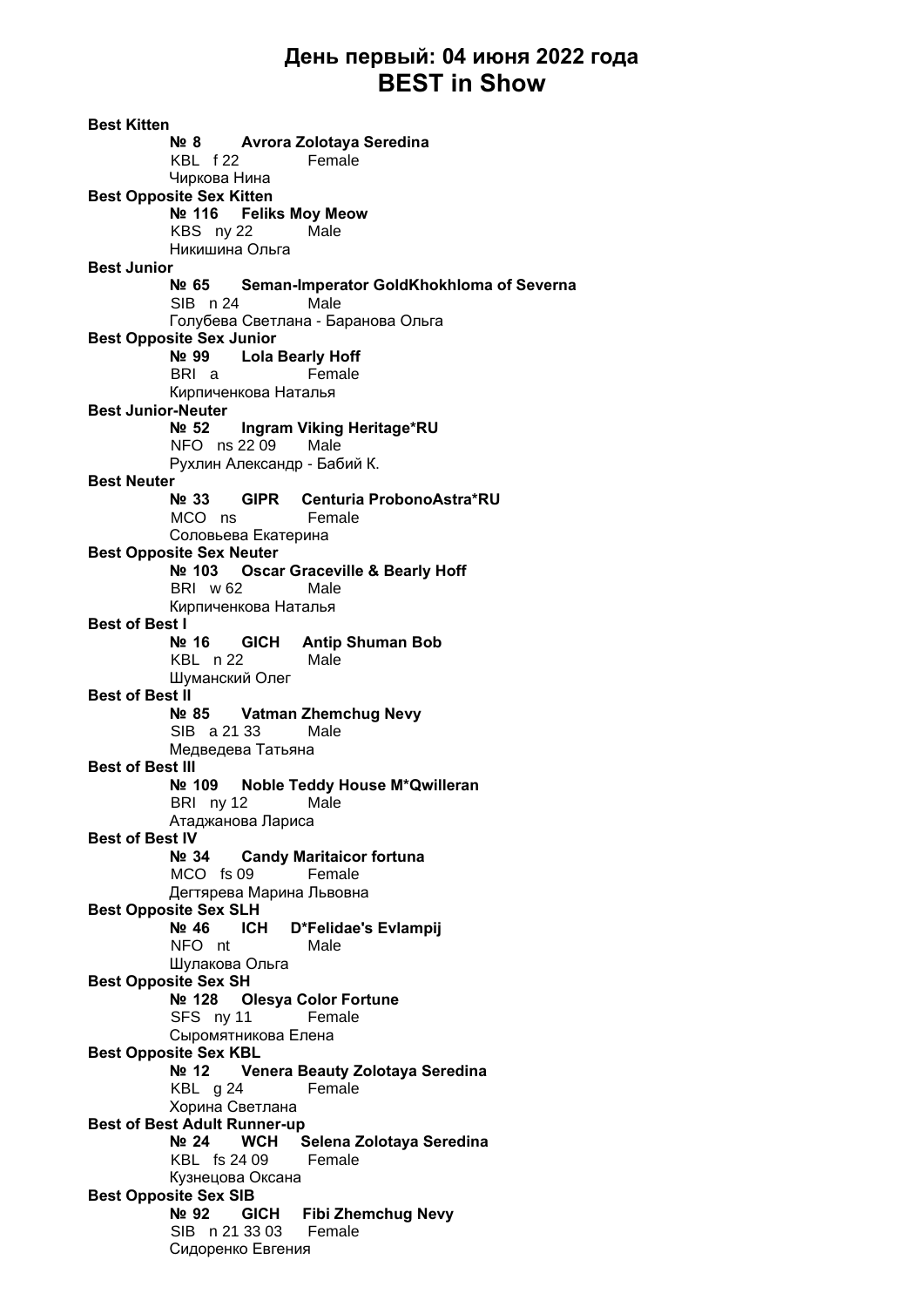## **WCF-Ring Kitten & Juniors**

| 1            | Nº 65<br>SIB n 24                              | Seman-Imperator GoldKhokhloma of Severna<br>Голубева Светлана - Баранова Ольга | 18.11.2021 |
|--------------|------------------------------------------------|--------------------------------------------------------------------------------|------------|
| $\mathbf{2}$ | Nº 48<br>NFO n 24 09                           | Alfrida Norlandia*RU<br>Болденкова Людмила                                     | 24.01.2022 |
| 3            | KBS ny 22<br>Никишина Ольга                    | Nº 116 Feliks Moy Meow                                                         | 11.12.2021 |
| 4            | Nº 99<br>BRI a                                 | <b>Lola Bearly Hoff</b><br>Кирпиченкова Наталья                                | 20.11.2021 |
| 5            | Nº 29<br>KBL ny 22                             | Silva Zolotaya Seredina<br>Жгутова Светлана                                    | 18.01.2022 |
| 6            | Nº 114<br>CRX n03                              | <b>Golden Band Aya</b><br>Губина Екатерина                                     | 28.10.2021 |
| 7            | N <sub>2</sub> 79<br>SIB a 21 33               | <b>Nautilus Felis Moskva*RU</b><br>Апполонова Мария Викторовна                 | 01.01.2022 |
| 8            | Nº 31<br>MCO a                                 | <b>ProbonoAstra Laetus</b><br>Соловьева Екатерина                              | 29.10.2021 |
| 9            | Nº 6<br>KBL d 24<br>Запара Людмила             | Ulybka Zolotaya Seredina                                                       | 23.11.2021 |
| 10           | N <sub>2</sub> 119<br>KBS ny 24<br>Кудашева А. | <b>Brusnika of Planet Lumens</b>                                               | 04.10.2021 |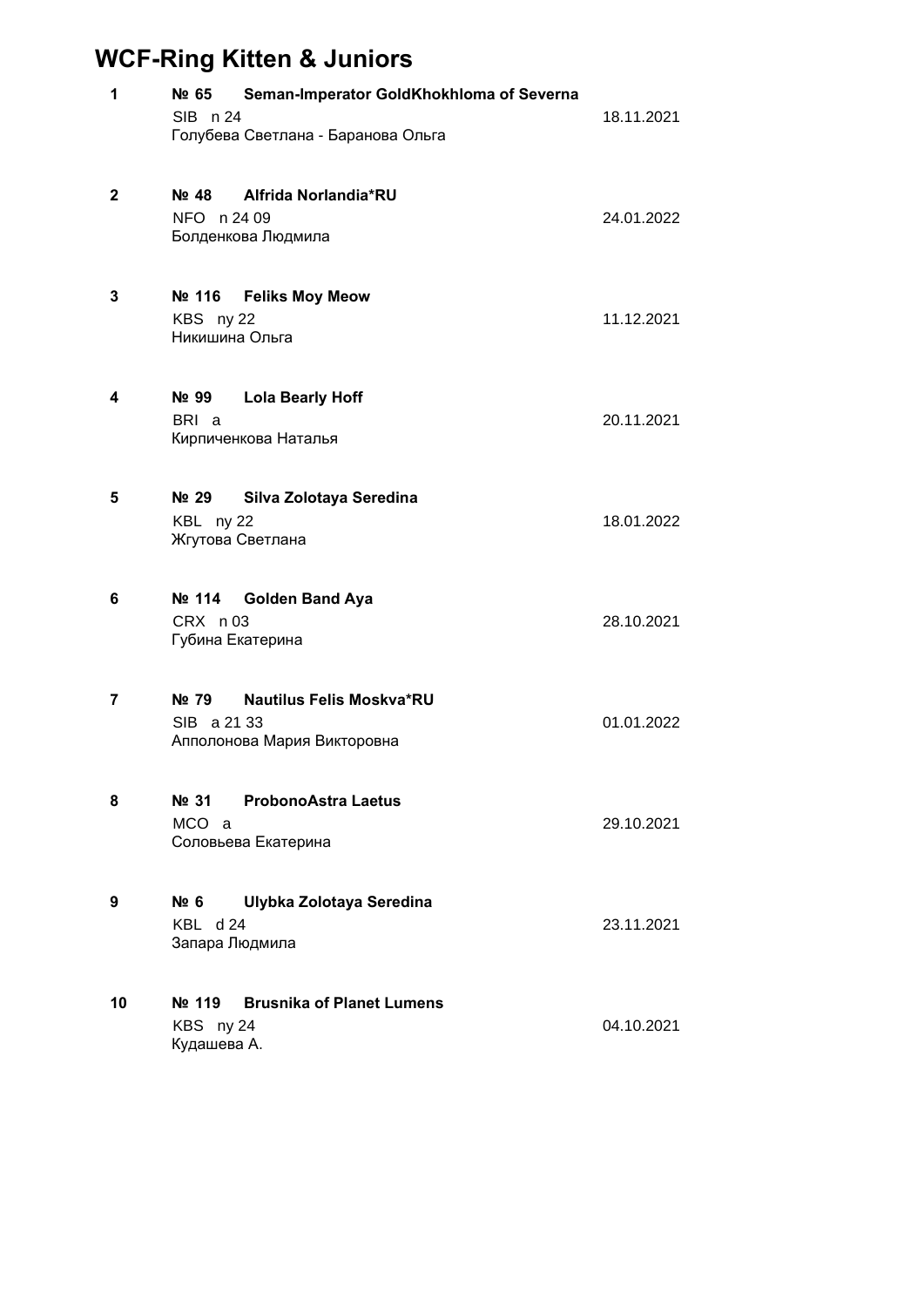### **WCF-Ring Adults**

| 1  | Nº 85<br>SIB a 21 33<br>Медведева Татьяна                              | <b>Vatman Zhemchug Nevy</b>                      | 27.06.2021 |
|----|------------------------------------------------------------------------|--------------------------------------------------|------------|
| 2  | Nº 16<br>KBL n 22<br>Шуманский Олег                                    | <b>GICH</b> Antip Shuman Bob                     | 21.02.2019 |
| 3  | Nº 104 RU*Liva Cats In-Grid<br><b>BRI</b> a 03<br>Кирпиченкова Наталья |                                                  | 08.07.2019 |
| 4  | Nº 87<br>SIB a 21 33<br>Кремлева Ольга                                 | <b>GICH</b> Ultra Arctic Blizzard                | 05.01.2021 |
| 5  | ICH<br>Nº 95<br>SIB ns 21 33<br>Томишина Анна                          | <b>Teddy Bear Arctic Blizzard</b>                | 09.11.2020 |
| 6  | Nº 106<br>BRI ns 12<br>Барвалина Людмила                               | <b>Hammer Silver X-Treme from Korzhel</b>        | 25.07.2020 |
| 7  | Nº 39<br>$MCO$ n 22<br>Романов Ю.Н.                                    | <b>Larkistaff Richie Sambora</b>                 | 16.09.2019 |
| 8  | Nº 88<br>SIB n 21 33<br>Васильева Татьяна                              | Komilfo Prince Zuko & Vizantiysky Podarok        | 30.06.2021 |
| 9  | No 24<br><b>WCH</b><br>KBL fs 24 09<br>Кузнецова Оксана                | Selena Zolotaya Seredina                         | 30.04.2015 |
| 10 | Nº 133<br>DSX n 21 03                                                  | Q-Tutankhomen<br>Шуклина-Юрлова Ольга Леонидовна | 28.03.2020 |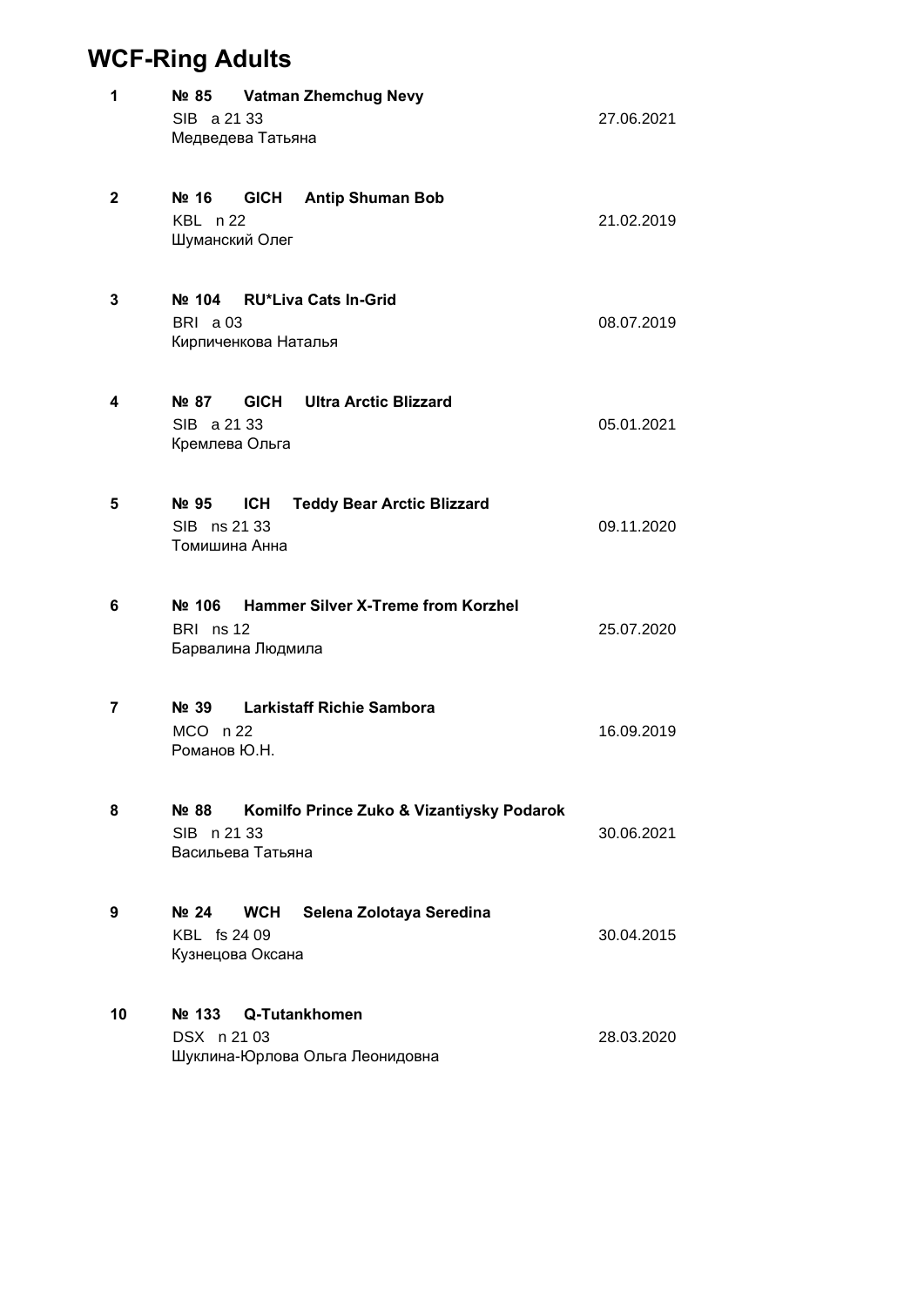## **WCF-Ring Neuters**

| 1            | GIPR Centuria ProbonoAstra*RU<br>No 33<br>MCO ns<br>Соловьева Екатерина                      | 07.05.2017 |
|--------------|----------------------------------------------------------------------------------------------|------------|
| $\mathbf{2}$ | <b>Oscar Graceville &amp; Bearly Hoff</b><br>Nº 103<br>BRI w 62<br>Кирпиченкова Наталья      | 14.10.2020 |
| 3            | Ne <sub>52</sub><br>Ingram Viking Heritage*RU<br>NFO ns 22 09<br>Рухлин Александр - Бабий К. | 01.10.2021 |
| 4            | Nº 11<br>Shelkovitsa Zolotaya Seredina<br>KBL f24<br>Сердюков Василий                        | 13.02.2020 |
| 5            | Alf Viking Heritage*RU<br>Nº 51<br><b>PR</b><br>$NFO$ ns 24<br>Рухлин Александр - Гуреева К. | 25.09.2017 |
| 6            | Umnitsa Vivalavita*RU<br>Nº 67<br>SIB n 22 09<br>Худошина Екатерина - Ким Ирина              | 07.12.2017 |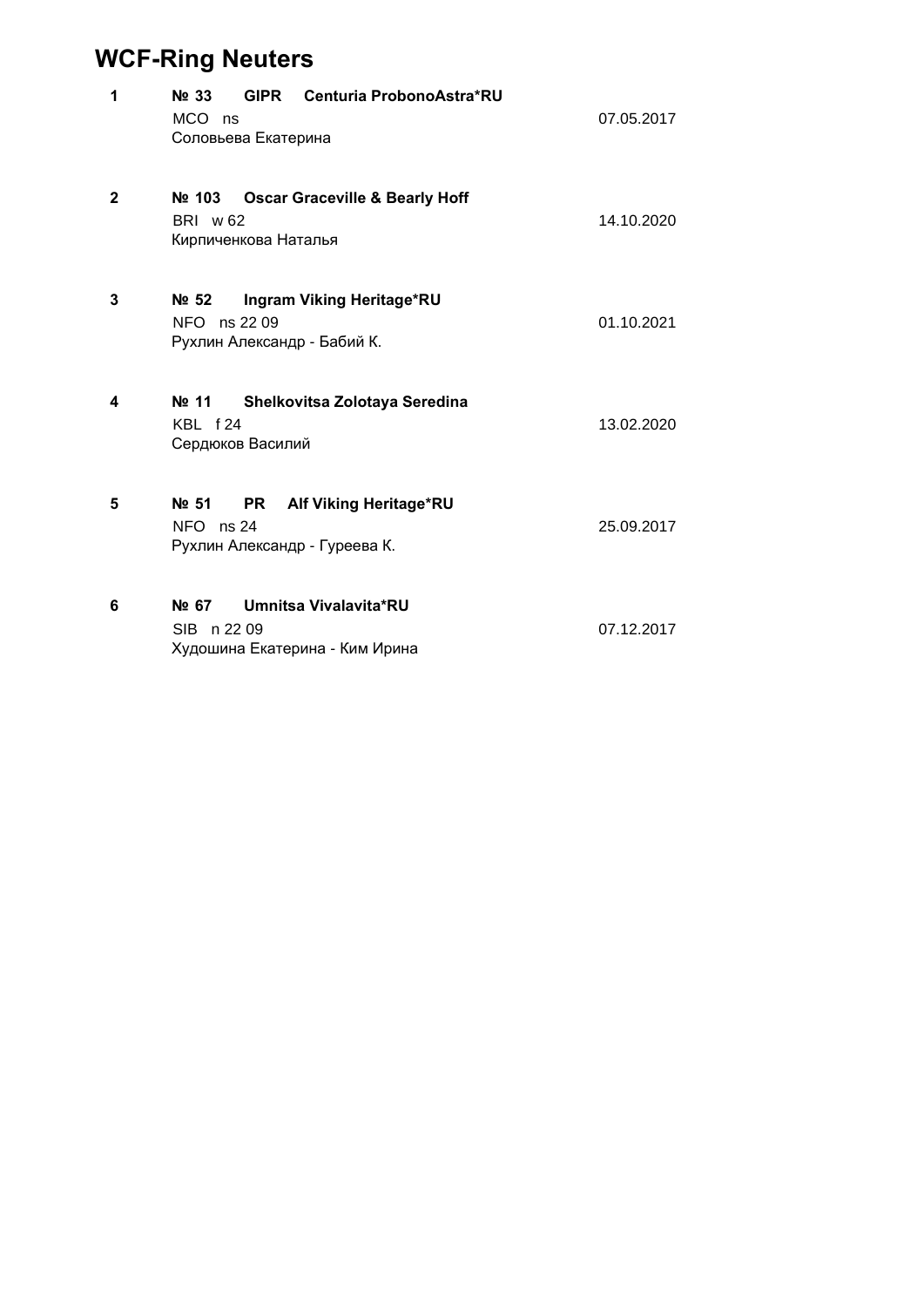### **MonoBreed Show SIB**

#### **Best Kitten**

**№ 79 Nautilus Felis Moskva\*RU**

SIB a 21 33 Апполонова Мария Викторовна

#### **Best Opposite Sex Kitten**

**№ 64 Halleluja Vivalavita\*RU** SIB n 24 Худошина Екатерина

#### **Best Junior**

#### **№ 65 Seman-Imperator GoldKhokhloma of Severna** SIB n 24 Голубева Светлана - Баранова Ольга

#### **Best Opposite Sex Junior**

**№ 93 Ivory Maskarade Valse** SIB as 21 33 Ведехина Елена

#### **Best Opposite Sex Adult**

**№ 85 Vatman Zhemchug Nevy** SIB a 21 33 Медведева Татьяна

#### **Best Neuter**

**№ 67 Umnitsa Vivalavita\*RU** SIB n 22 09 Худошина Екатерина - Ким Ирина

#### **Best of Breed, Best Female**

**№ 92 GICH Fibi Zhemchug Nevy** SIB n 21 33 03 Сидоренко Евгения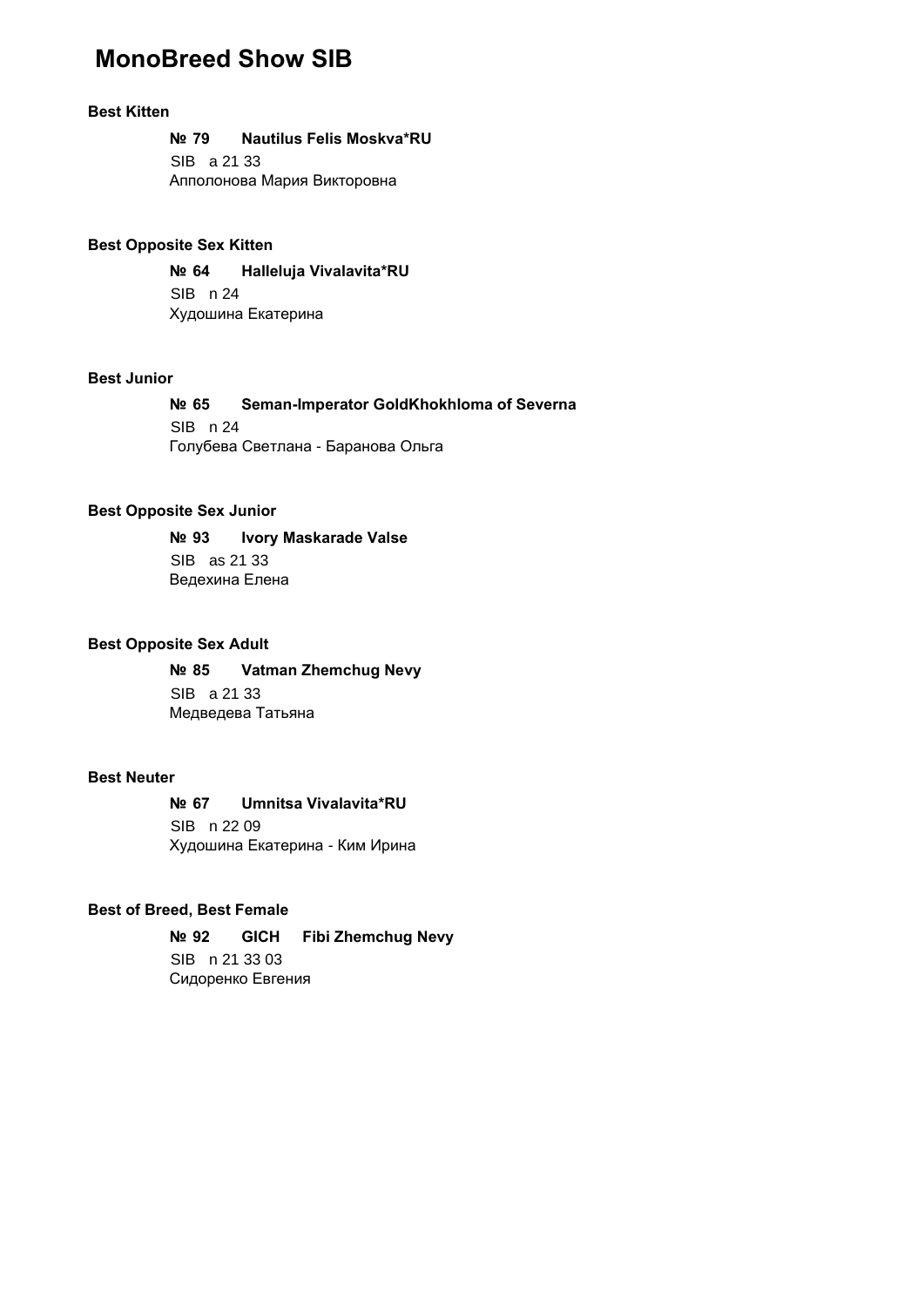### **Breed Show KBL/KBS**

#### **Best Kitten**

**№ 118 Yasno Solnyshko Katyusha Zolotaya Seredina** KBS ny 24 Захарова Мария

#### **Best Opposite Sex Kitten**

**№ 28 Aviator Aki No Mori** KBL nz 24 Лебедев Кирилл Анатольевич

#### **Best Junior**

**№ 6 Ulybka Zolotaya Seredina** KBL d 24 Запара Людмила

#### **Best Opposite Sex Adult**

**№ 12 Venera Beauty Zolotaya Seredina** KBL g 24 Хорина Светлана

#### **Best Neuter**

**№ 11 Shelkovitsa Zolotaya Seredina** KBL f 24 Сердюков Василий

#### **Best of Breed, Best Male**

**№ 16 GICH Antip Shuman Bob** KBL n 22 Шуманский Олег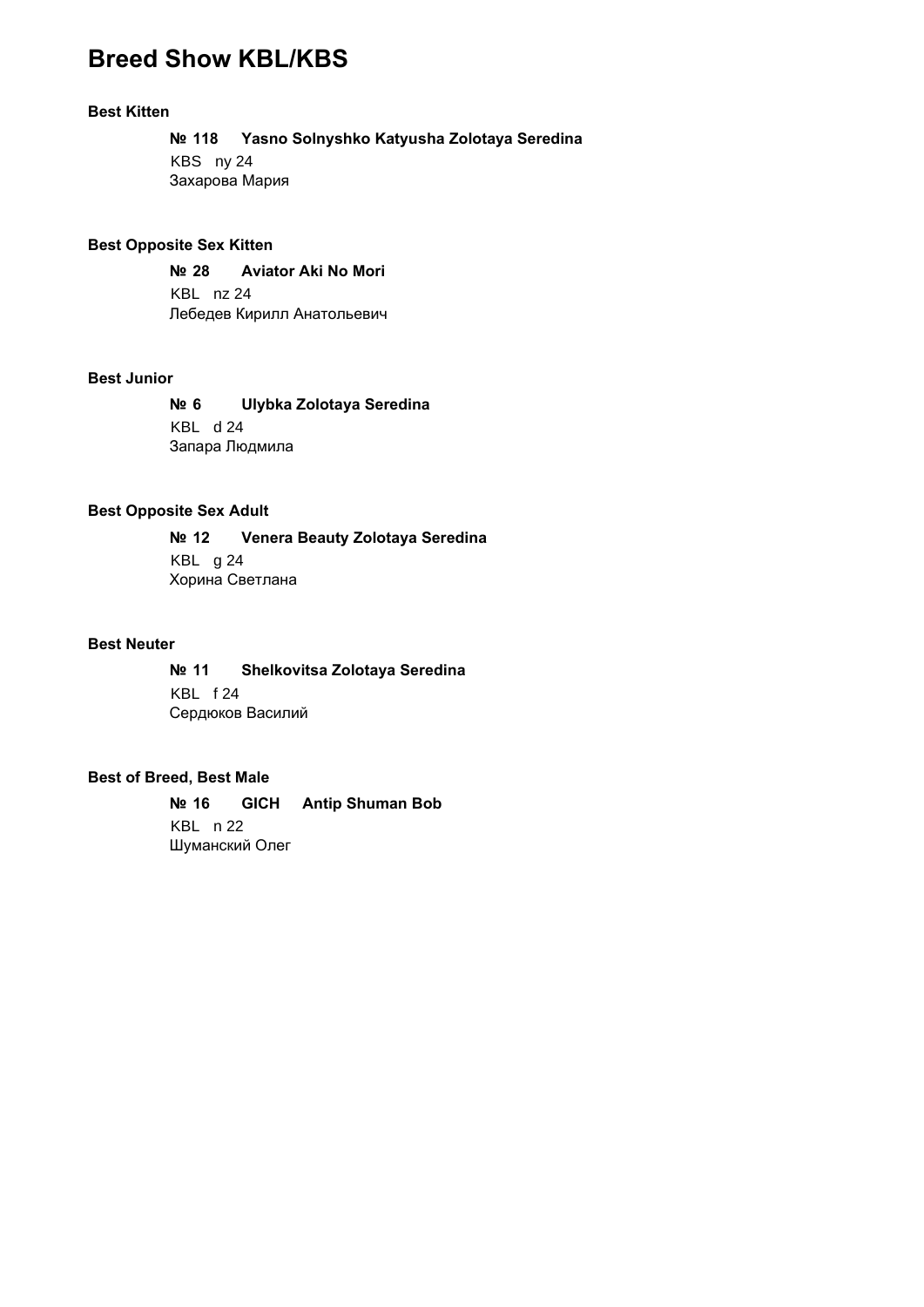### **BEST in Show**

**Best Kitten № 48 Alfrida Norlandia\*RU** NFO n 24 09 Female Болденкова Людмила **Best Opposite Sex Kitten № 79 Nautilus Felis Moskva\*RU** SIB a 21 33 Male Апполонова Мария Викторовна **Best Junior № 65 Seman-Imperator GoldKhokhloma of Severna** SIB n 24 Male Голубева Светлана - Баранова Ольга **Best Opposite Sex Junior № 99 Lola Bearly Hoff** BRI a Female Кирпиченкова Наталья **Best Junior-Neuter № 52 Ingram Viking Heritage\*RU** NFO ns 22 09 Male Рухлин Александр - Бабий К. **Best Neuter № 51 PR Alf Viking Heritage\*RU** NFO ns 24 Male Рухлин Александр - Гуреева К. **Best Opposite Sex Neuter № 33 GIPR Centuria ProbonoAstra\*RU** MCO ns Female Соловьева Екатерина **Best Opposite Sex SLH № 39 Larkistaff Richie Sambora** MCO n 22 Male Романов Ю.Н. **Best Opposite Sex SH № 133 Q-Tutankhomen** DSX n 21 03 Male Шуклина-Юрлова Ольга Леонидовна **Best Opposite Sex KBL № 12 Venera Beauty Zolotaya Seredina** KBL g 24 Female Хорина Светлана **Best of Best Adult Runner-up № 24 WCH Selena Zolotaya Seredina** KBL fs 24 09 Female Кузнецова Оксана **Best Opposite Sex SIB № 94 JCH Halli Maskarade Valse** SIB as 21 33 Female Ведехина Елена **Best of Best I № 16 GICH Antip Shuman Bob** KBL n 22 Male Шуманский Олег **Best of Best II № 88 Komilfo Prince Zuko & Vizantiysky Podarok** SIB n 21 33 Male Васильева Татьяна **Best of Best III № 104 RU\*Liva Cats In-Grid** BRI a 03 Female Кирпиченкова Наталья **Best of Best IV № 49 Hedda Viking Heritage\*RU** NFO fs 22 Female Болденкова Людмила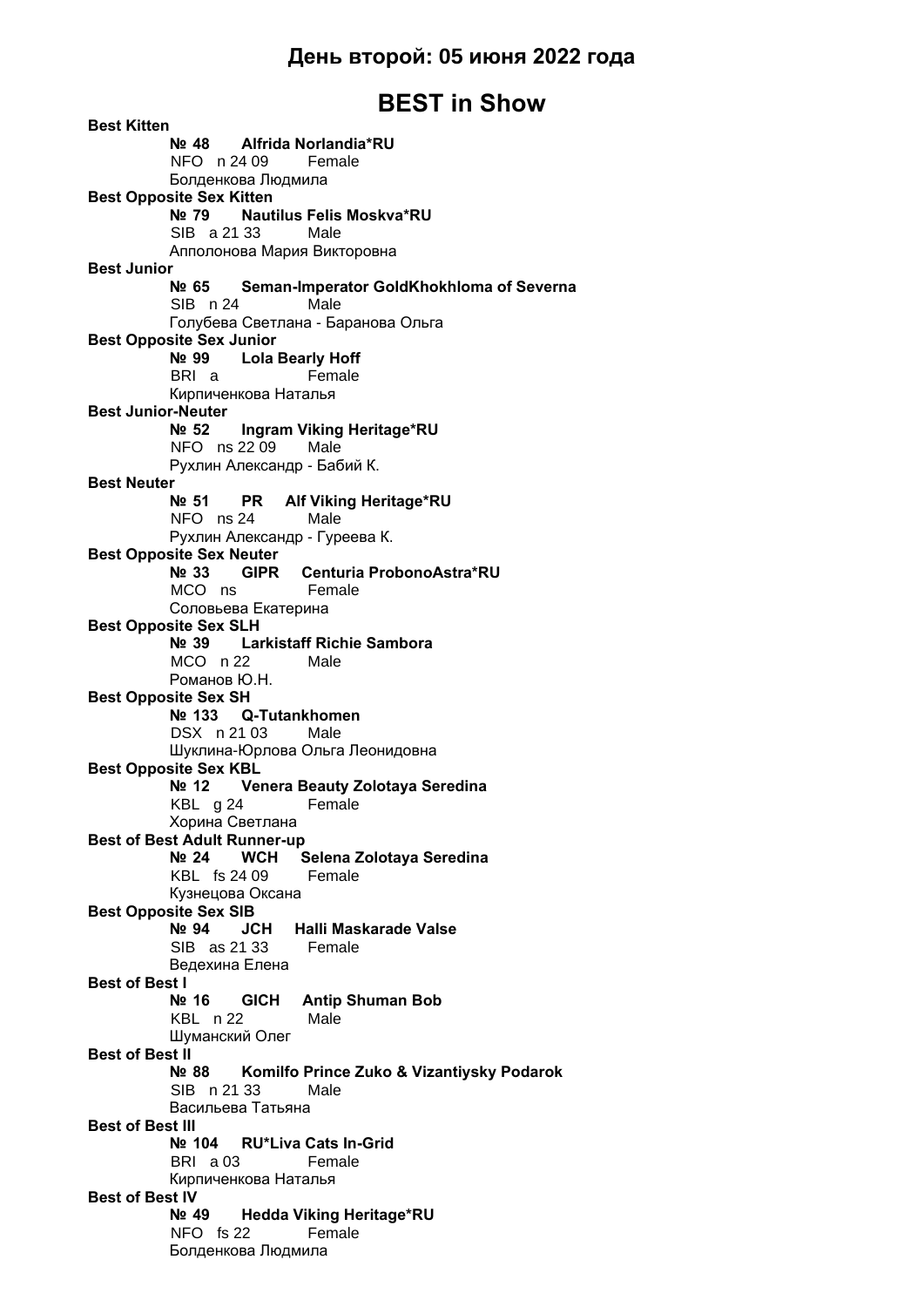## **WCF-Ring Kitten & Juniors**

| 1            | Seman-Imperator GoldKhokhloma of Severna<br>Nº 65<br>SIB n 24<br>Голубева Светлана - Баранова Ольга | 18.11.2021 |
|--------------|-----------------------------------------------------------------------------------------------------|------------|
| $\mathbf{2}$ | $N2$ 8<br>Avrora Zolotaya Seredina<br>KBL f22<br>Чиркова Нина                                       | 24.02.2022 |
| 3            | N <sub>o</sub> 99<br><b>Lola Bearly Hoff</b><br>BRI a<br>Кирпиченкова Наталья                       | 20.11.2021 |
| 4            | Nº 114<br><b>Golden Band Aya</b><br>CRX n03<br>Губина Екатерина                                     | 28.10.2021 |
| 5            | Nº 44 Larkistaff Bella<br>MCO n 24 03<br>Антонова Татьяна                                           | 30.12.2021 |
| 6            | Narnia Felis Moskva*RU<br>Nº 80<br>SIB a 21 33<br>Апполонова Мария Викторовна                       | 01.01.2022 |
| 7            | Alfrida Norlandia*RU<br>Nº 48<br>NFO n 24 09<br>Болденкова Людмила                                  | 24.01.2022 |
| 8            | <b>Creme-Brulee Ermine Trace</b><br>Nº 125<br>SCS ny 11 33<br>Фархутдинов Виталий                   | 22.11.2021 |
| 9            | <b>Samson Sozvezdie Vladimir</b><br>Nº 97<br><b>BEN n 24</b><br>Хохлов Павел                        | 09.12.2021 |
| 10           | Nº 29<br>Silva Zolotaya Seredina<br>KBL ny 22<br>Жгутова Светлана                                   | 18.01.2022 |